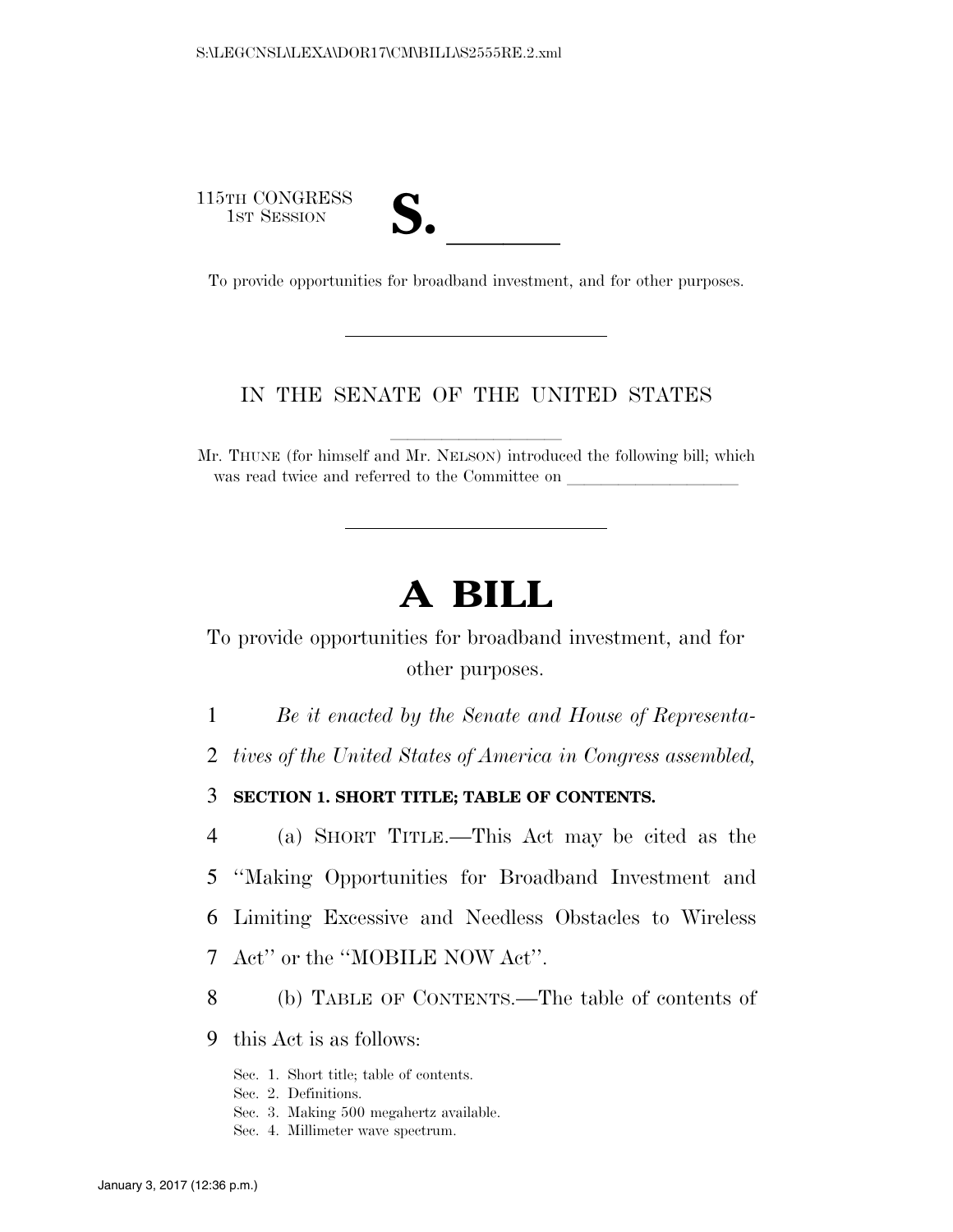- Sec. 5. 3 gigahertz spectrum.
- Sec. 6. Distributed antenna systems and small cell infrastructure.
- Sec. 7. Communications facilities deployment on Federal property.
- Sec. 8. Broadband infrastructure deployment.
- Sec. 9. National broadband facilities asset database.
- Sec. 10. Reallocation incentives.
- Sec. 11. Bidirectional sharing study.
- Sec. 12. Unlicensed services in guard bands.
- Sec. 13. Pre-auction funding.
- Sec. 14. Immediate transfer of funds.
- Sec. 15. Amendments to the Spectrum Pipeline Act of 2015.
- Sec. 16. GAO assessment of unlicensed spectrum and Wi-Fi use in low-income neighborhoods.
- Sec. 17. Rulemaking related to partitioning or disaggregating licenses.
- Sec. 18. Unlicensed spectrum policy.
- Sec. 19. National plan for unlicensed spectrum.
- Sec. 20. Spectrum challenge prize.
- Sec. 21. Wireless telecommunications tax and fee collection fairness.
- Sec. 22. Rules of construction.
- Sec. 23. Relationship to Middle Class Tax Relief and Job Creation Act of 2012.

#### 1 **SEC. 2. DEFINITIONS.**

2 In this Act:

| 3              | (1) APPROPRIATE COMMITTEES<br>$CON-$<br>OF       |
|----------------|--------------------------------------------------|
| $\overline{4}$ | GRESS.—The term "appropriate committees of Con-  |
| 5              | gress" means—                                    |
| 6              | (A) the Committee on Commerce, Science,          |
| 7              | and Transportation of the Senate;                |
| 8              | (B) the Committee on Energy and Com-             |
| 9              | merce of the House of Representatives; and       |
| 10             | (C) each committee of the Senate or of the       |
| 11             | House of Representatives with jurisdiction over  |
| 12             | a Federal entity affected by the applicable sec- |
| 13             | tion in which the term appears.                  |
| 14             | (2) COMMISSION.—The term "Commission"            |
| 15             | means the Federal Communications Commission.     |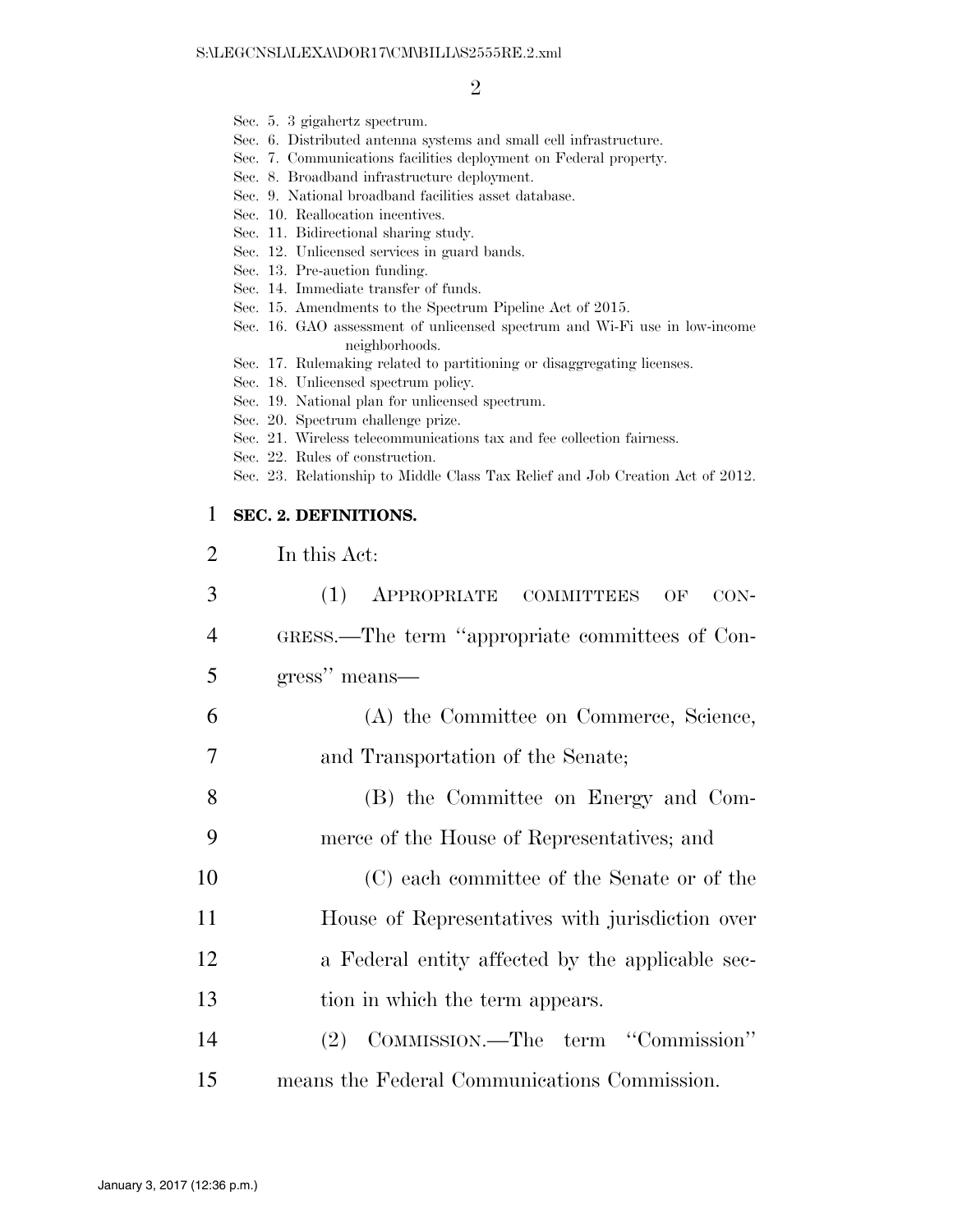| $\mathbf{1}$   | (3) FEDERAL ENTITY.—The term "Federal en-             |
|----------------|-------------------------------------------------------|
| $\overline{2}$ | tity" has the meaning given the term in section       |
| 3              | 113(1) of the National Telecommunications and In-     |
| $\overline{4}$ | formation Administration Organization Act (47)        |
| 5              | $U.S.C. 923(l)$ ).                                    |
| 6              | (4) NTIA.—The term "NTIA" means the Na-               |
| 7              | tional Telecommunications and Information Admin-      |
| 8              | istration of the Department of Commerce.              |
| 9              | (5) OMB.—The term "OMB" means the Office              |
| 10             | of Management and Budget.                             |
| 11             | (6) SECRETARY.—The term "Secretary" means             |
| 12             | the Secretary of Commerce.                            |
|                |                                                       |
| 13             | SEC. 3. MAKING 500 MEGAHERTZ AVAILABLE.               |
| 14             | (a) REQUIREMENTS.—                                    |
| 15             | (1) IN GENERAL.—Consistent with the Presi-            |
| 16             | dential Memorandum of June 28, 2010, entitled         |
| 17             | "Unleashing the Wireless Broadband Revolution"        |
| 18             | and establishing a goal of making a total of 500      |
| 19             | megahertz of Federal and non-Federal spectrum         |
| 20             | available on a licensed or unlicensed basis for wire- |
| 21             | less broadband use by 2020, not later than Decem-     |
| 22             | ber 31, 2020, the Secretary, working through the      |
| 23             | NTIA, and the Commission shall make available a       |
| 24             | total of at least 255 megahertz of Federal and non-   |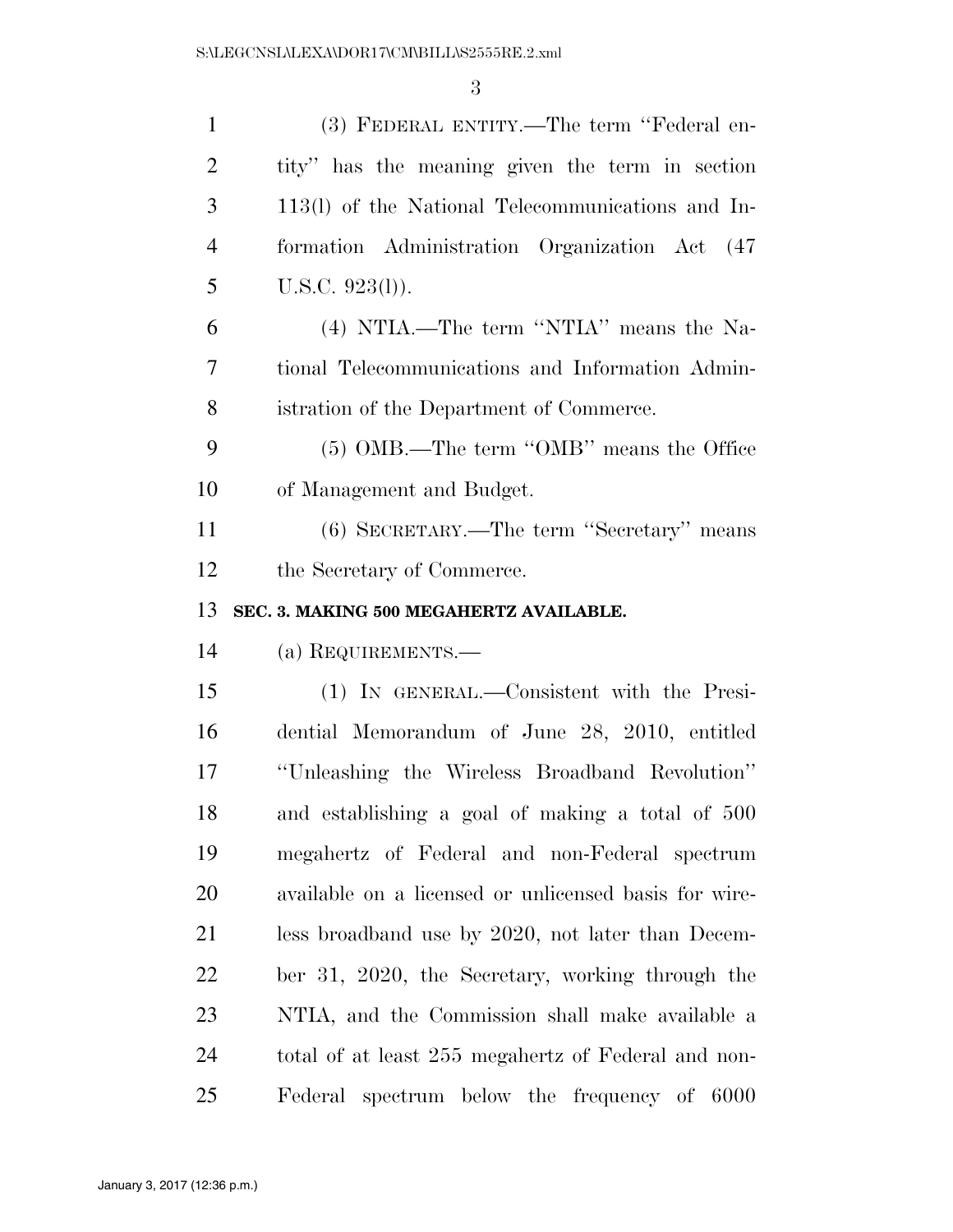| $\mathbf{1}$   | megahertz for mobile and fixed wireless broadband  |
|----------------|----------------------------------------------------|
| $\overline{2}$ | use.                                               |
| 3              | $(2)$ UNLICENSED AND LICENSED USE.—Of the          |
| $\overline{4}$ | spectrum made available under paragraph (1), not   |
| 5              | less than—                                         |
| 6              | (A) 100 megahertz shall be made available          |
| 7              | on an unlicensed basis; and                        |
| 8              | (B) 100 megahertz shall be made available          |
| 9              | on an exclusive, licensed basis for commercial     |
| 10             | mobile use, pursuant to the Commission's au-       |
| 11             | thority to implement such licensing in a flexible  |
| 12             | manner, and subject to potential continued use     |
| 13             | of such spectrum by incumbent Federal entities     |
| 14             | in designated geographic areas indefinitely or     |
| 15             | for such length of time as is necessary for those  |
| 16             | incumbent entities to be relocated to other spec-  |
| 17             | trum.                                              |
| 18             | (3) NON-ELIGIBLE SPECTRUM.-For purposes            |
| 19             | of satisfying the requirement under paragraph (1), |
| 20             | the following spectrum shall not be counted:       |
| 21             | $(A)$ The frequencies between 1695<br>and          |
| 22             | 1710 megahertz.                                    |
| 23             | (B) The frequencies between 1755 and               |
| 24             | 1780 megahertz.                                    |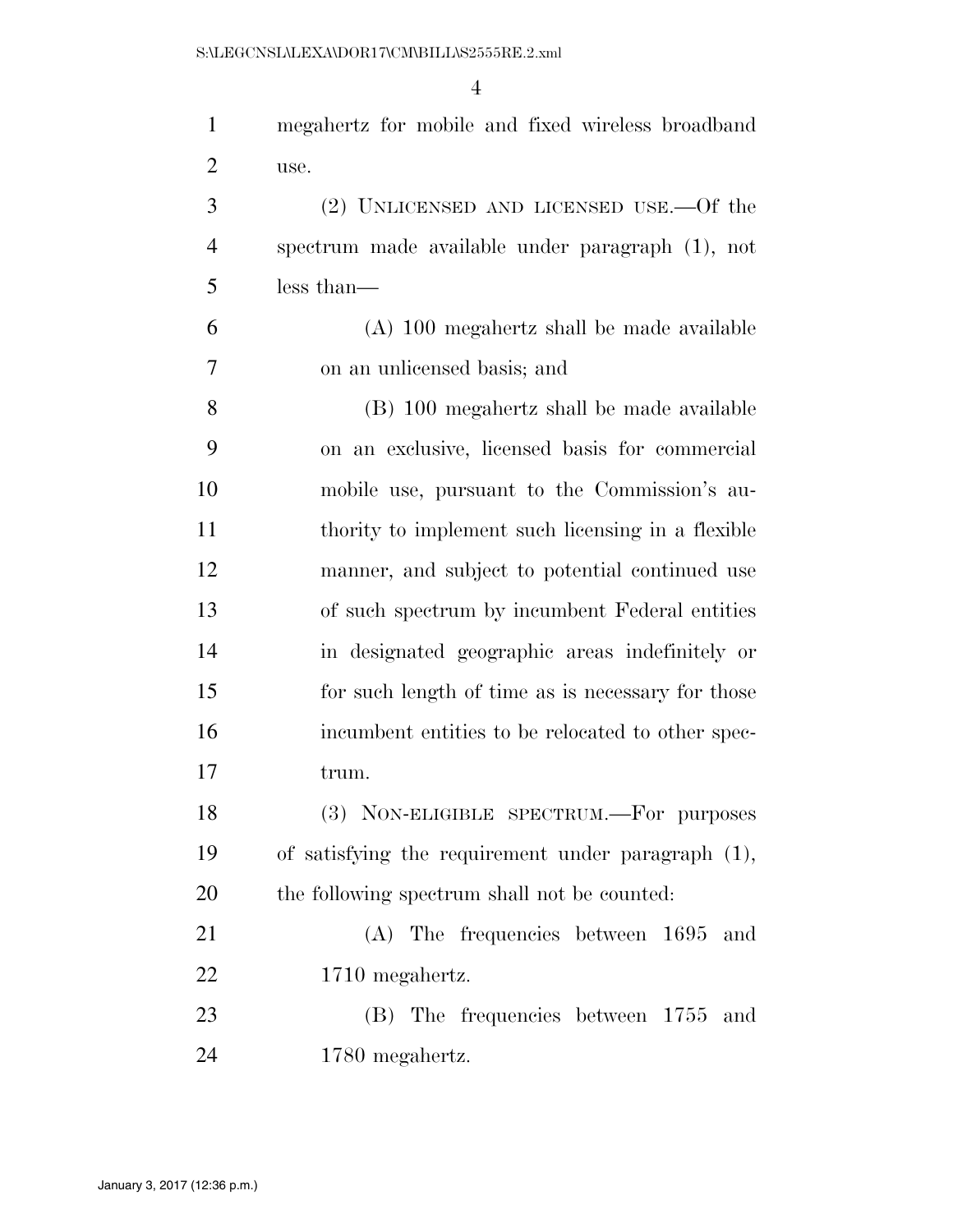| $\mathbf{1}$   | $(C)$ The frequencies between 2155 and               |
|----------------|------------------------------------------------------|
| $\overline{2}$ | 2180 megahertz.                                      |
| 3              | (D) The frequencies between 3550 and                 |
| $\overline{4}$ | 3700 megahertz.                                      |
| 5              | (E) Spectrum that the Commission deter-              |
| 6              | mines had more than de minimis mobile or             |
| 7              | fixed wireless broadband operations within the       |
| 8              | band on the day before the date of enactment         |
| 9              | of this Act.                                         |
| 10             | (4) RELOCATION PRIORITIZED<br><b>OVER</b><br>SHAR-   |
| 11             | ING.—This section shall be carried out in accordance |
| 12             | with section $113(j)$ of the National Telecommuni-   |
| 13             | cations and Information Administration Organiza-     |
| 14             | tion Act $(47 \text{ U.S.C. } 923(j)).$              |
| 15             | (5) CONSIDERATIONS.—In making spectrum               |
| 16             | available under this section, the Secretary and Com- |
| 17             | mission shall consider—                              |
| 18             | (A) the need to preserve critical existing           |
| 19             | and planned Federal Government capabilities;         |
| 20             | (B) the impact on existing State, local, and         |
| 21             | tribal government capabilities;                      |
| 22             | (C) the international implications;                  |
| 23             | (D) the need for appropriate enforcement             |
| 24             | mechanisms and authorities; and                      |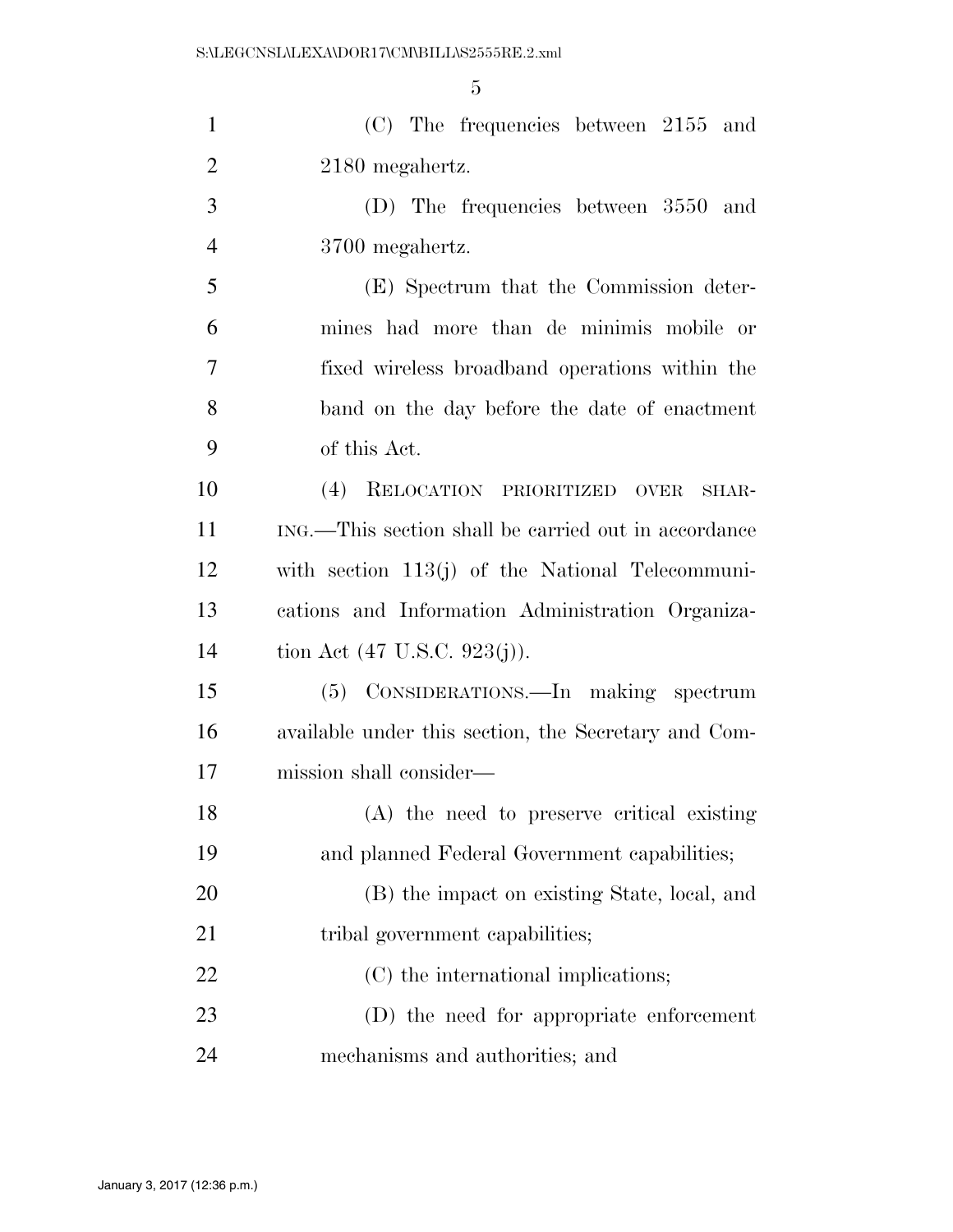| $\mathbf{1}$   | (E) the importance of the deployment of                     |
|----------------|-------------------------------------------------------------|
| $\overline{2}$ | wireless broadband services in rural areas of the           |
| 3              | United States.                                              |
| $\overline{4}$ | (b) RULES OF CONSTRUCTION.—Nothing in this sec-             |
| 5              | tion shall be construed—                                    |
| 6              | (1) to impair or otherwise affect the functions             |
| 7              | of the Director of OMB relating to budgetary, ad-           |
| 8              | ministrative, or legislative proposals;                     |
| 9              | $(2)$ to require the disclosure of classified infor-        |
| 10             | mation, law enforcement sensitive information, or           |
| 11             | other information that must be protected in the in-         |
| 12             | terest of national security; or                             |
| 13             | $(3)$ to affect any requirement under section 156           |
| 14             | of the National Telecommunications and Informa-             |
| 15             | tion Administration Organization Act (47 U.S.C.             |
| 16             | 921 note), as added by section $1062(a)$ of the Na-         |
| 17             | tional Defense Authorization Act for Fiscal Year            |
| 18             | 2000, or any other relevant statutory requirement           |
| 19             | applicable to the reallocation of Federal spectrum.         |
| 20             | SEC. 4. MILLIMETER WAVE SPECTRUM.                           |
| 21             | (a) FEASIBILITY ASSESSMENT.—Not later than 18               |
| 22             | months after the date of enactment of this Act, the NTIA,   |
| 23             | in consultation with the Commission, shall conduct a feasi- |
| 24             | bility assessment regarding the impact, on Federal entities |
| 25             | and operations in any of the following bands, of author-    |
|                |                                                             |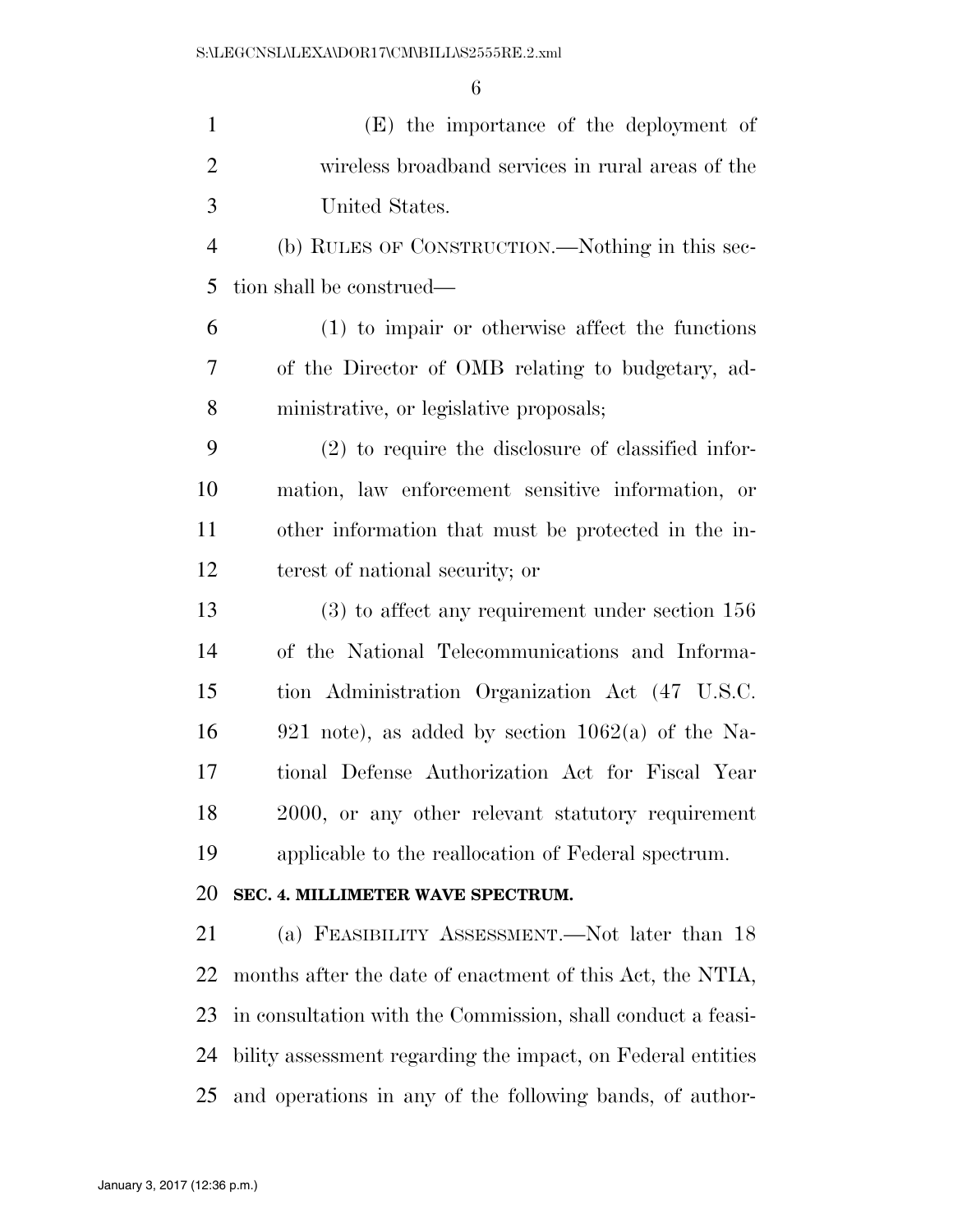izing mobile or fixed terrestrial wireless operations, includ- ing for advanced mobile service operations, in the fol-lowing bands:

 (1) The band between 31800 and 33400 mega-hertz.

 (2) The band between 71000 and 76000 mega-hertz.

 (3) The band between 81000 and 86000 mega-hertz.

 (b) REQUIREMENTS.—In conducting the feasibility assessment under subsection (a), the NTIA shall—

 (1) consult directly with Federal entities with respect to frequencies allocated to Federal use by such entities in the bands identified in that sub-section;

 (2) consider what, if any, impact authorizing mobile or fixed terrestrial wireless operations, in- cluding advanced mobile services operations, in any of such frequencies would have on an affected Fed-eral entity; and

 (3) identify any such frequencies in the bands described in that subsection that the NTIA assess- ment determines are feasible for authorizing for mo- bile or fixed terrestrial wireless operations, including any advanced mobile service operations.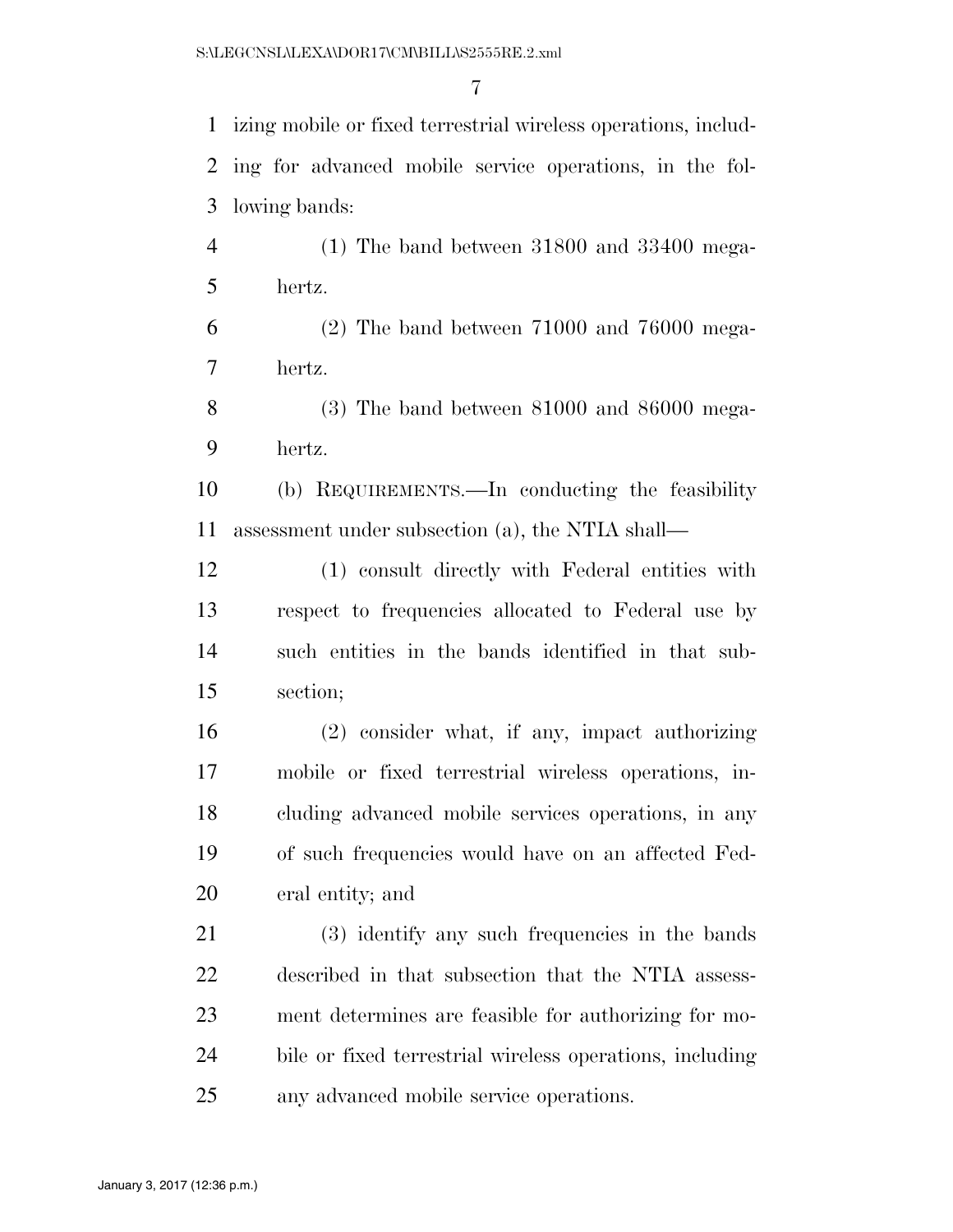(c) REPORT TO CONGRESS AND THE COMMISSION.— Not later than 30 days after the date the feasibility assess- ment under subsection (a) is complete, the NTIA shall submit to the appropriate committees of Congress a report on the feasibility assessment and provide a copy to the Commission.

 (d) FCC PROCEEDING.—Not later than 2 years after the date of enactment of this Act or 90 days after the date it receives the feasibility assessment under subsection (c), whichever is earlier, the Commission, in consultation with the NTIA, shall publish a notice of proposed rule- making to consider service rules to authorize mobile or fixed terrestrial wireless operations, including for ad- vanced mobile service operations, in the following radio frequency bands:

 (1) The band between 24250 and 24450 mega-hertz.

 (2) The band between 25050 and 25250 mega-hertz.

 (3) The band between 31800 and 33400 mega- hertz, except for any frequencies with Federal alloca-22 tions.

 (4) The band between 42000 and 42500 mega-hertz.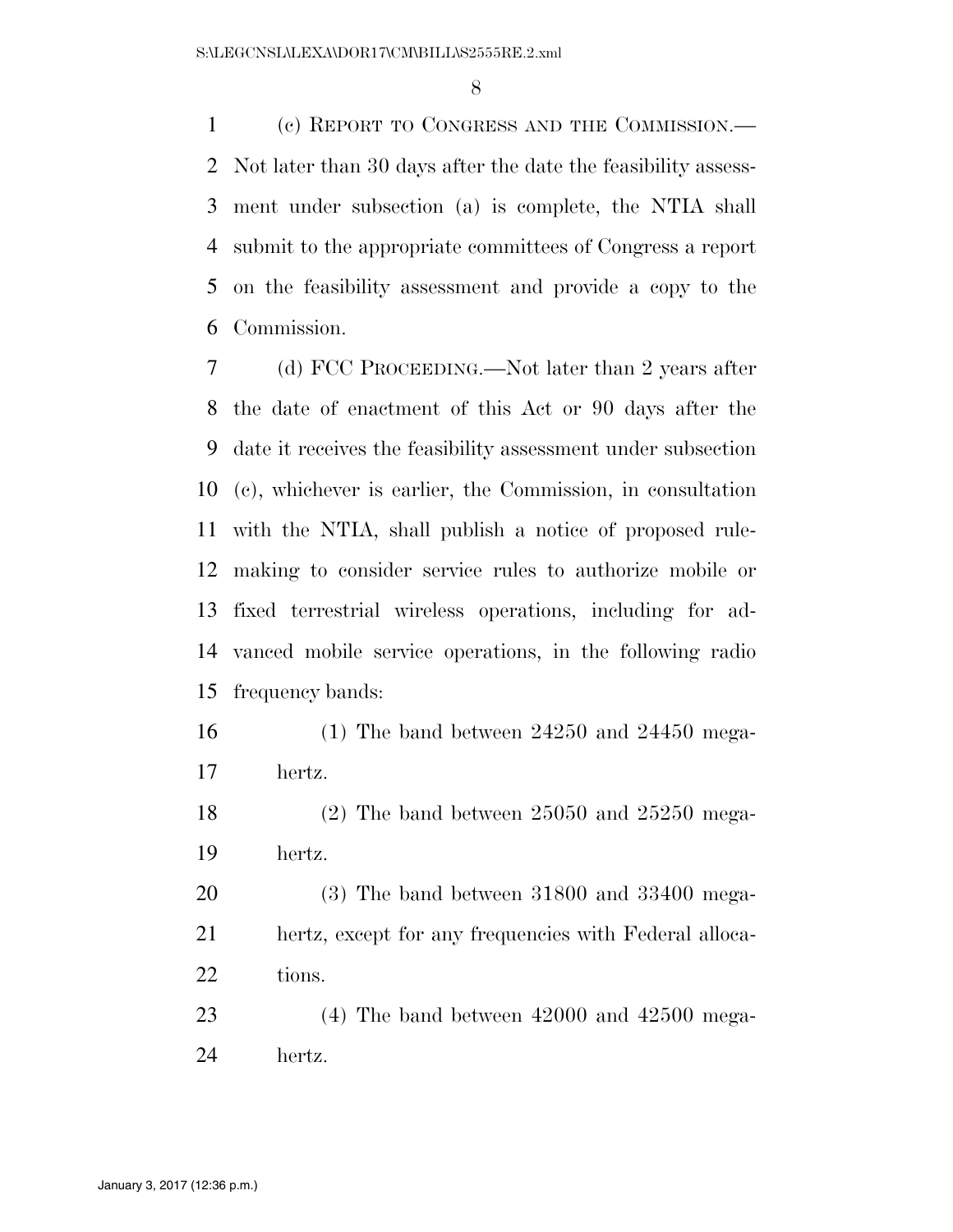| $\mathbf{1}$   | $(5)$ The band between 71000 and 76000 mega-           |
|----------------|--------------------------------------------------------|
| $\overline{2}$ | hertz, except for any frequencies with Federal alloca- |
| 3              | tions.                                                 |
| $\overline{4}$ | $(6)$ The band between 81000 and 86000 mega-           |
| 5              | hertz, except for any frequencies with Federal alloca- |
| 6              | tions.                                                 |
| 7              | (7) Any frequencies with Federal allocations           |
| 8              | identified as feasible under subsection $(b)(3)$ .     |
| 9              | (e) CONSIDERATIONS.—In conducting a rulemaking         |
| 10             | under subsection (d), the Commission shall—            |
| 11             | (1) consult with Federal entities via the NTIA         |
| 12             | regarding the frequencies described in subsection      |
| 13             | (d)(7);                                                |
| 14             | $(2)$ consider how the bands described in sub-         |
| 15             | section (d) may be used to provide commercial wire-    |
| 16             | less broadband service, including whether—             |
| 17             | $(A)$ such spectrum may be best used for li-           |
| 18             | censed or unlicensed services, or some combina-        |
| 19             | tion thereof; and                                      |
| 20             | (B) to permit additional licensed oper-                |
| 21             | ations in such bands on a shared basis; and            |
| 22             | include technical characteristics<br>(3)<br>under      |
| 23             | which the bands described in subsection (d) may be     |
| 24             | employed for mobile or fixed terrestrial wireless op-  |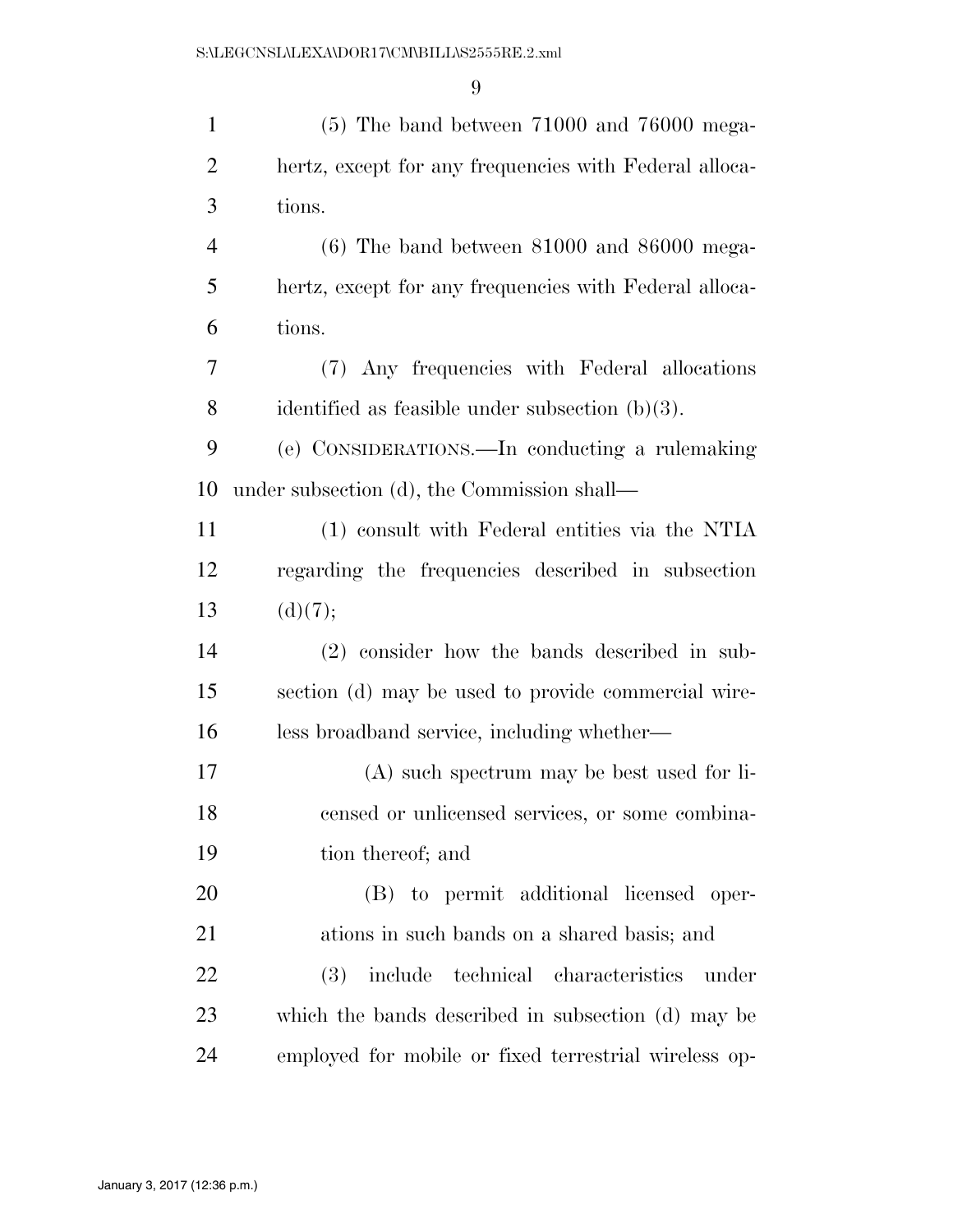erations, including any appropriate coexistence re-quirements.

#### **SEC. 5. 3 GIGAHERTZ SPECTRUM.**

 (a) BETWEEN 3100 MEGAHERTZ AND 3550 MEGA- HERTZ.—Not later than 18 months after the date of en- actment of this Act, and in consultation with the Commis- sion and the head of each affected Federal agency (or a designee thereof), the Secretary shall submit to the Com- mission and the appropriate committees of Congress a re- port evaluating the feasibility of allowing commercial wire- less services, licensed or unlicensed, to share use of the frequencies between 3100 megahertz and 3550 megahertz.

 (b) BETWEEN 3700 MEGAHERTZ AND 4200 MEGA- HERTZ.—Not later than 18 months after the date of en- actment of this Act, after notice and an opportunity for public comment, and in consultation with the Secretary and the head of each affected Federal agency (or a des- ignee thereof), the Commission shall submit to the Sec- retary and the appropriate committees of Congress a re- port evaluating the feasibility of allowing commercial wire- less services, licensed or unlicensed, to share use of the frequencies between 3700 megahertz and 4200 megahertz. (c) REQUIREMENTS.—A report under subsection (a)

or subsection (b) shall include the following: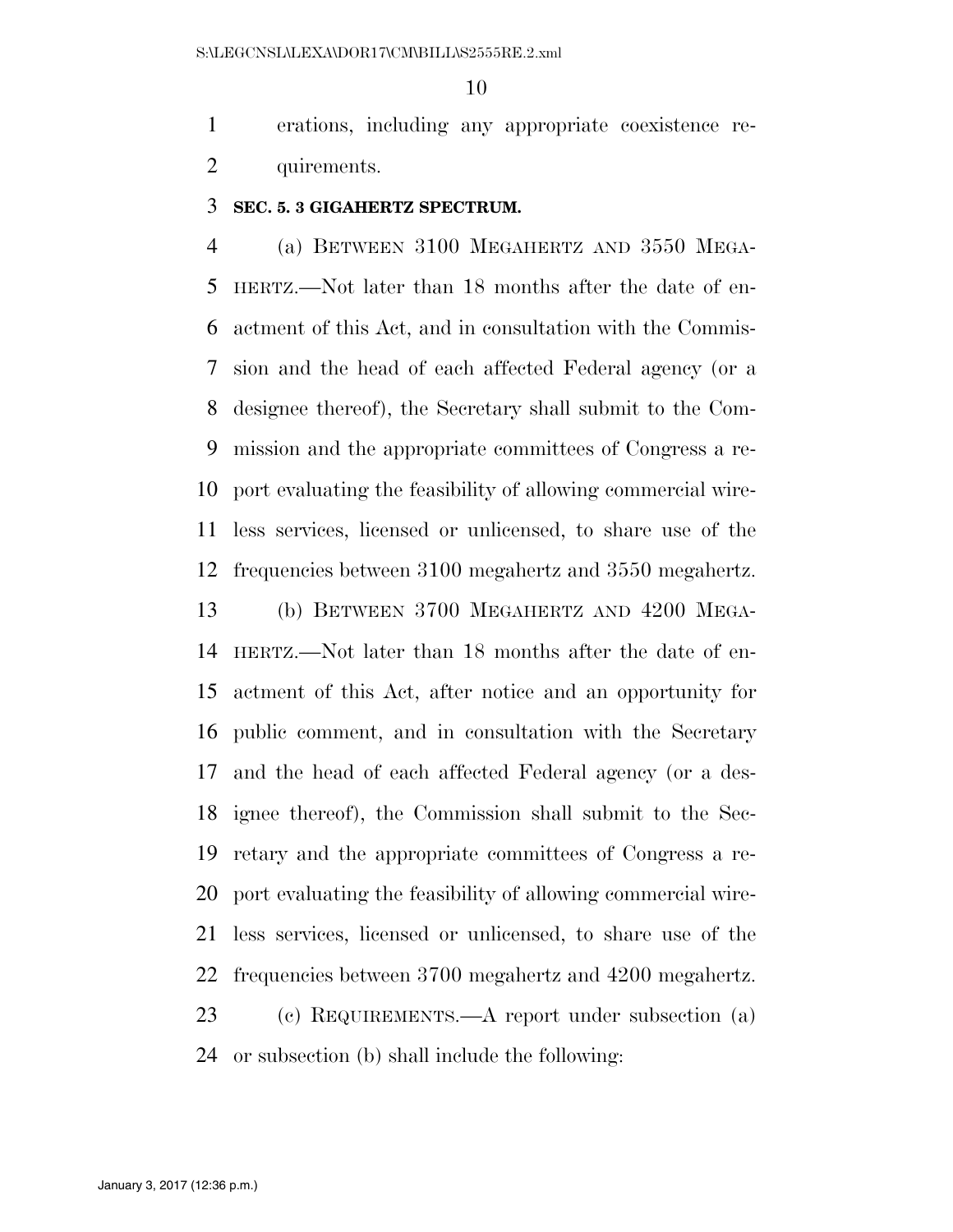(1) An assessment of the operations of Federal entities that operate Federal Government stations authorized to use the frequencies described in that subsection.

 (2) An assessment of the possible impacts of such sharing on Federal and non-Federal users al- ready operating on the frequencies described in that subsection.

 (3) The criteria that may be necessary to en- sure shared licensed or unlicensed services would not cause harmful interference to Federal or non-Fed- eral users already operating in the frequencies de-scribed in that subsection.

 (4) If such sharing is feasible, an identification of which of the frequencies described in that sub- section are most suitable for sharing with commer- cial wireless services through the assignment of new licenses by competitive bidding, for sharing with un- licensed operations, or through a combination of li-censing and unlicensed operations.

 (d) COMMISSION ACTION.—The Commission, in con- sultation with the NTIA, shall seek public comment on the reports required under subsections (a) and (b), includ- ing regarding the bands identified in such reports as fea-25 sible pursuant to subsection  $(c)(4)$ .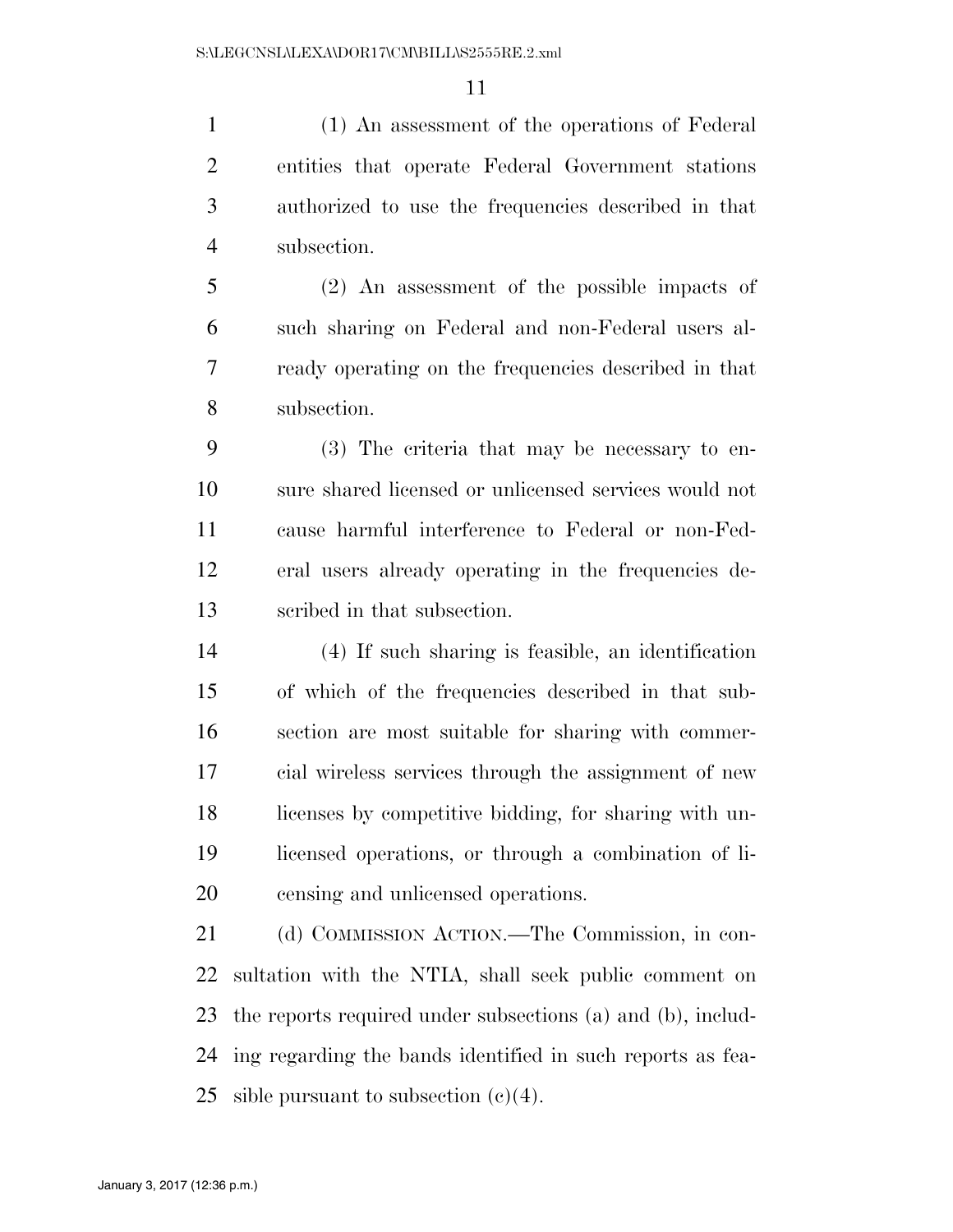# **SEC. 6. DISTRIBUTED ANTENNA SYSTEMS AND SMALL CELL INFRASTRUCTURE.**

 Not later than December 31, 2017, the Commission shall take action in its Program Alternatives for Small Wireless Communications Facility Deployments pro-ceeding (WT Docket 15–180).

## **SEC. 7. COMMUNICATIONS FACILITIES DEPLOYMENT ON FEDERAL PROPERTY.**

 (a) IN GENERAL.—Section 6409 of the Middle Class Tax Relief and Job Creation Act of 2012 (47 U.S.C. 1455) is amended by striking subsections (b), (c), and (d) and inserting the following:

 ''(b) FEDERAL EASEMENTS, RIGHTS-OF-WAY, AND LEASES.—

 ''(1) GRANT.—If an executive agency, a State, a political subdivision or agency of a State, or a per- son, firm, or organization applies for the grant of an easement, right-of-way, or lease to, in, over, or on a building or other property owned by the Federal Government for the right to install, construct, mod- ify, or maintain a communications facility installa- tion, the executive agency having control of the building or other property may grant to the appli- cant, on behalf of the Federal Government, subject to paragraph (5), an easement, right-of-way, or lease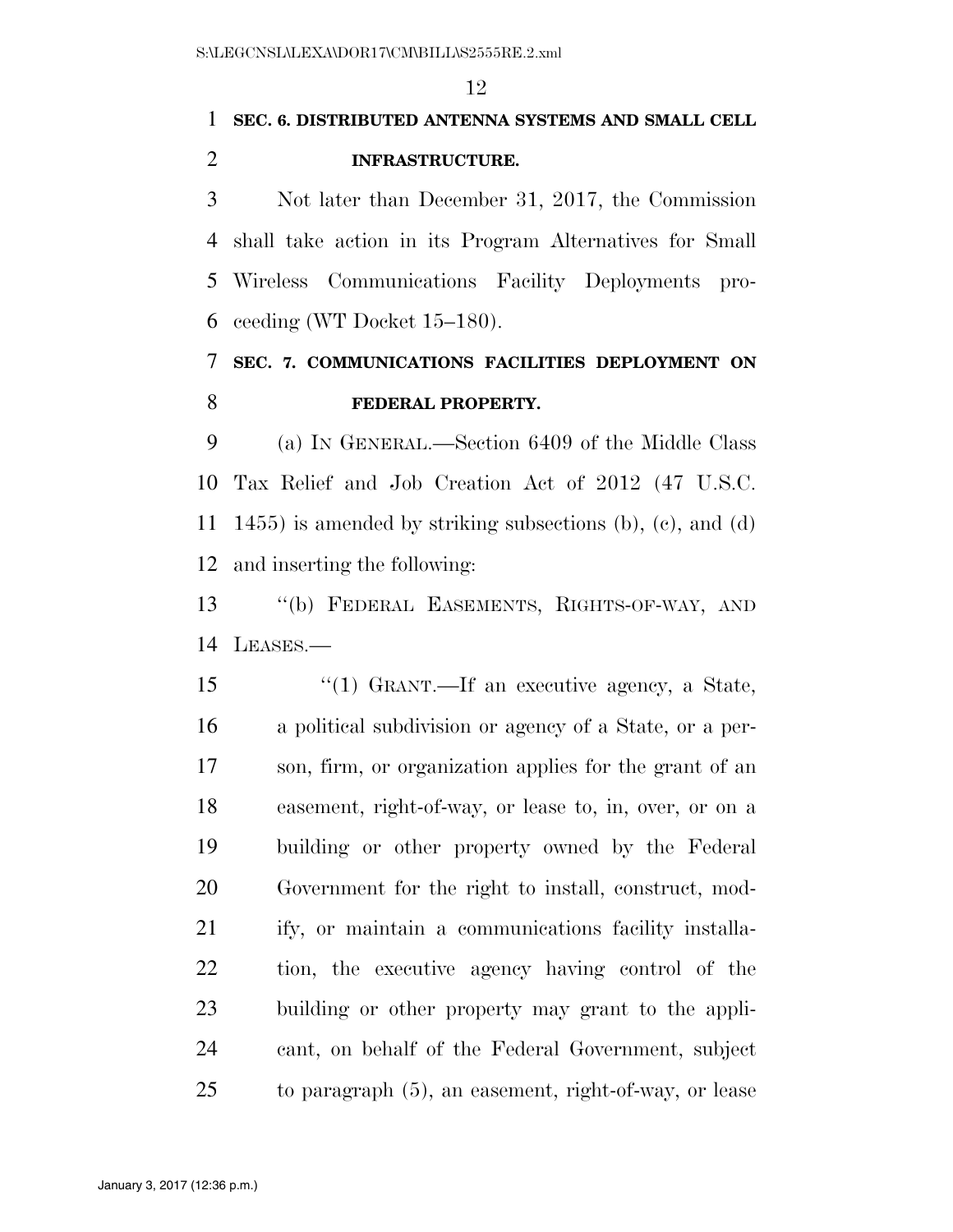| $\mathbf{1}$   | to perform such installation, construction, modifica- |
|----------------|-------------------------------------------------------|
| $\overline{2}$ | tion, or maintenance.                                 |
| 3              | $``(2)$ APPLICATION.—                                 |
| $\overline{4}$ | "(A) IN GENERAL.—The Administrator of                 |
| 5              | General Services shall develop a common form          |
| 6              | for applications for easements, rights-of-way,        |
| 7              | and leases under paragraph (1) for all executive      |
| 8              | agencies that, except as provided in subpara-         |
| 9              | $graph$ (B), shall be used by all executive agen-     |
| 10             | cies and applicants with respect to the buildings     |
| 11             | or other property of each such agency.                |
| 12             | "(B) EXCEPTION.—The requirement under                 |
| 13             | subparagraph (A) for an executive agency to           |
| 14             | use the common form developed by the Admin-           |
| 15             | istrator of General Services shall not apply to       |
| 16             | an executive agency if the head of an executive       |
| 17             | agency notifies the Administrator that the exec-      |
| 18             | utive agency uses a substantially similar appli-      |
| 19             | cation.                                               |
| 20             | $\cdot\cdot$ (3) FEE.—                                |
| 21             | "(A) IN GENERAL.—Notwithstanding any                  |
| 22             | other provision of law, the Administrator of          |
| 23             | General Services shall establish a fee for the        |

grant of an easement, right-of-way, or lease

January 3, 2017 (12:36 p.m.)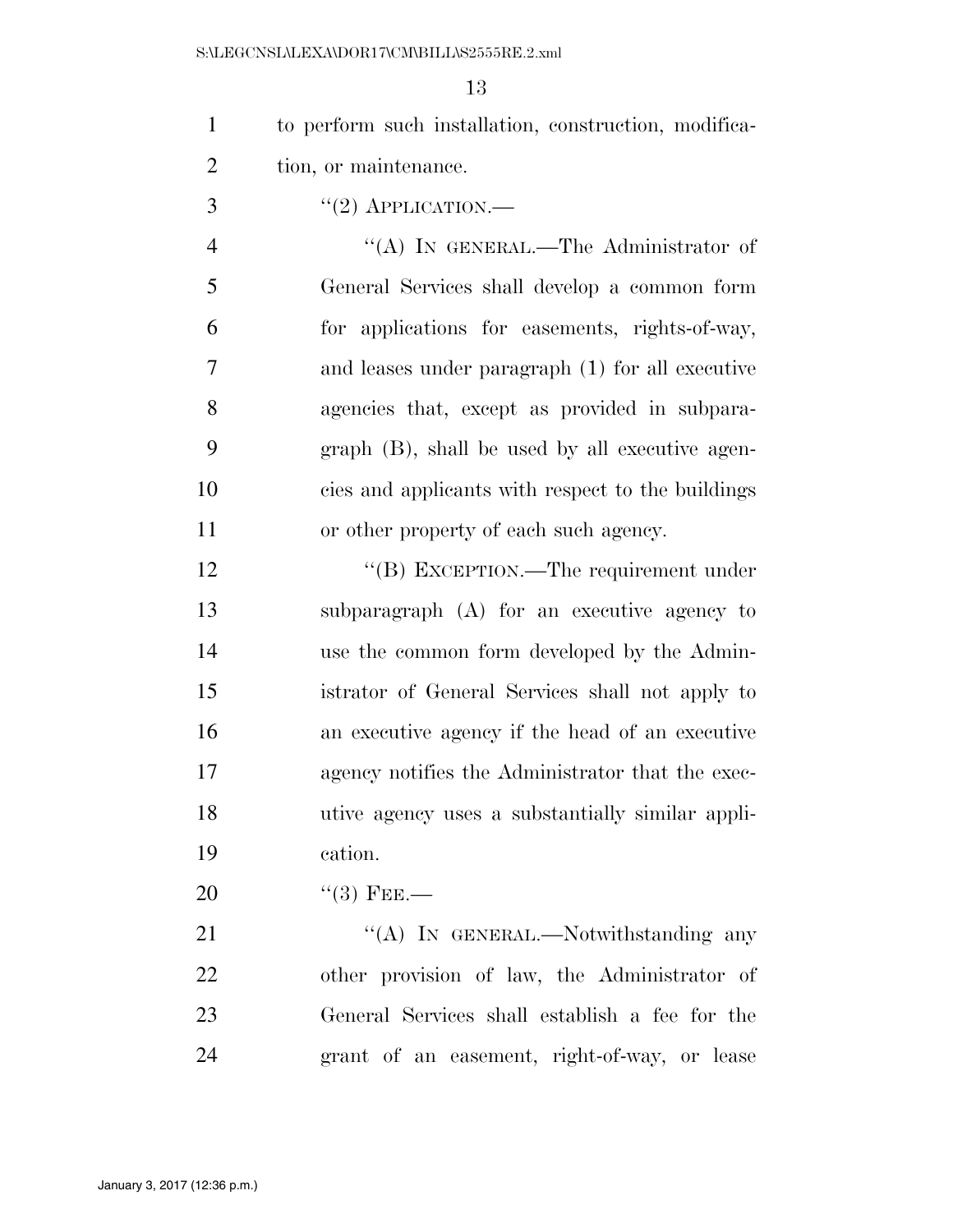| $\mathbf{1}$   | pursuant to paragraph (1) that is based on di-      |
|----------------|-----------------------------------------------------|
| $\overline{2}$ | rect cost recovery.                                 |
| 3              | "(B) EXCEPTIONS.—The Administrator of               |
| $\overline{4}$ | General Services may establish exceptions to        |
| 5              | the fee amount required under subparagraph          |
| 6              | $(A)$ —                                             |
| $\overline{7}$ | "(i) in consideration of the public ben-            |
| 8              | efit provided by a grant of an easement,            |
| 9              | right-of-way, or lease; and                         |
| 10             | "(ii) in the interest of expanding wire-            |
| 11             | less and broadband coverage.                        |
| 12             | $(4)$ USE OF FEES COLLECTED.—Any fee                |
| 13             | amounts collected by an executive agency pursuant   |
| 14             | to paragraph (3) may be made available, as provided |
| 15             | in appropriations Acts, to such agency to cover the |
| 16             | costs of granting the easement, right-of-way, or    |
| 17             | lease.                                              |
| 18             | $``(5)$ TIMELY CONSIDERATION OF APPLICA-            |
| 19             | TIONS.                                              |
| <b>20</b>      | "(A) IN GENERAL.—Not later than $270$               |
| 21             | days after the date on which an executive agen-     |
| 22             | cy receives a duly filed application for an ease-   |
| 23             | ment, right-of-way, or lease under this sub-        |
| 24             | section, the executive agency shall—                |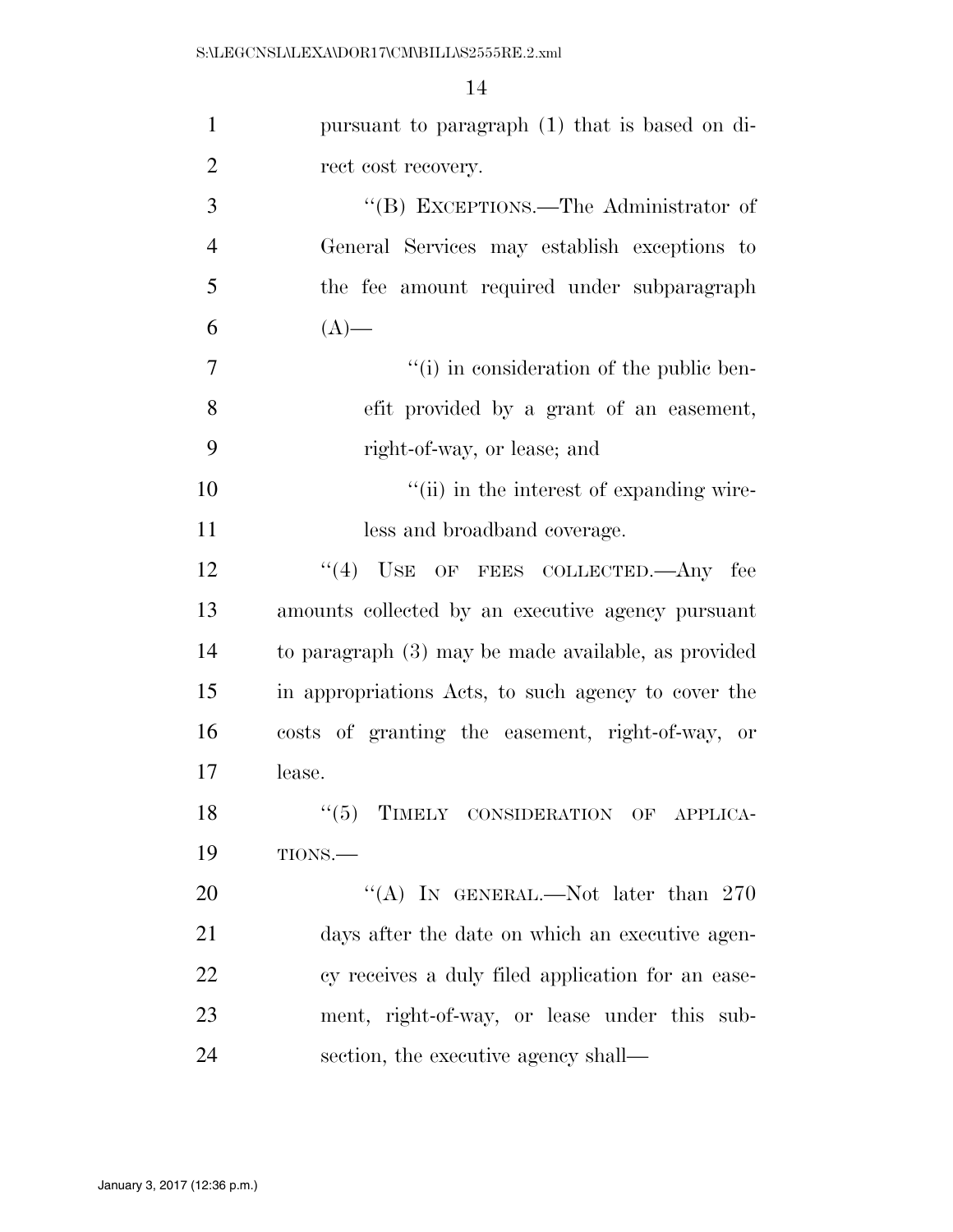| $\mathbf{1}$   | "(i) grant or deny, on behalf of the                |
|----------------|-----------------------------------------------------|
| $\overline{2}$ | Federal Government, the application; and            |
| 3              | "(ii) notify the applicant of the grant             |
| $\overline{4}$ | or denial.                                          |
| 5              | "(B) EXPLANATION OF DENIAL.—If an ex-               |
| 6              | ecutive agency denies an application under sub-     |
| 7              | paragraph $(A)$ , the executive agency shall notify |
| 8              | the applicant in writing, including a clear state-  |
| 9              | ment of the reasons for the denial.                 |
| 10             | "(C) APPLICABILITY OF ENVIRONMENTAL                 |
| 11             | LAWS.—Nothing in this paragraph shall be con-       |
| 12             | strued to relieve an executive agency of the re-    |
| 13             | quirements of division A of subtitle III of title   |
| 14             | 54, United States Code, or the National Envi-       |
| 15             | ronmental Policy Act of 1969 (42 U.S.C. 4321)       |
| 16             | $et seq.$ ).                                        |
| 17             | "(D) POINT OF CONTACT.—Upon receiving               |
| 18             | an application under subparagraph $(A)$ , an ex-    |
| 19             | ecutive agency shall designate 1 or more appro-     |
| 20             | priate individuals within the executive agency to   |
| 21             | act as a point of contact with the applicant.       |
| 22             | "(c) MASTER CONTRACTS FOR COMMUNICATIONS            |
| 23             | FACILITY INSTALLATION SITINGS.                      |
| 24             | " $(1)$ IN GENERAL.—Notwithstanding<br>section      |
| 25             | 704 of the Telecommunications Act of 1996 (Public   |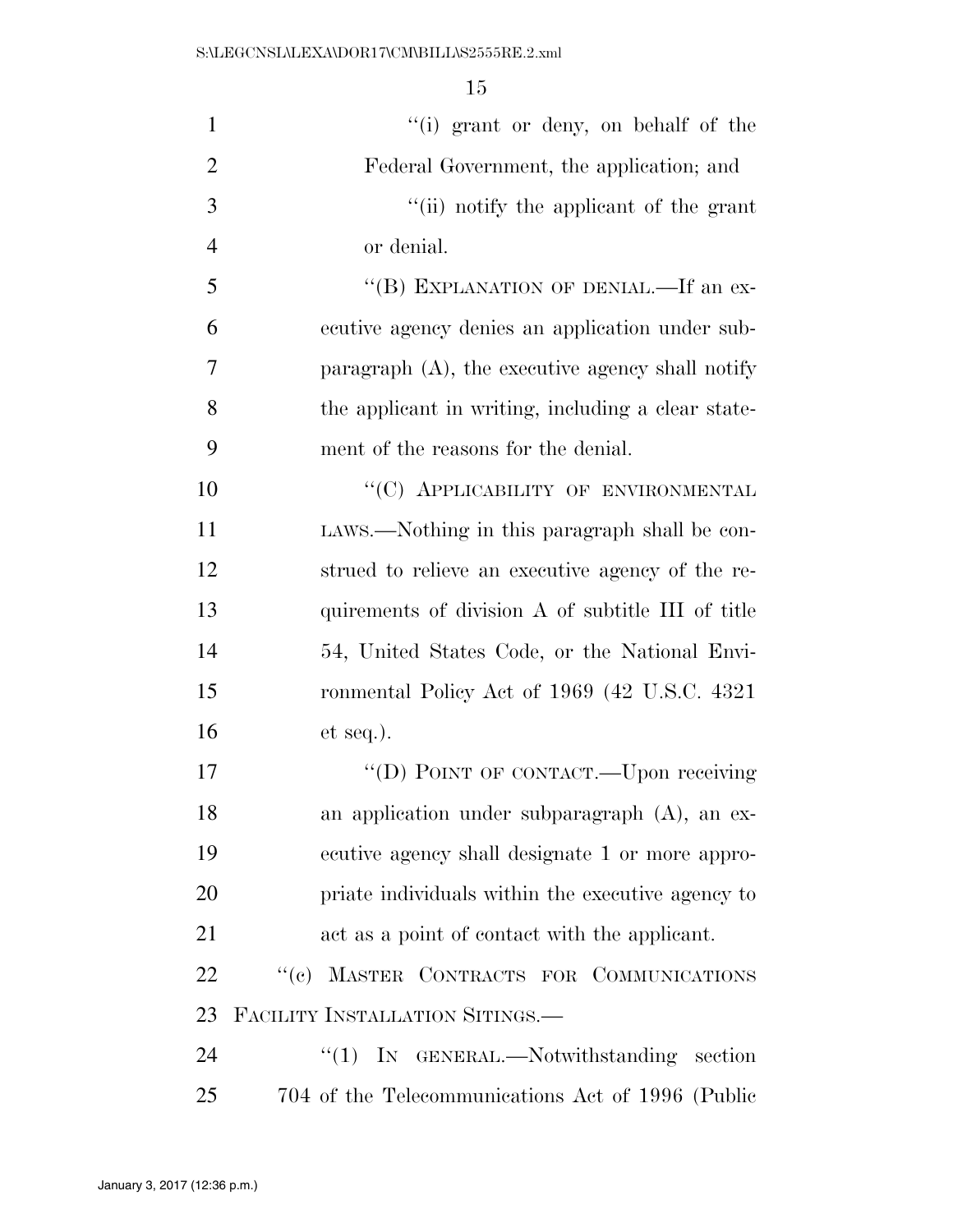| $\mathbf{1}$     | Law 104–104; 110 Stat. 151) or any other provision     |
|------------------|--------------------------------------------------------|
| $\overline{2}$   | of law, the Administrator of General Services shall—   |
| 3                | "(A) develop 1 or more master contracts                |
| $\overline{4}$   | that shall govern the placement of communica-          |
| 5                | tions facility installation on buildings and other     |
| 6                | property owned by the Federal Government;              |
| $\boldsymbol{7}$ | and                                                    |
| 8                | $\lq\lq (B)$ in developing the master contract or      |
| 9                | contracts, standardize the treatment of the            |
| 10               | placement of communications facility installa-         |
| 11               | tion on building rooftops or facades, the place-       |
| 12               | ment of communications facility installation on        |
| 13               | rooftops or inside buildings, the technology used      |
| 14               | in connection with communications facility in-         |
| 15               | stallation placed on Federal buildings and other       |
| 16               | property, and any other key issues the Adminis-        |
| 17               | trator of General Services considers appro-            |
| 18               | priate.                                                |
| 19               | "(2) APPLICABILITY.—The master contract or             |
| 20               | contracts developed by the Administrator of General    |
| 21               | Services under paragraph (1) shall apply to all pub-   |
| 22               | licly accessible buildings and other property owned    |
| 23               | by the Federal Government, unless the Adminis-         |
| 24               | trator of General Services decides that issues with    |
| 25               | respect to the siting of a communications facility in- |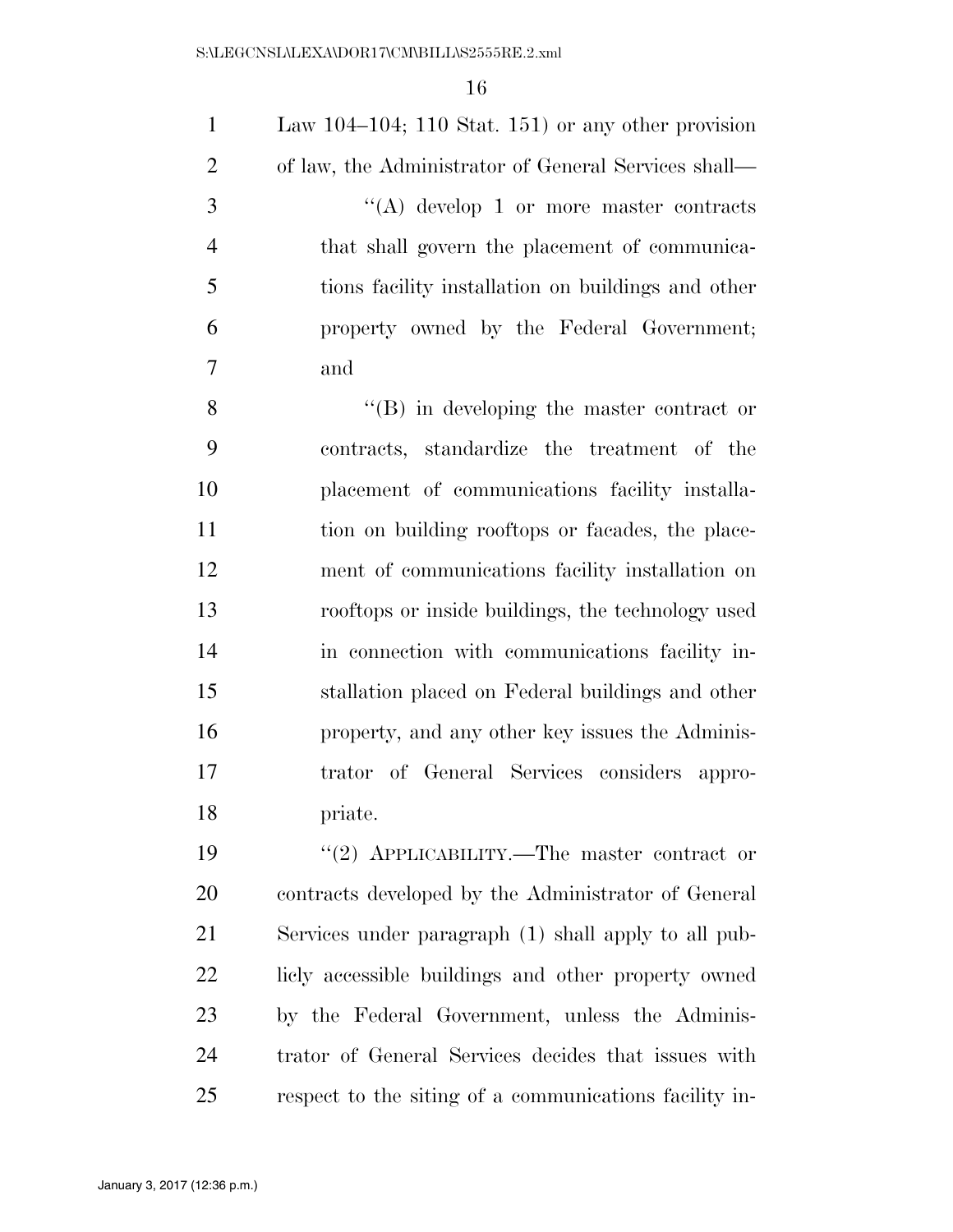stallation on a specific building or other property warrant nonstandard treatment of such building or other property.

"(3) APPLICATION.—

 ''(A) IN GENERAL.—The Administrator of General Services shall develop a common form or set of forms for communications facility in- stallation siting applications that, except as pro- vided in subparagraph (B), shall be used by all executive agencies and applicants with respect to the buildings and other property of each such agency.

 ''(B) EXCEPTION.—The requirement under subparagraph (A) for an executive agency to use the common form or set of forms developed by the Administrator of General Services shall not apply to an executive agency if the head of the executive agency notifies the Administrator that the executive agency uses a substantially similar application.

21 ""(d) DEFINITIONS.—In this section:

22 "(1) COMMUNICATIONS FACILITY INSTALLA- TION.—The term 'communications facility installa-tion' includes—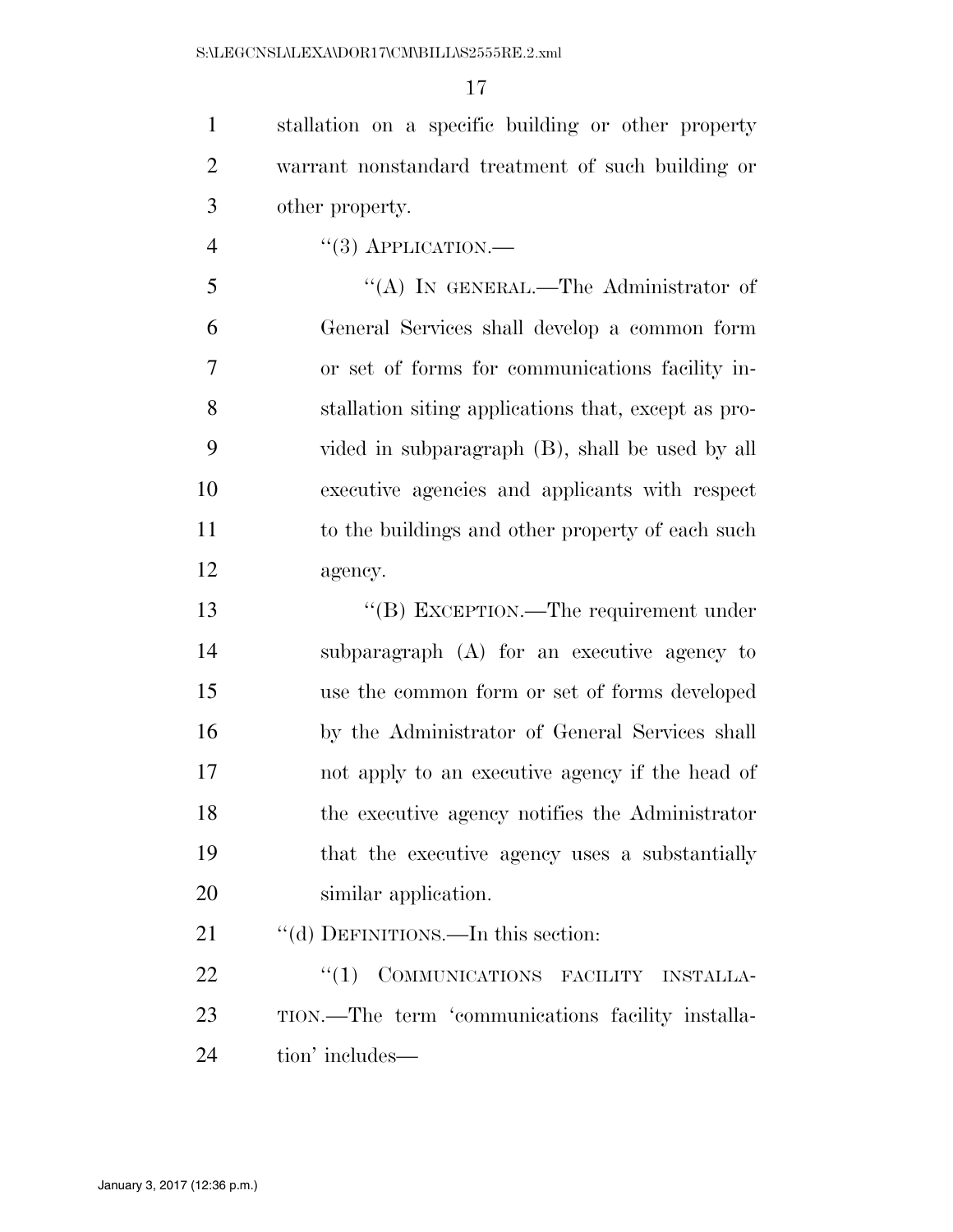| $\mathbf{1}$   | $\lq\lq$ any infrastructure, including any                |
|----------------|-----------------------------------------------------------|
| $\overline{2}$ | transmitting device, tower, or support structure,         |
| 3              | and any equipment, switches, wiring, cabling,             |
| $\overline{4}$ | power sources, shelters, or cabinets, associated          |
| 5              | with the licensed or permitted unlicensed wire-           |
| 6              | less or wireline transmission of writings, signs,         |
| 7              | signals, data, images, pictures, and sounds of            |
| 8              | all kinds; and                                            |
| 9              | $\lq\lq$ (B) any antenna or apparatus that—               |
| 10             | "(i) is designed for the purpose of                       |
| 11             | emitting radio frequency;                                 |
| 12             | "(ii) is designed to be operated, or is                   |
| 13             | operating, from a fixed location pursuant                 |
| 14             | to authorization by the Commission or is                  |
| 15             | using duly authorized devices that do not                 |
| 16             | require individual licenses; and                          |
| 17             | "(iii) is added to a tower, building, or                  |
| 18             | other structure.                                          |
| 19             | "(2) EXECUTIVE AGENCY.—The term 'executive                |
| 20             | agency' has the meaning given such term in section        |
| 21             | 102 of title 40, United States Code.".                    |
| 22             | (b) SAVINGS PROVISION.—An application for an              |
| 23             | easement, right-of-way, or lease that was made or granted |
| 24             | under section 6409 of the Middle Class Tax Relief and     |
| 25             | Job Creation Act of 2012 (47 U.S.C. 1455) before the      |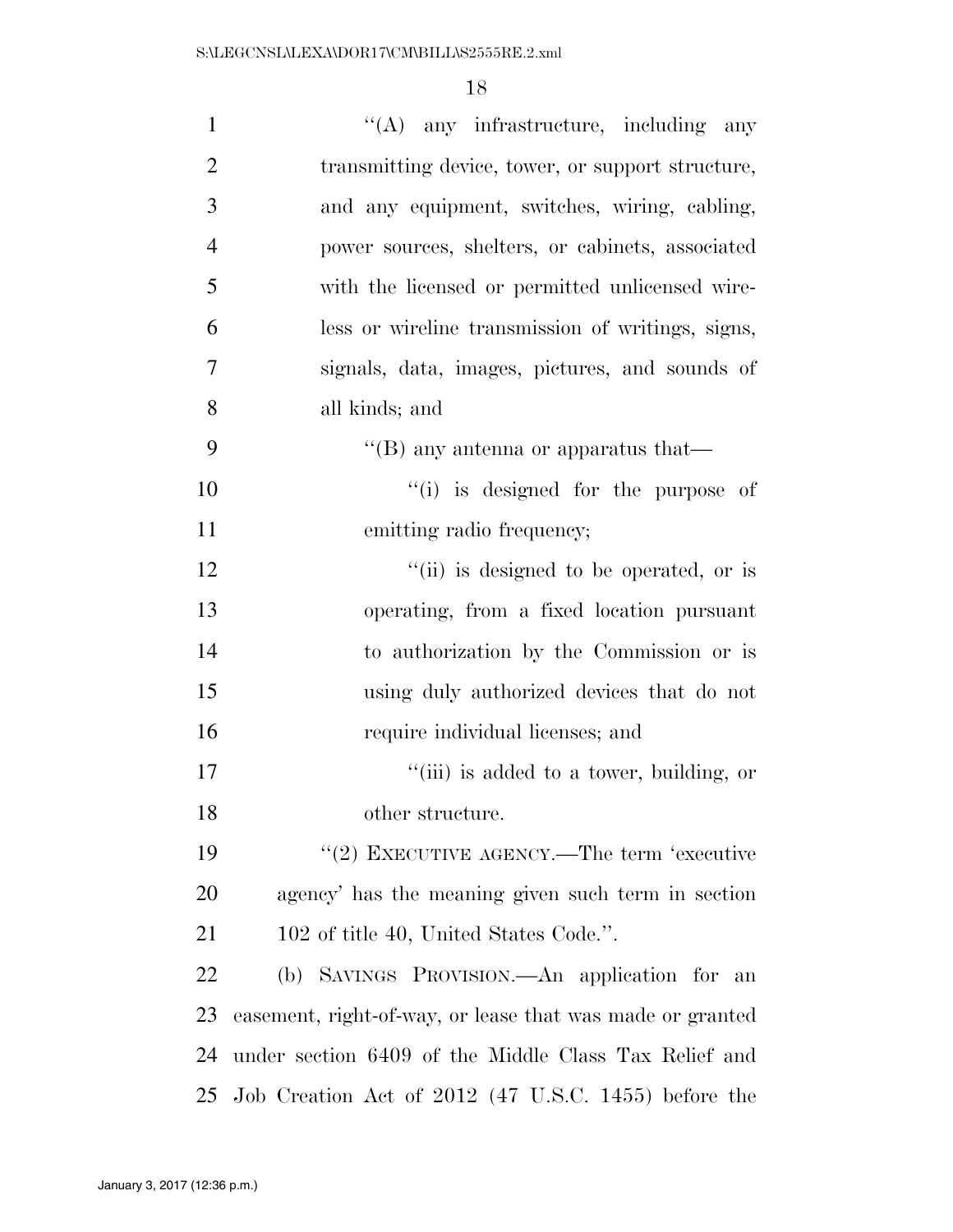effective date of this Act shall continue, subject to that section as in effect on the day before such effective date. (c) STREAMLINING BROADBAND FACILITY APPLICA-TIONS.—

 (1) DEFINITION OF COMMUNICATIONS FACILITY INSTALLATION.—In this subsection, the term ''com- munications facility installation'' has the meaning given the term in section 6409(d) of the Middle Class Tax Relief and Job Creation Act of 2012 (47 10 U.S.C. 1455(d)), as amended by subsection (a).

(2) RECOMMENDATIONS.—

12 (A) IN GENERAL.—Not later than 2 years after the date of enactment of this Act, the NTIA, in coordination with the Department of the Interior, the Department of Agriculture, the Department of Defense, the Department of Transportation, the Office of Management and Budget, and the General Services Administra- tion, shall develop recommendations to stream- line the process for considering applications by those agencies under section 6409(b) of the Middle Class Tax Relief and Job Creation Act of 2012 (47 U.S.C. 1455(b)), as amended by subsection (a).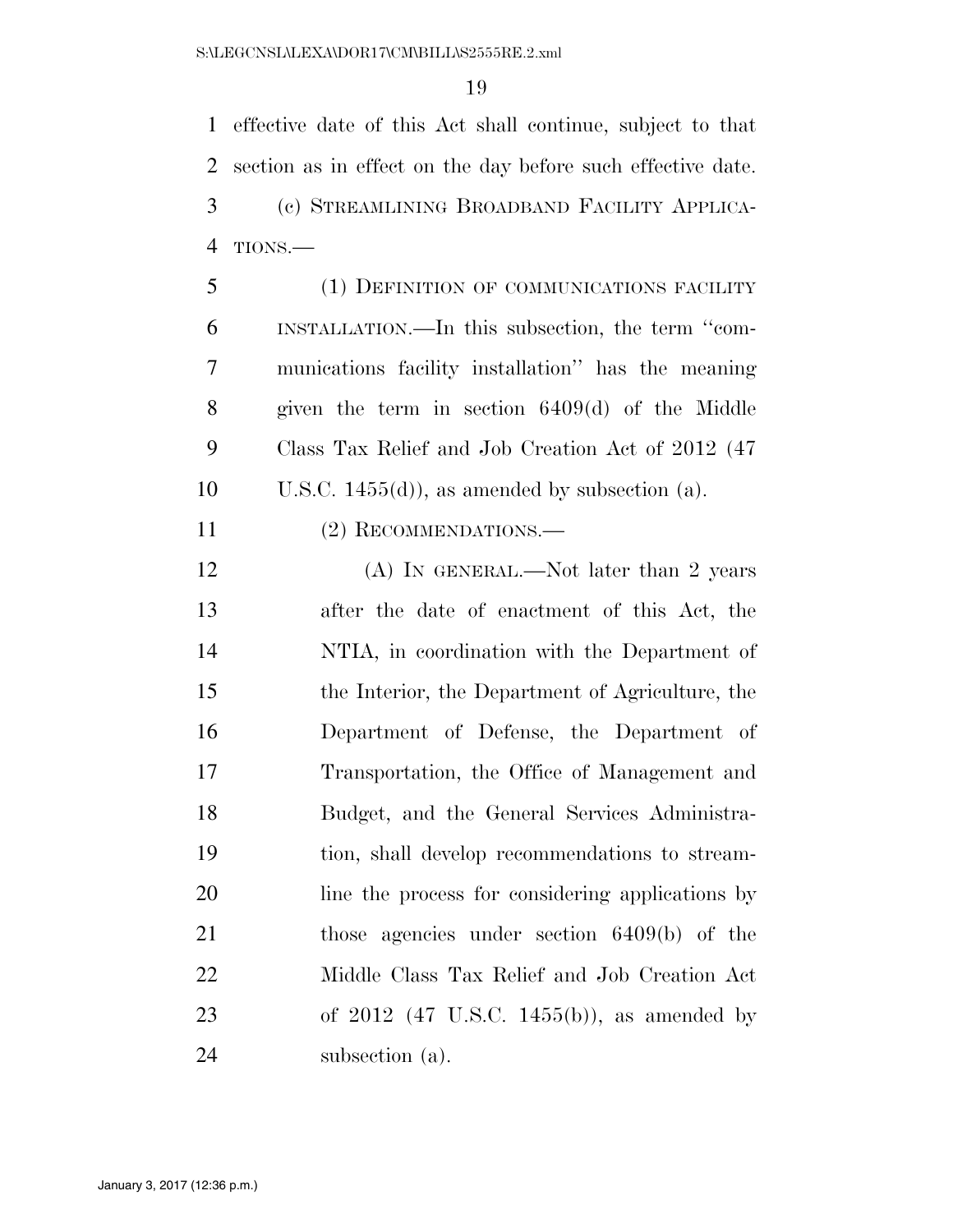| $\mathbf{1}$   | (B) REQUIREMENTS FOR RECOMMENDA-                |
|----------------|-------------------------------------------------|
| $\overline{2}$ | TIONS.—The recommendations developed under      |
| 3              | subparagraph (A) shall include—                 |
| $\overline{4}$ | (i) procedures for the tracking of ap-          |
| 5              | plications described in subparagraph $(A)$ ;    |
| 6              | (ii) methods by which to reduce the             |
| 7              | amount of time between the receipt of an        |
| 8              | application and the issuance of a final de-     |
| 9              | cision on an application; and                   |
| 10             | (iii) policies to expedite renewals of an       |
| 11             | easement, license, or other authorization to    |
| 12             | locate a communications facility installa-      |
| 13             | tion on land managed by the agencies de-        |
| 14             | scribed in subparagraph $(A)$ .                 |
| 15             | (C) REPORT TO CONGRESS.—Not later               |
| 16             | than 2 years after the date on which the rec-   |
| 17             | ommendations required under subparagraph        |
| 18             | (A) are developed, the NTIA shall submit to the |
| 19             | Committee on Commerce, Science, and Trans-      |
| 20             | portation of the Senate and the Committee on    |
| 21             | Energy and Commerce of the House of Rep-        |
| 22             | resentatives a report that describes—           |
| 23             | (i) the status of the implementation of         |
| 24             | the recommendations developed under sub-        |
| 25             | paragraph $(A)$ ; and                           |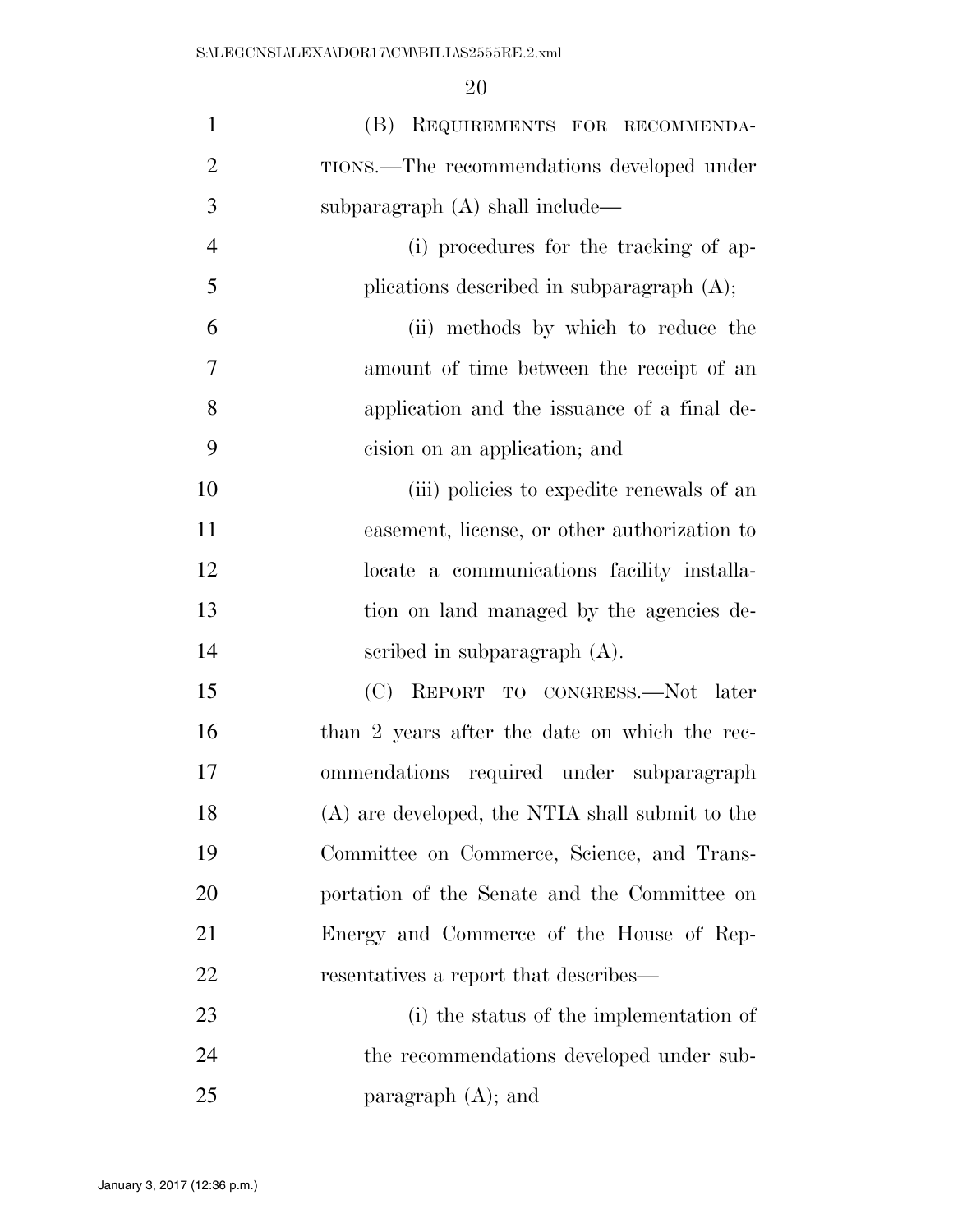| $\mathbf{1}$   | (ii) any improvements to the process                   |
|----------------|--------------------------------------------------------|
| $\overline{2}$ | for considering applications described in              |
| 3              | subparagraph (A) that have resulted from               |
| $\overline{4}$ | those recommendations, including in par-               |
| 5              | ticular the speed at which such applica-               |
| 6              | tions are reviewed and a final determina-              |
| 7              | tion is issued.                                        |
| 8              | SEC. 8. BROADBAND INFRASTRUCTURE DEPLOYMENT.           |
| 9              | (a) UNITED STATES POLICY.—It is the policy of the      |
| 10             | United States for the Department of Transportation and |
| 11             | State departments of transportation—                   |
| 12             | $(1)$ to adjust or otherwise develop right-of-way      |
| 13             | policies for Federal-aid highways to effectively ac-   |
| 14             | commodate broadband infrastructure;                    |
| 15             | $(2)$ to ensure the safe and efficient accommoda-      |
| 16             | tion of broadband infrastructure in the public right-  |
| 17             | of-way;                                                |
| 18             | (3) to include broadband stakeholders in the           |
| 19             | transportation planning process; and                   |
| 20             | (4) to coordinate highway construction plans           |
| 21             | other statewide telecommunications<br>with<br>and      |
| 22             | broadband plans.                                       |
| 23             | (b) DEFINITIONS.—In this section:                      |
| 24             | (1) APPROPRIATE STATE AGENCY.—The term                 |
| 25             | "appropriate State agency" means a State govern-       |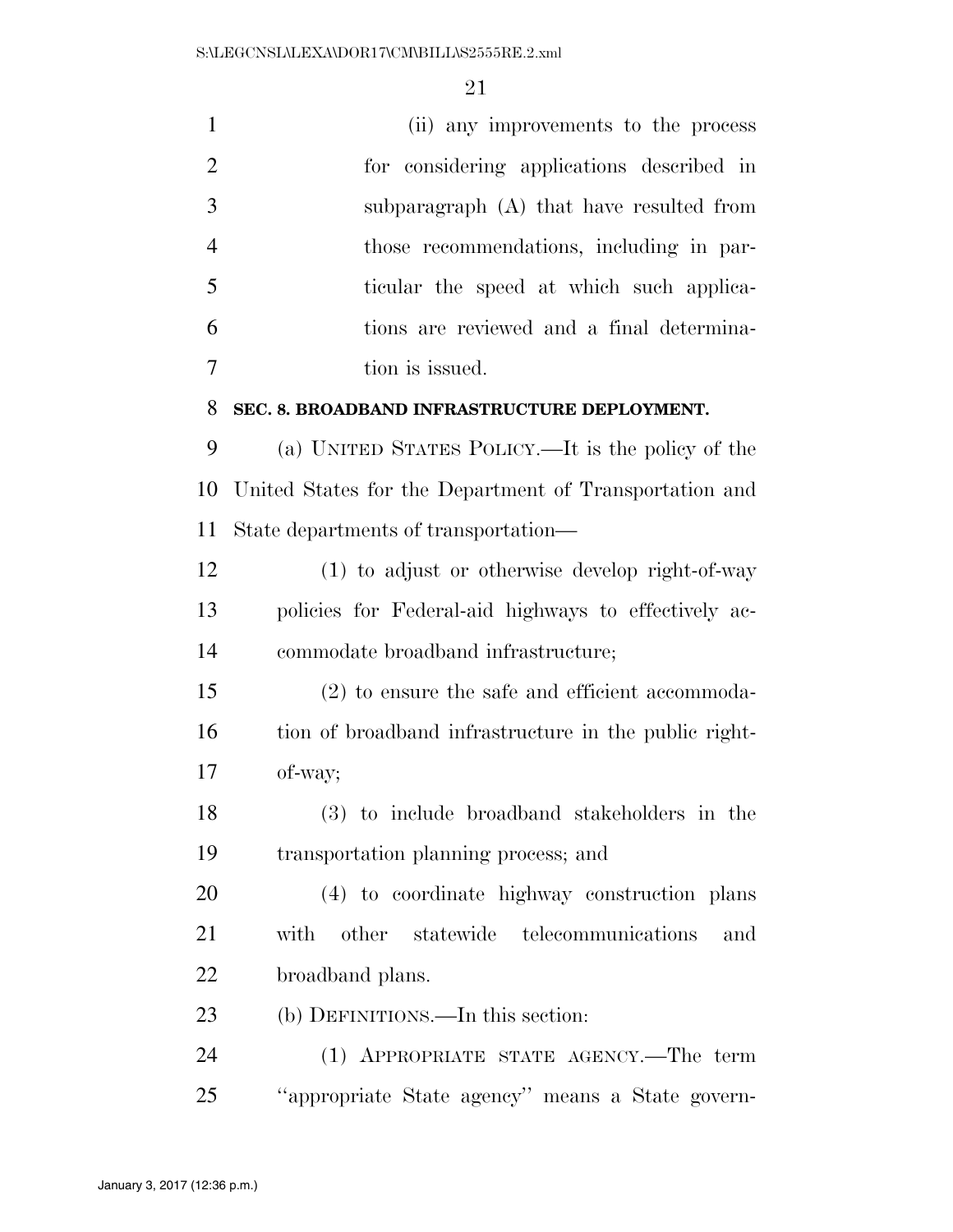| $\mathbf{1}$   | mental agency that is recognized by the executive          |
|----------------|------------------------------------------------------------|
| $\overline{2}$ | branch of the State as having the experience nec-          |
| 3              | essary to evaluate and carry out projects relating to      |
| $\overline{4}$ | the proper and effective installation and operation of     |
| 5              | broadband infrastructure.                                  |
| 6              | (2) BROADBAND INFRASTRUCTURE.—The term                     |
| 7              | "broadband infrastructure" means any buried or             |
| 8              | aerial facility, and any wireless or wireline connec-      |
| 9              | tion, that enables users to send and receive voice,        |
| 10             | video, data, graphics, or any combination thereof.         |
| 11             | (3) BROADBAND INFRASTRUCTURE ENTITY.-                      |
| 12             | The term "broadband infrastructure entity" means           |
| 13             | any entity that—                                           |
| 14             | (A) installs, owns, or operates broadband                  |
| 15             | infrastructure; and                                        |
| 16             | (B) provides broadband services to the                     |
| 17             | public in a manner consistent with the public              |
| 18             | interest, convenience, and necessity, as deter-            |
| 19             | mined by the State.                                        |
| 20             | (4) STATE.—The term "State" means—                         |
| 21             | $(A)$ a State;                                             |
| 22             | (B) the District of Columbia; and                          |
| 23             | (C) the Commonwealth of Puerto Rico.                       |
| 24             | (c) BROADBAND INFRASTRUCTURE DEPLOYMENT.—                  |
| 25             | To facilitate the installation of broadband infrastructure |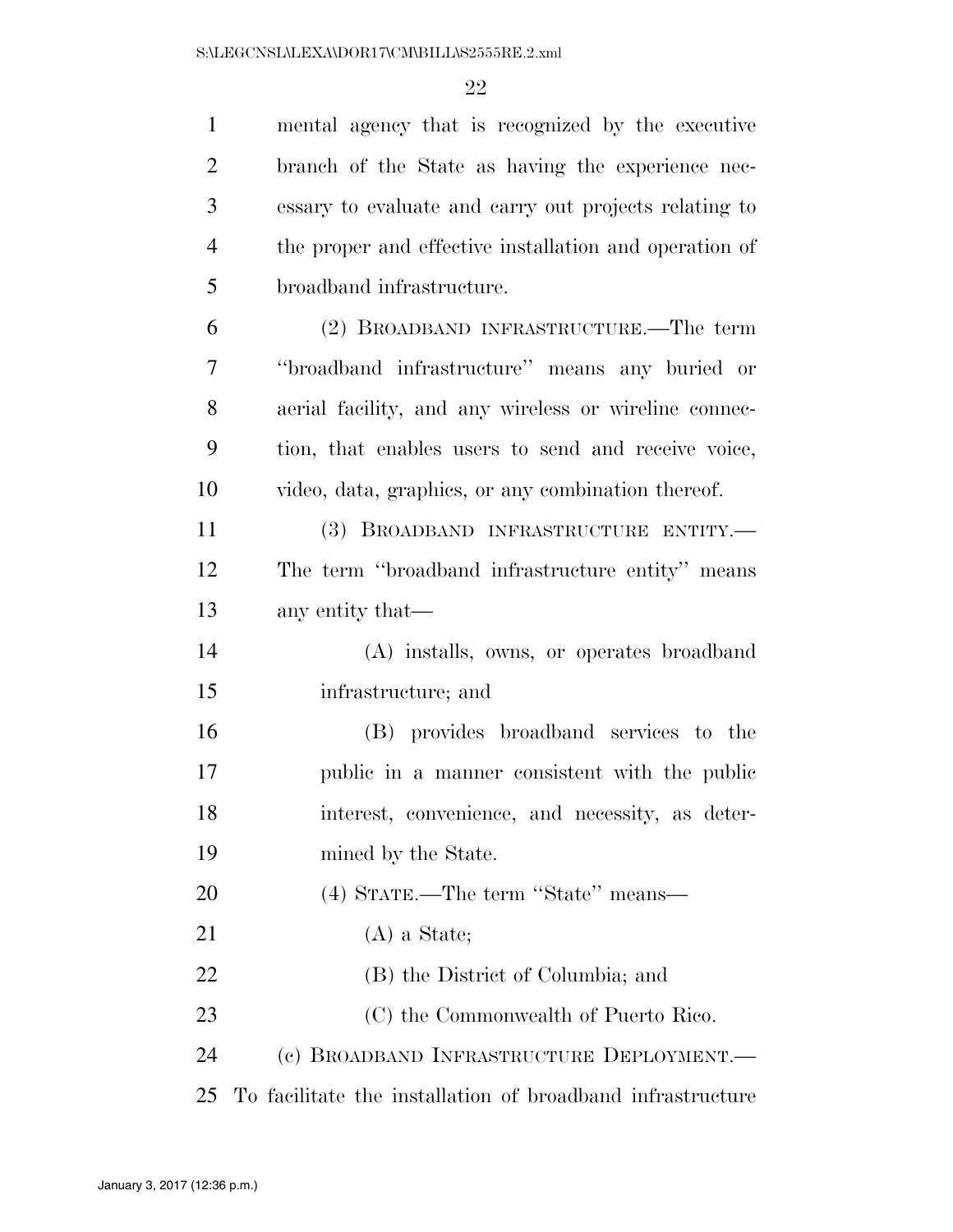and achieve the policy described in subsection (a), the Sec- retary of Transportation shall ensure that each State that receives funds under chapter 1 of title 23, United States Code, meets the following requirements:

- (1) BROADBAND COORDINATION.—The State department of transportation, in coordination with appropriate State agencies, shall—
- (A) identify a broadband utility coordi- nator, that may have additional responsibilities, whether in the State department of transpor- tation or in another State agency, and that is responsible for coordinating the broadband in- frastructure right-of-way needs of the State with Federal-aid highway projects carried out in the State;
- (B) establish a process for the registration of broadband infrastructure entities that seek to be included in those broadband infrastruc- ture right-of-way coordination efforts within the State;

 (C) coordinate initiatives carried out under this section with other statewide telecommuni- cation and broadband plans and State and local transportation and land use plans; and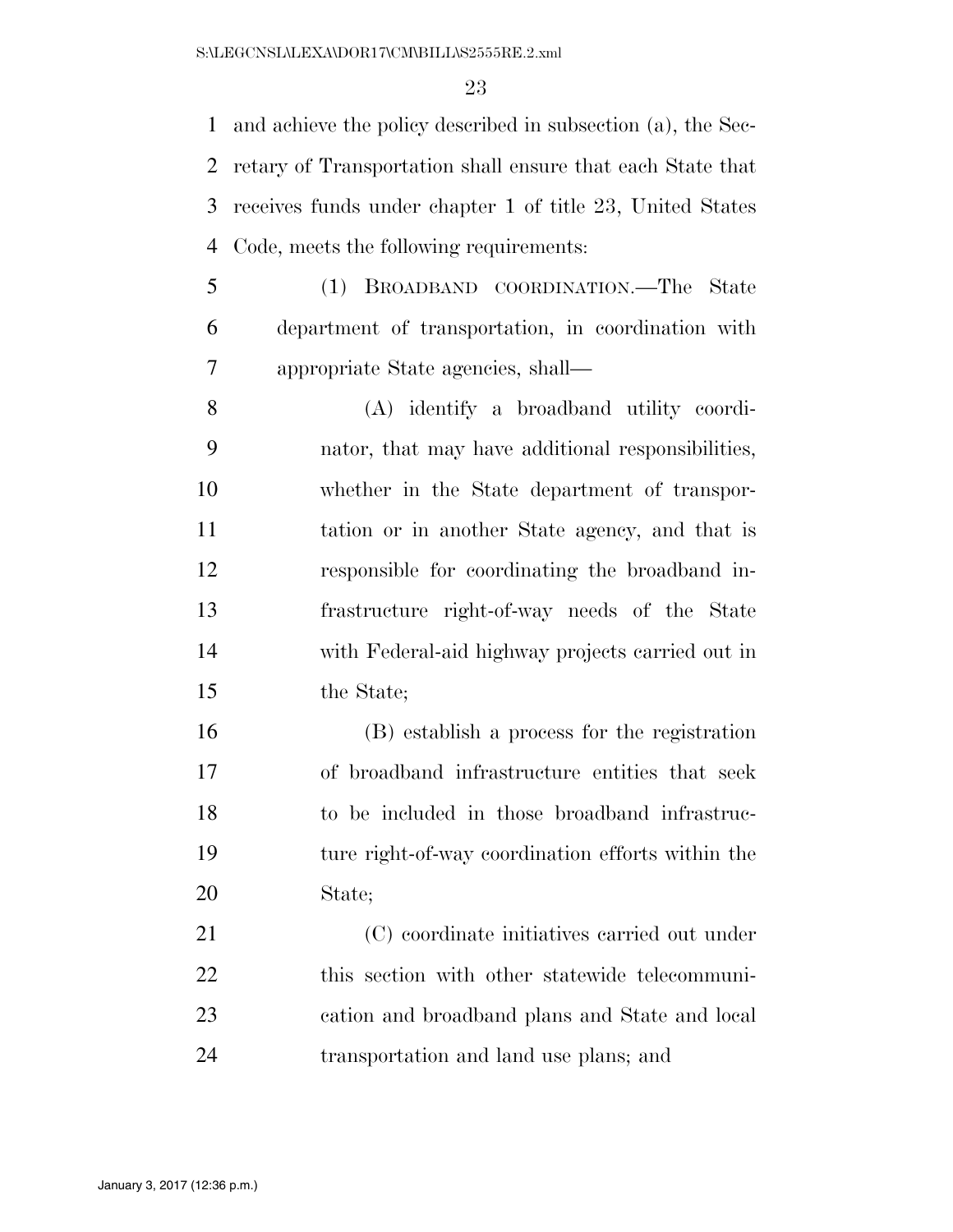(D) develop strategies to minimize re- peated excavations that involve the installation of broadband infrastructure in a right-of-way.

 (2) PRIORITY.—If a State chooses to provide for the installation of broadband infrastructure in the right-of-way of an applicable Federal-aid high- way under this subsection in a given case, the State department of transportation shall carry out any ap- propriate measures to ensure that any existing broadband infrastructure entities are not disadvan- taged, as compared to other broadband infrastruc-12 ture entities, with respect to the program under this subsection.

 (d) EFFECT OF SECTION.—This section applies only to activities for which obligations or expenditures are ini- tially approved on or after the date of enactment of this Act. Nothing in this section establishes a mandate or re- quirement, or authorizes the Secretary to establish a man- date or requirement, that a State install broadband infra-structure in a highway right-of-way.

### **SEC. 9. NATIONAL BROADBAND FACILITIES ASSET DATA-**

#### **BASE.**

(a) DEFINITIONS.—In this section: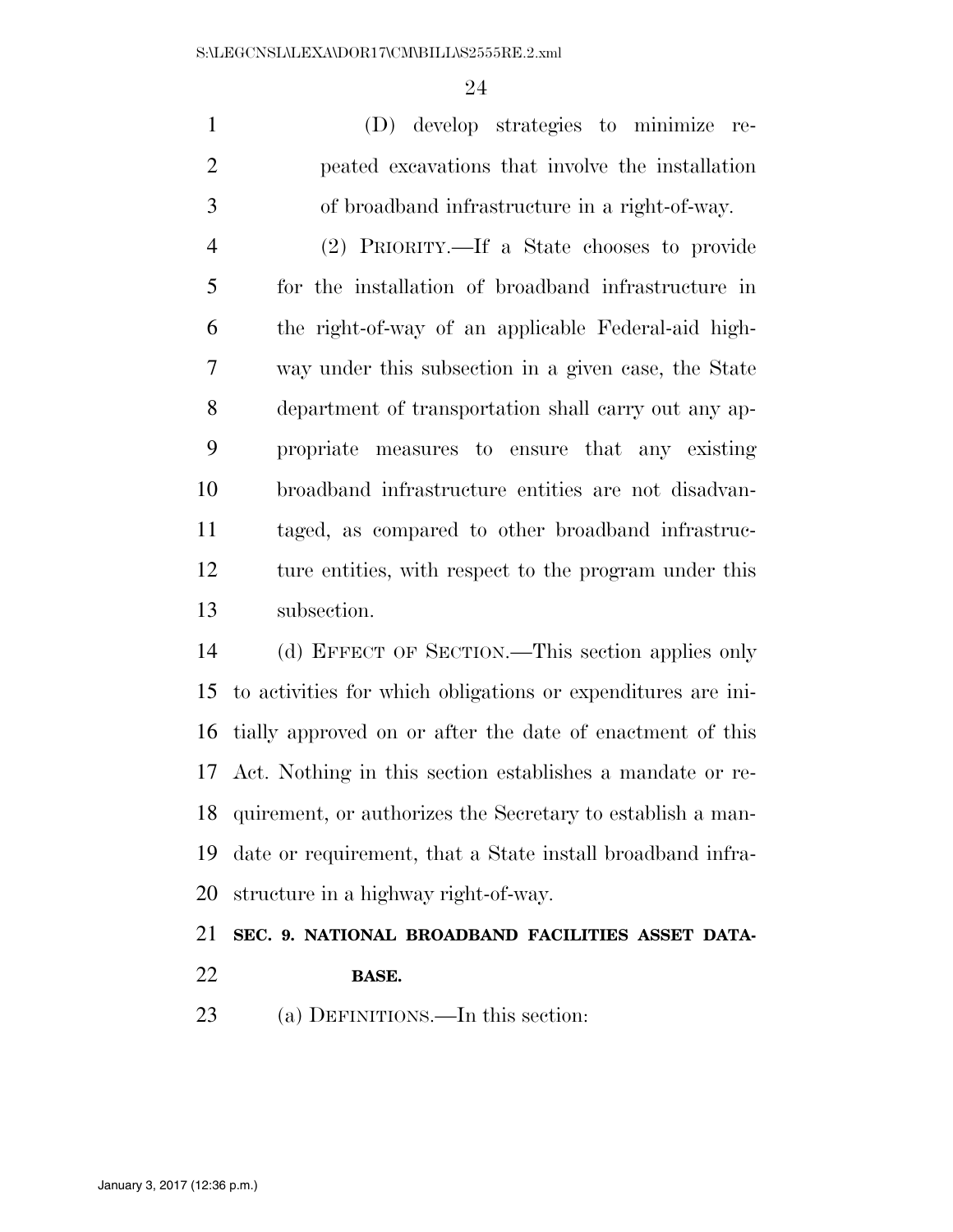(1) COMMUNICATIONS FACILITY INSTALLA- TION.—The term ''communications facility installa-tion'' includes—

 (A) any infrastructure, including any transmitting device, tower, or support structure, and any equipment, switches, wiring, cabling, power sources, shelters, or cabinets, associated with the licensed or permitted unlicensed wire- less or wireline transmission of writings, signs, signals, data, images, pictures, and sounds of all kinds; and

(B) any antenna or apparatus that—

 (i) is designed for the purpose of emitting radio frequency;

 (ii) is designed to be operated, or is operating, from a fixed location pursuant to authorization by the Federal Commu- nications Commission or is using duly au- thorized devices that do not require indi-vidual licenses; and

 (iii) is added to a tower, building, or other structure.

 (2) COVERED PROPERTY.—The term ''covered property''—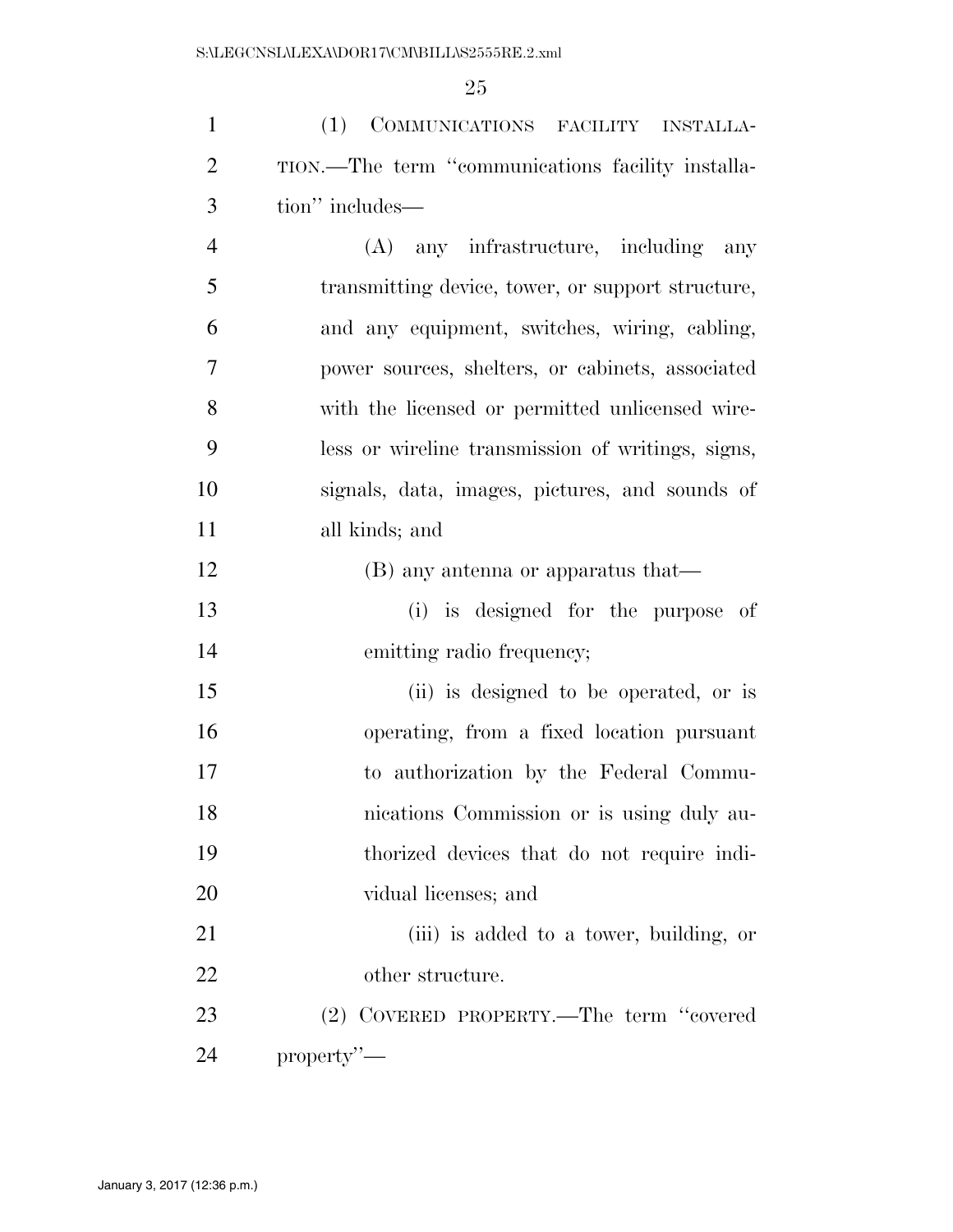| $\mathbf{1}$   | (A) means any real property capable of                    |
|----------------|-----------------------------------------------------------|
| $\overline{2}$ | supporting a communications facility installa-            |
| 3              | tion; and                                                 |
| $\overline{4}$ | (B) includes any interest in real property                |
| 5              | described in subparagraph $(A)$ .                         |
| 6              | (3) DATABASE.—The term "database" means                   |
| $\tau$         | the database established under subsection (b).            |
| 8              | (4) EXECUTIVE AGENCY.—The term "Executive                 |
| 9              | agency" has the meaning given the term in section         |
| 10             | 105 of title 5, United States Code.                       |
| 11             | (b) DATABASE ESTABLISHED.—Not later than June             |
| 12             | 30, 2018, the Director of the Office of Science and Tech- |
| 13             | nology Policy, in consultation with the Chairman of the   |
| 14             | Commission, Assistant Secretary of Commerce for Com-      |
| 15             | munications and Information, Under Secretary of Com-      |
| 16             | merce for Standards and Technology, Administrator of      |
| 17             | General Services, and Director of OMB, shall—             |
| 18             | (1) establish and operate a single database of            |
| 19             | any covered property that is owned, leased, or other-     |
| 20             | wise managed by an Executive agency;                      |
| 21             | $(2)$ make the database available to-                     |
| 22             | $(A)$ any entity that—                                    |
| 23             | (i) constructs or operates communica-                     |
| 24             | tions facility installations; or                          |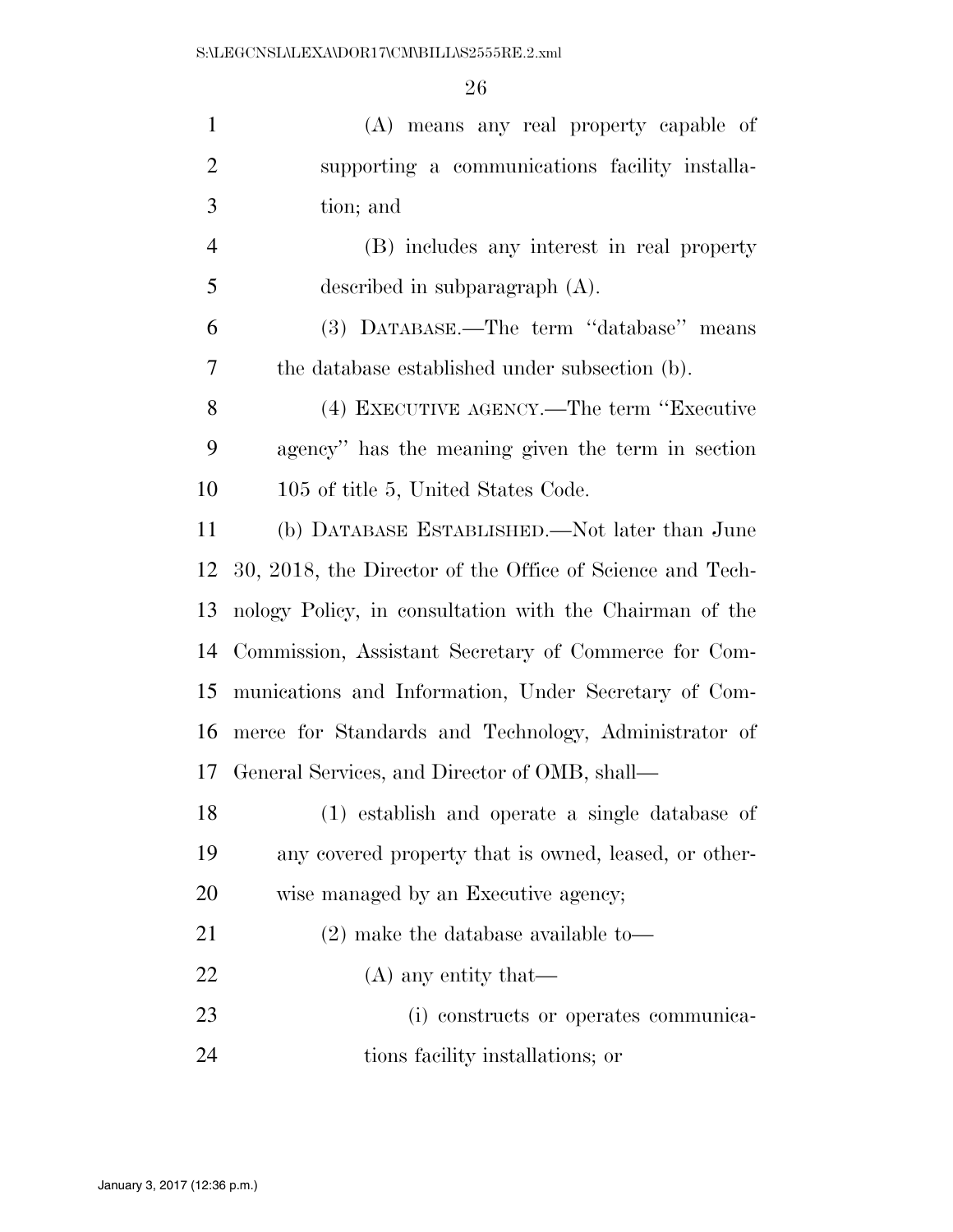| $\mathbf{1}$   | (ii) provides communications service;                 |
|----------------|-------------------------------------------------------|
| $\overline{2}$ | and                                                   |
| 3              | (B) any other entity that the Director of             |
| $\overline{4}$ | the Office of Science and Technology Policy de-       |
| 5              | termines is appropriate; and                          |
| 6              | (3) establish a process for withholding data          |
| 7              | from the database for national security, public safe- |
| 8              | ty, or other national strategic concerns in accord-   |
| 9              | ance with existing statutory authority and Executive  |
| 10             | order mandates with respect to handling and protec-   |
| 11             | tion of such information.                             |
| 12             | (c) PUBLIC COMMENT.                                   |
| 13             | $(1)$ In GENERAL.—Not later than 30 days after        |
| 14             | the date of enactment of the MOBILE NOW Act,          |
| 15             | the Director of the Office of Science and Technology  |
| 16             | Policy shall seek public comment to inform the es-    |
| 17             | tablishment and operation of the database.            |
| 18             | CONTENTS.—In seeking public comment<br>(2)            |
| 19             | under paragraph (1), the Director shall include a re- |
| 20             | quest for recommendations on—                         |
| 21             | (A) criteria that make real property capa-            |
| 22             | ble of supporting communications facility instal-     |
| 23             | lations;                                              |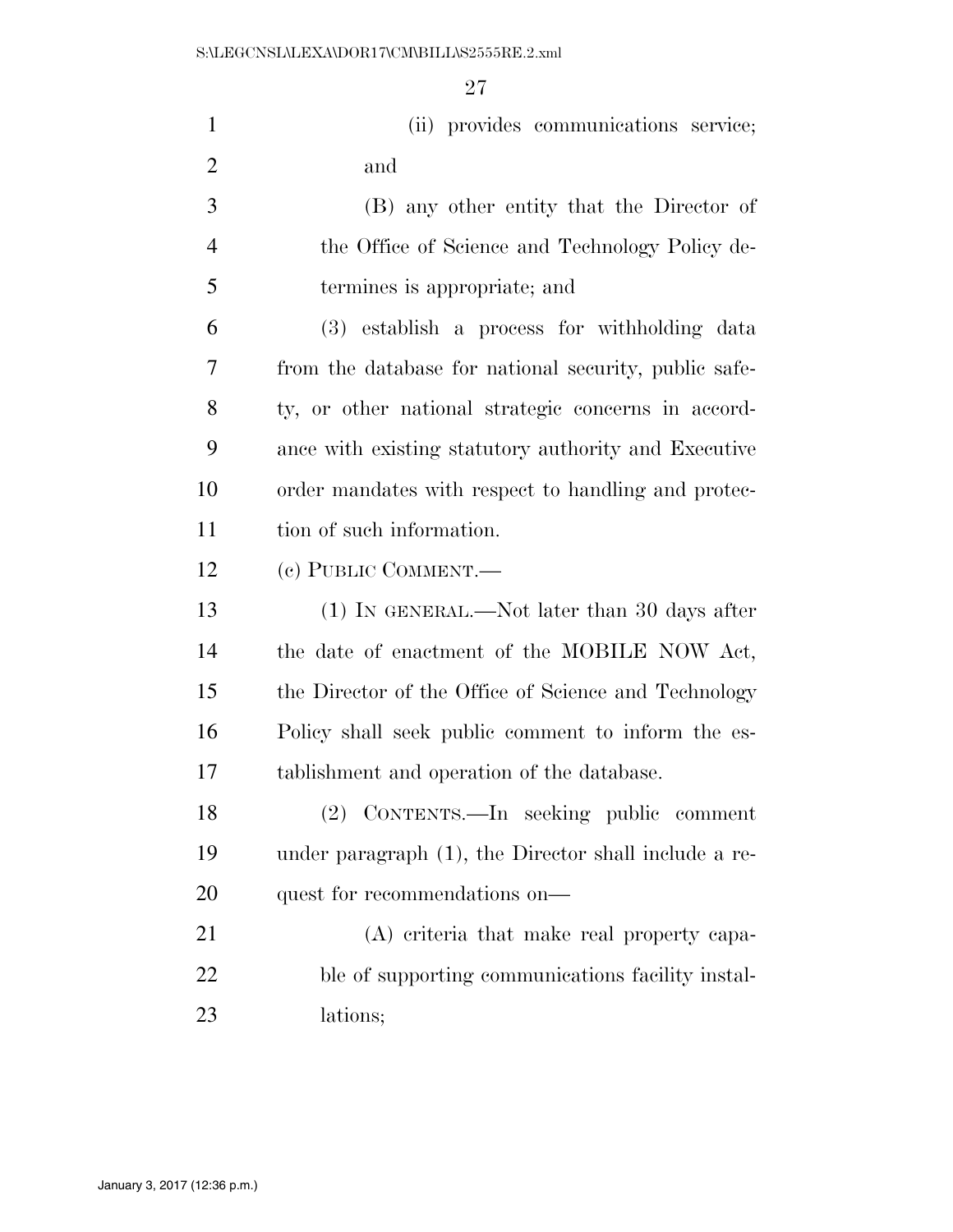(B) types of information related to covered property that should be included in the data- base; (C) an interface by which accessibility to the database for all users will be appropriately efficient and secure; and (D) other information the Director deter-

 mines necessary to establish and operate the database.

(d) FEDERAL AGENCIES.—

 (1) INITIAL PROVISION OF INFORMATION.—Not later than 90 days after the date on which the data- base is established under subsection (b), the head of an Executive agency shall provide to the Director of the Office of Science and Technology Policy, in a manner and format to be determined by the Direc- tor, such information as the Director determines ap- propriate with respect to covered property owned, leased, or otherwise managed by the Executive agen-cy.

 (2) CHANGE TO INFORMATION PREVIOUSLY PROVIDED.—In the case of any change to informa- tion provided to the Director of the Office of Science and Technology Policy by the head of an Executive agency under paragraph (1), the head of the Execu-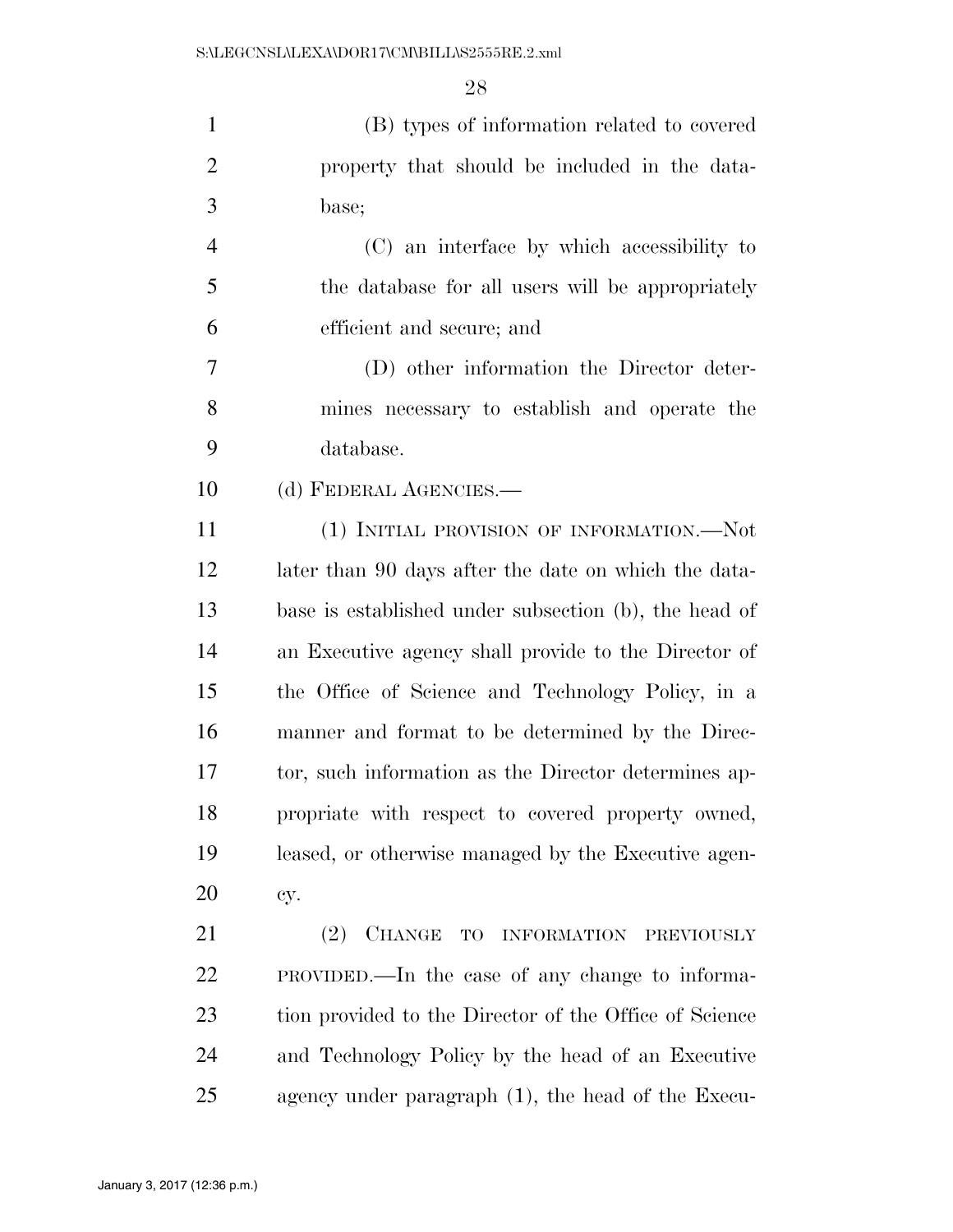tive agency shall provide updated information to the Director not later than 30 days after the date of the change.

 (3) SUBSEQUENTLY ACQUIRED PROPERTY.—If an Executive agency acquires covered property after the date on which the database is established under subsection (b), the head of the Executive agency shall provide to the Director of the Office of Science and Technology Policy the information required under paragraph (1) with respect to the covered property not later than 30 days after the date of the acquisition.

(e) STATE AND LOCAL GOVERNMENTS.—

 (1) IN GENERAL.—The Director of the Office of Science and Technology Policy (referred to in this subsection as the ''Director'') shall make the data- base available to State and local governments so that such governments may provide to the Director for inclusion in the database similar information to 20 the information required under subsection  $(d)(1)$  re- garding covered property owned, leased, or otherwise managed by such governments.

 (2) REPORT ON INCENTIVIZING PARTICIPATION 24 BY STATE AND LOCAL GOVERNMENTS.—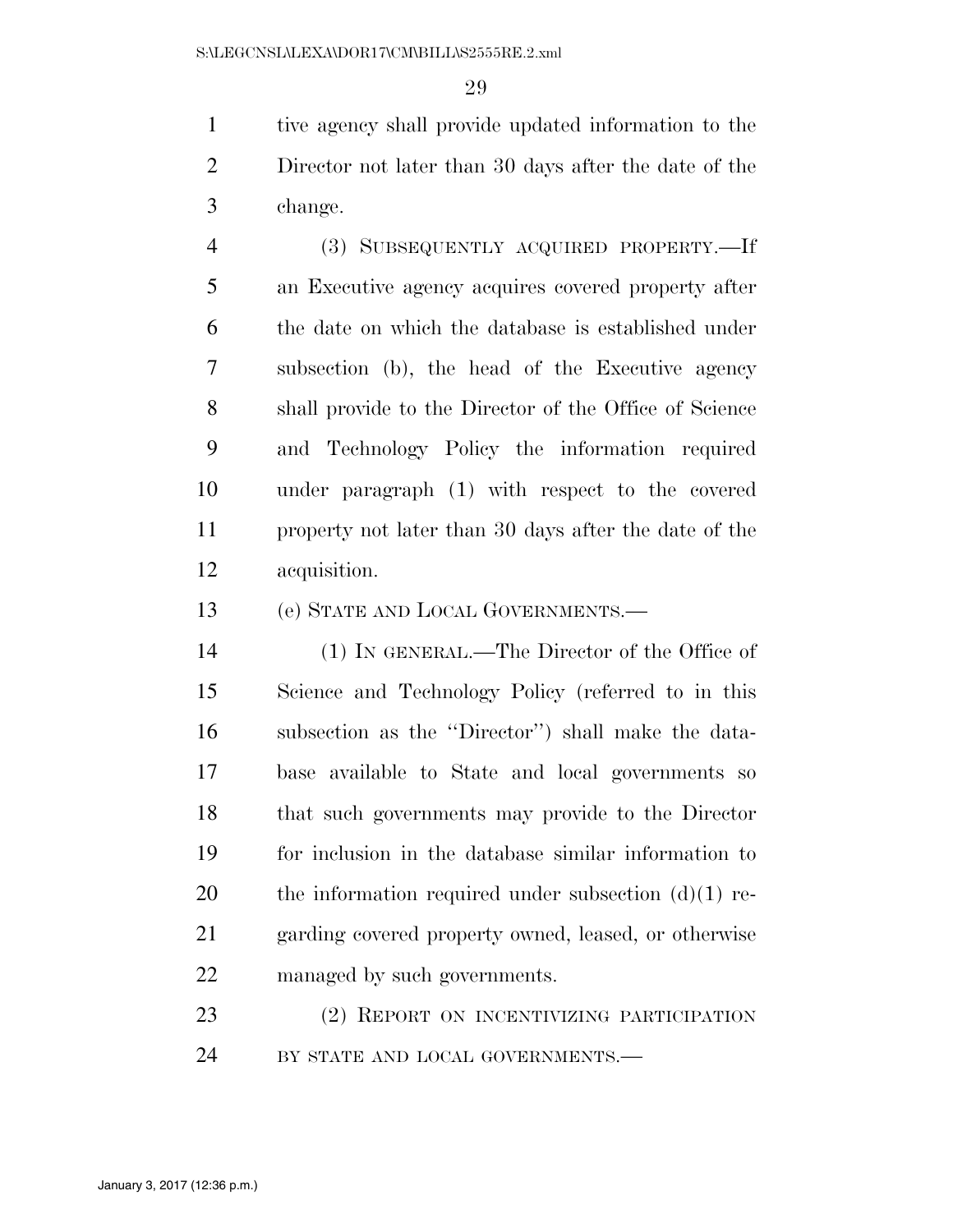(A) IN GENERAL.—Not later than 1 year after the date of enactment of this Act, the Di- rector, in consultation with the Chairman of the Commission, the Assistant Secretary of Com- merce for Communications and Information, the Under Secretary of Commerce for Stand- ards and Technology, the Administrator of Gen- eral Services, and the Director of OMB, shall submit to the Committee on Commerce, Science, and Transportation of the Senate and the Committee on Energy and Commerce of the House of Representatives a report on potential ways to incentivize State and local governments to provide to the Director for inclusion in the database similar information to the information required under subsection (d)(1) regarding cov- ered property owned, leased, or otherwise man- aged by such governments pursuant to para- graph (1) of this subsection or through other means. (B) CONSIDERATIONS.—The Director, in preparing the report under subparagraph (A),

shall—

 (i) consult with State and local gov-ernments, or their representatives, to iden-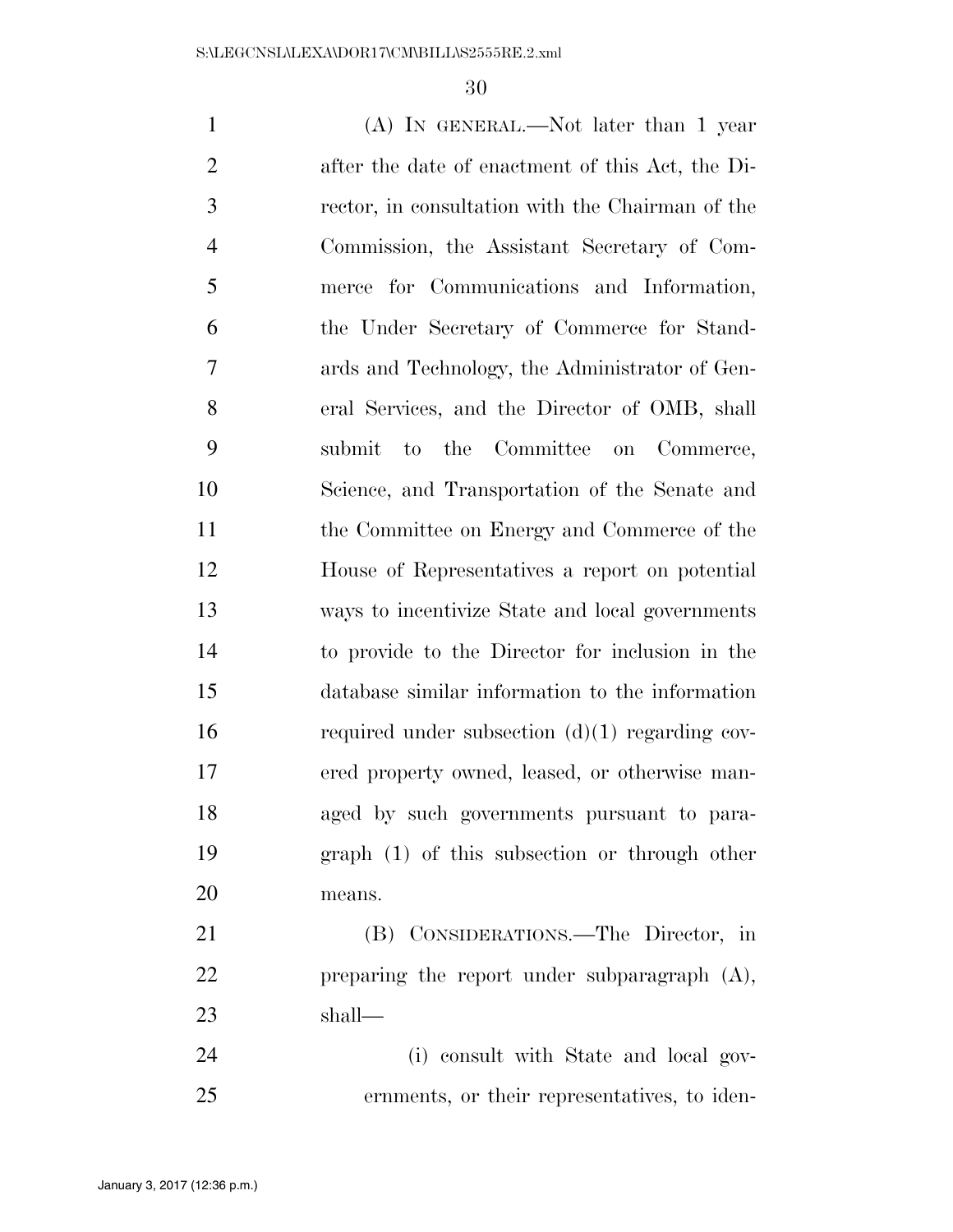| $\mathbf{1}$   | tify for inclusion in the report the most        |
|----------------|--------------------------------------------------|
| $\overline{2}$ | cost-effective options for State and local       |
| 3              | governments to collect and provide the in-       |
| $\overline{4}$ | formation described in subparagraph $(A)$ ,      |
| 5              | including utilizing and leveraging State         |
| 6              | broadband initiatives and programs; and          |
| 7              | (ii) make recommendations on ways                |
| 8              | the Federal Government can assist State          |
| 9              | and local governments in collecting and          |
| 10             | providing the information described in sub-      |
| 11             | paragraph $(A)$ .                                |
| 12             | (C) REPORT UPDATE.—Not later than 2              |
| 13             | years after the date on which the database is    |
| 14             | established under this section, the Director     |
| 15             | shall submit to the Committee on Commerce,       |
| 16             | Science, and Transportation of the Senate and    |
| 17             | the Committee on Energy and Commerce of the      |
| 18             | House of Representatives an update to the re-    |
| 19             | port required under subparagraph (A) that        |
| 20             | identifies State and local governments that have |
| 21             | contributed to the database and recommends       |
| 22             | ways to further incentivize participation by     |
| 23             | State and local governments pursuant to para-    |
| 24             | $graph(1)$ of this subsection or through other   |
| 25             | means.                                           |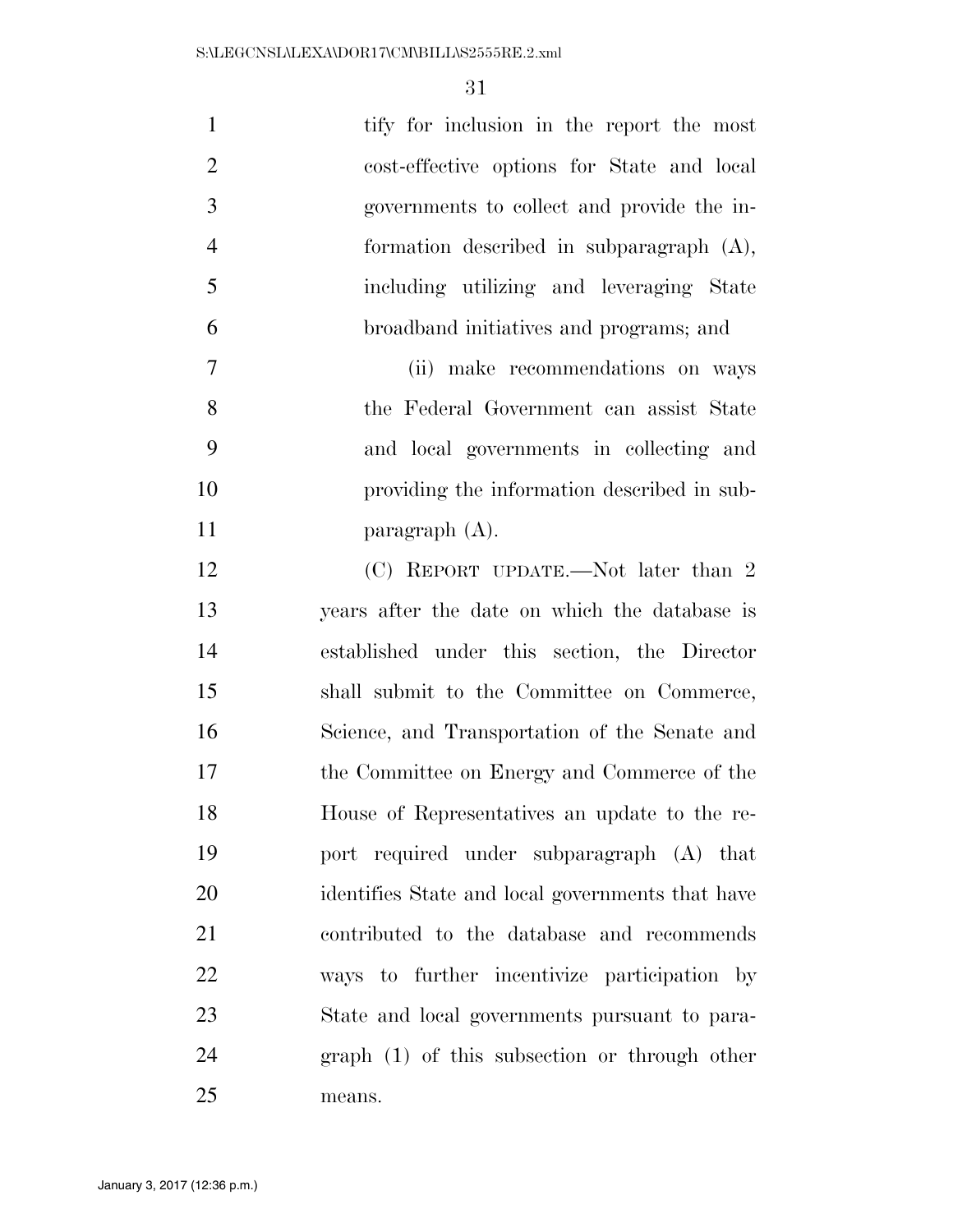(f) DATABASE UPDATES.—

2 (1) TIMELY INCLUSION.—After the establish- ment of the database, the Director of the Office of Science and Technology Policy shall ensure that in- formation provided under subsection (d) or sub- section (e) is included in the database not later than 7 days after the date on which the Director receives the information.

 (2) DATE OF ADDITION OR UPDATE.—Informa- tion in the database relating to covered property shall include the date on which the information was added or most recently updated.

 (g) REPORT.—Not later than 180 days after the date the Director of the Office of Science and Technology Pol- icy seeks public comment under subsection (c)(1), the Di- rector shall submit to the Committee on Commerce, Science, and Transportation of the Senate and the Com- mittee on Energy and Commerce of the House of Rep- resentatives a report on the progress in establishing the database under this section. The Director shall update the report annually until the date that the database is fully operational. After the database is fully operational and for the next 5 years thereafter, the Director shall provide an- nual reports regarding the use of the database, rec-ommendations of how the database may provide additional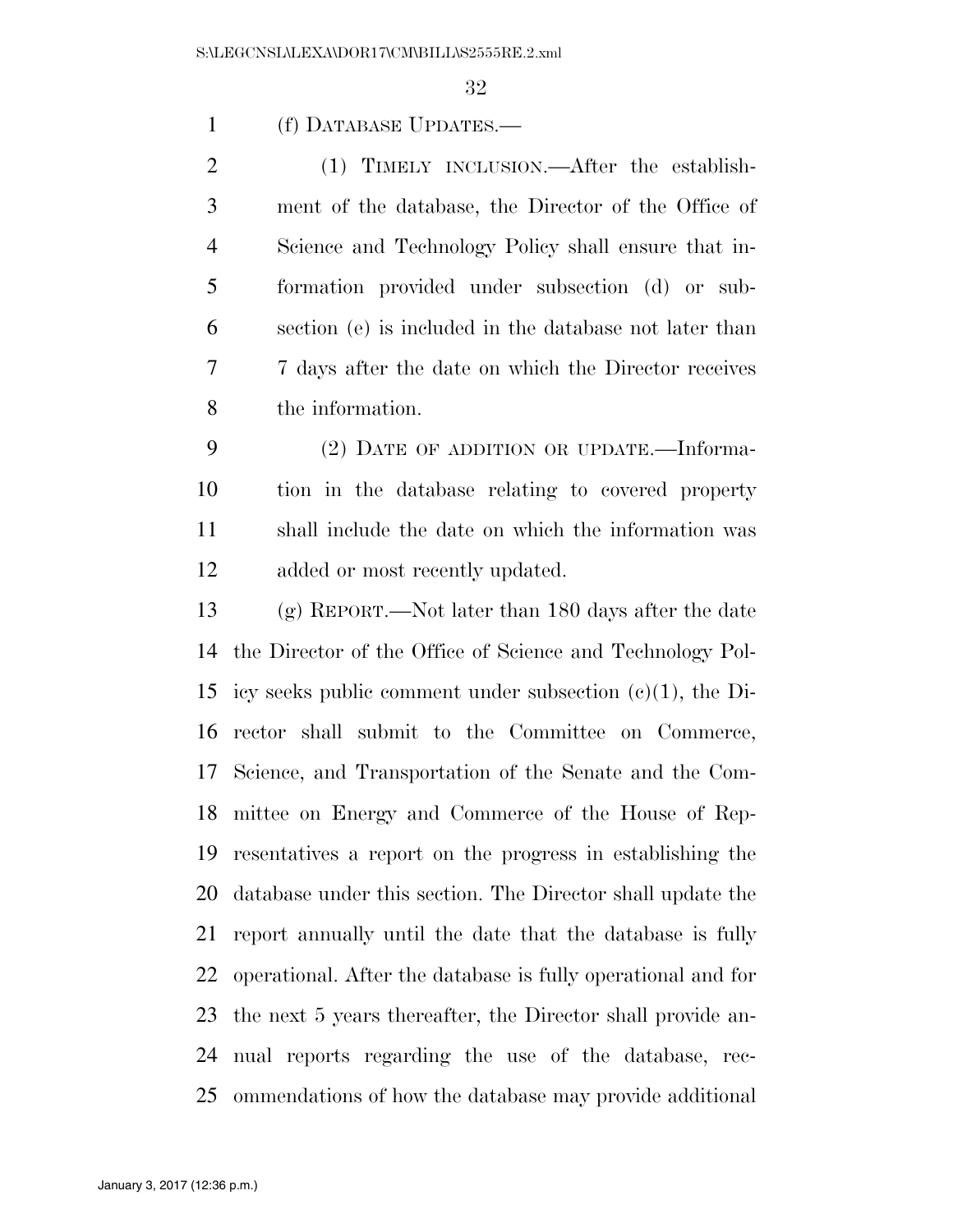1 utility to the entities described in subsection  $(b)(2)$ , if any recommendations are warranted, and how previous rec-ommendations have been implemented.

#### **SEC. 10. REALLOCATION INCENTIVES.**

 (a) IN GENERAL.—Not later than 18 months after the date of enactment of this Act, the Secretary, in con- sultation with the Commission, the Director of OMB, and the head of each affected Federal agency (or a designee thereof), after notice and an opportunity for public com- ment, shall submit to the appropriate committees of Con- gress a report that includes legislative or regulatory rec- ommendations to incentivize a Federal entity to relinquish, or share with Federal or non-Federal users, Federal spec- trum for the purpose of allowing commercial wireless broadband services to operate on that Federal spectrum.

(b) POST-AUCTION PAYMENTS.—

 (1) REPORT.—In preparing the report under subsection (a), the Secretary shall—

 (A) consider whether permitting eligible Federal entities that are implementing a transi-21 tion plan submitted under section 113(h) of the National Telecommunications and Information Administration Organization Act (47 U.S.C. 24 923(h)) to accept payments could result in ac-cess to the eligible frequencies that are being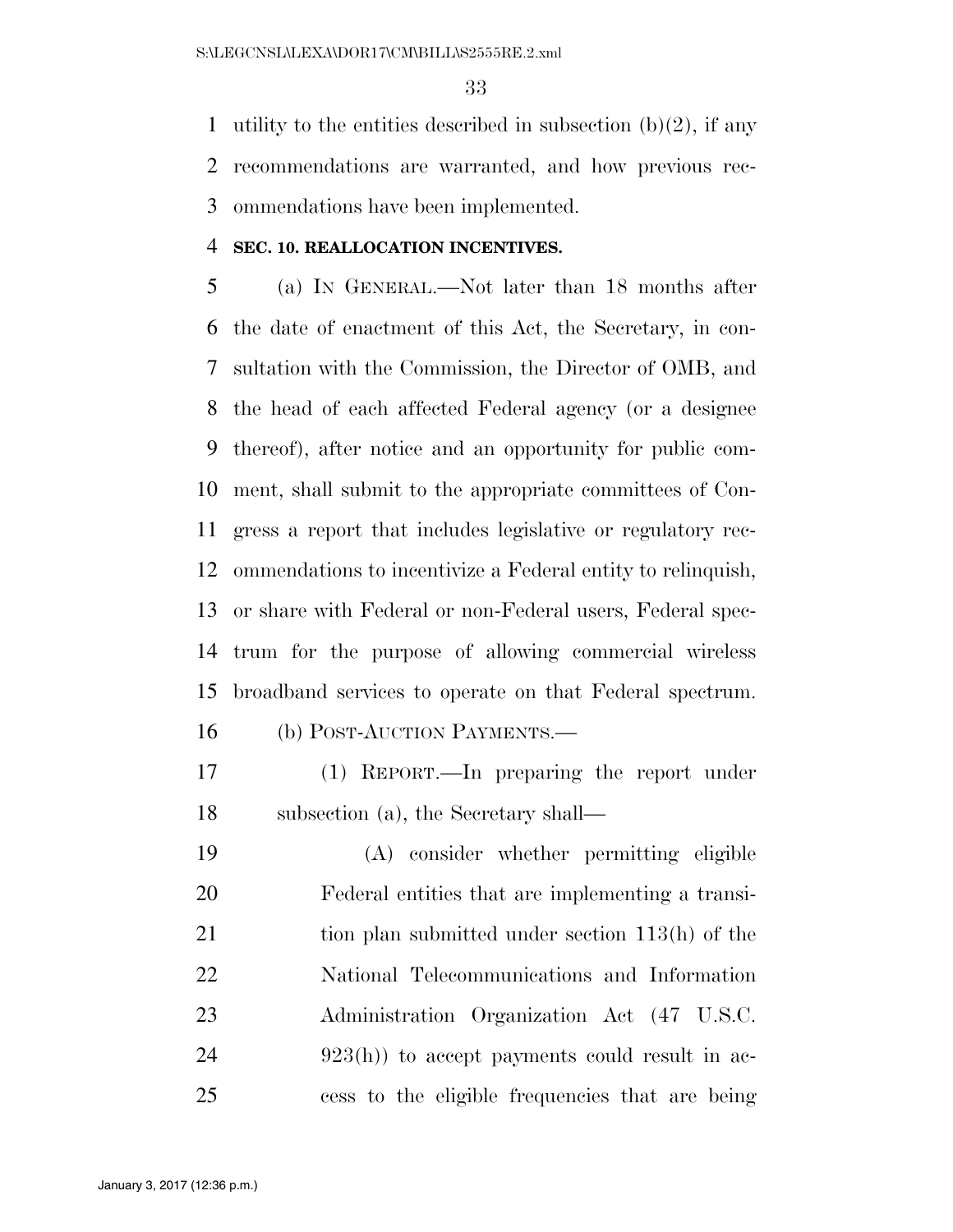| $\mathbf{1}$   | reallocated for exclusive non-Federal use or             |
|----------------|----------------------------------------------------------|
| $\overline{2}$ | shared use sooner than would otherwise occur             |
| 3              | without such payments; and                               |
| $\overline{4}$ | (B) include the findings under subpara-                  |
| 5              | graph (A), including the analysis under para-            |
| 6              | graph (2) and any recommendations for legisla-           |
| 7              | tion, in the report.                                     |
| 8              | (2) ANALYSIS.—In considering payments under              |
| 9              | paragraph $(1)(A)$ , the Secretary shall conduct an      |
| 10             | analysis of whether and how such payments would          |
| 11             | affect—                                                  |
| 12             | (A) bidding in auctions conducted under                  |
| 13             | section $309(j)$ of the Communications Act of            |
| 14             | 1934 $(47 \text{ U.S.C. } 309(j))$ of such eligible fre- |
| 15             | quencies; and                                            |
| 16             | (B) receipts collected from the auctions de-             |
| $17\,$         | scribed in subparagraph $(A)$ .                          |
| 18             | (3) DEFINITIONS.—In this subsection:                     |
| 19             | (A) PAYMENT.—The term "payment"                          |
| 20             | means a payment in cash or in-kind by any                |
| 21             | auction winner, or any person affiliated with an         |
| 22             | auction winner, of eligible frequencies during           |
| 23             | the period after eligible frequencies have been          |
| 24             | reallocated by competitive bidding under section         |
| 25             | $309(j)$ of the Communications Act of 1934 (47           |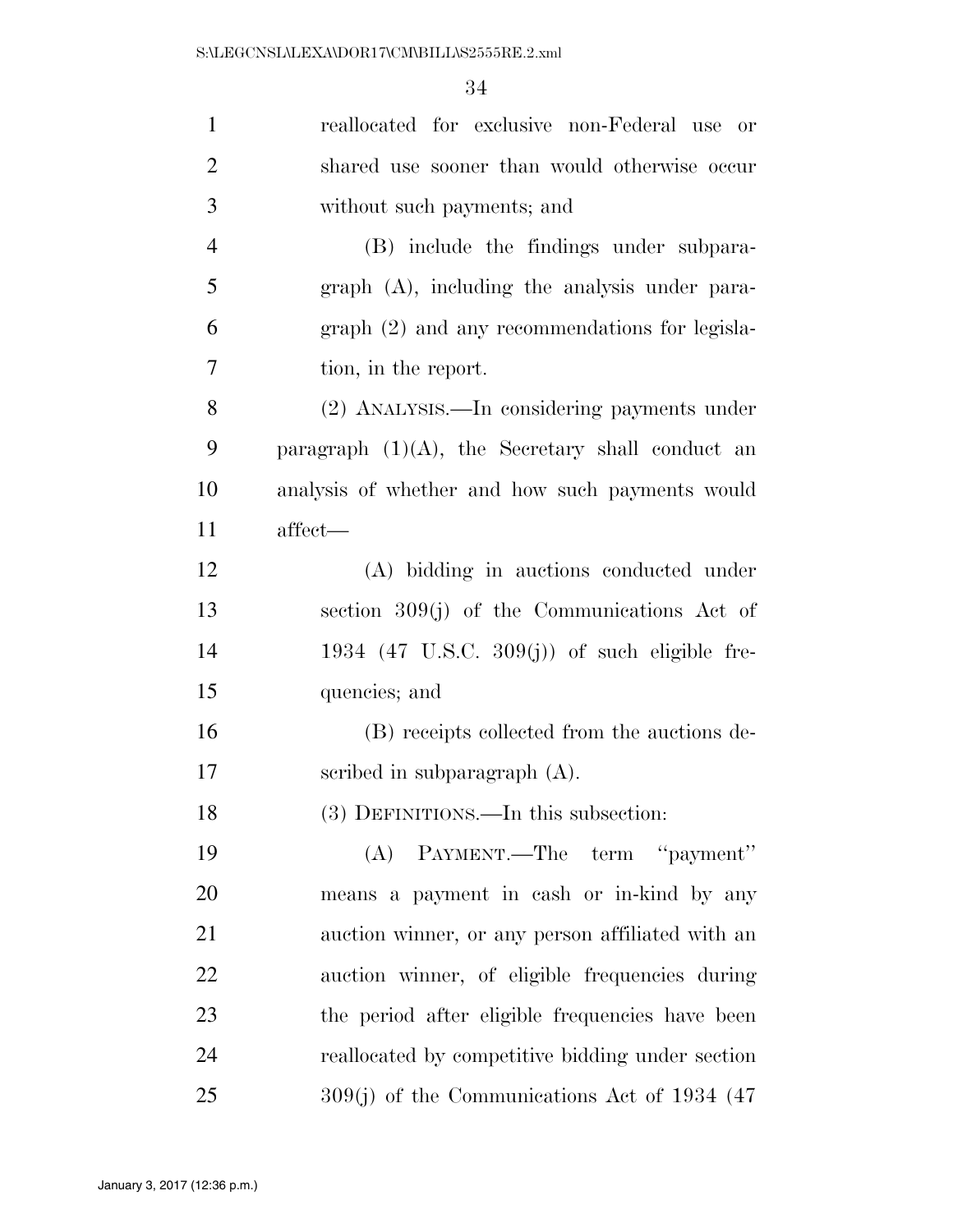U.S.C. 309(j)) but prior to the completion of relocation or sharing transition of such eligible frequencies per transition plans approved by the Technical Panel.

 (B) ELIGIBLE FREQUENCIES.—The term ''eligible frequencies'' has the meaning given 7 the term in section  $113(g)(2)$  of the National Telecommunications and Information Adminis-9 tration Organization Act  $(47 \text{ U.S.C. } 923(g)(2))$ .

#### **SEC. 11. BIDIRECTIONAL SHARING STUDY.**

 (a) IN GENERAL.—Not later than 1 year after the date of enactment of this Act, including an opportunity for public comment, the Commission, in collaboration with the NTIA, shall—

 (1) conduct a bidirectional sharing study to de- termine the best means of providing Federal entities flexible access to non-Federal spectrum on a shared basis across a range of short-, mid-, and long-range timeframes, including for intermittent purposes like emergency use; and

 (2) submit to Congress a report on the study under paragraph (1), including any recommenda-tions for legislation or proposed regulations.

 (b) CONSIDERATIONS.—In conducting the study under subsection (a), the Commission shall—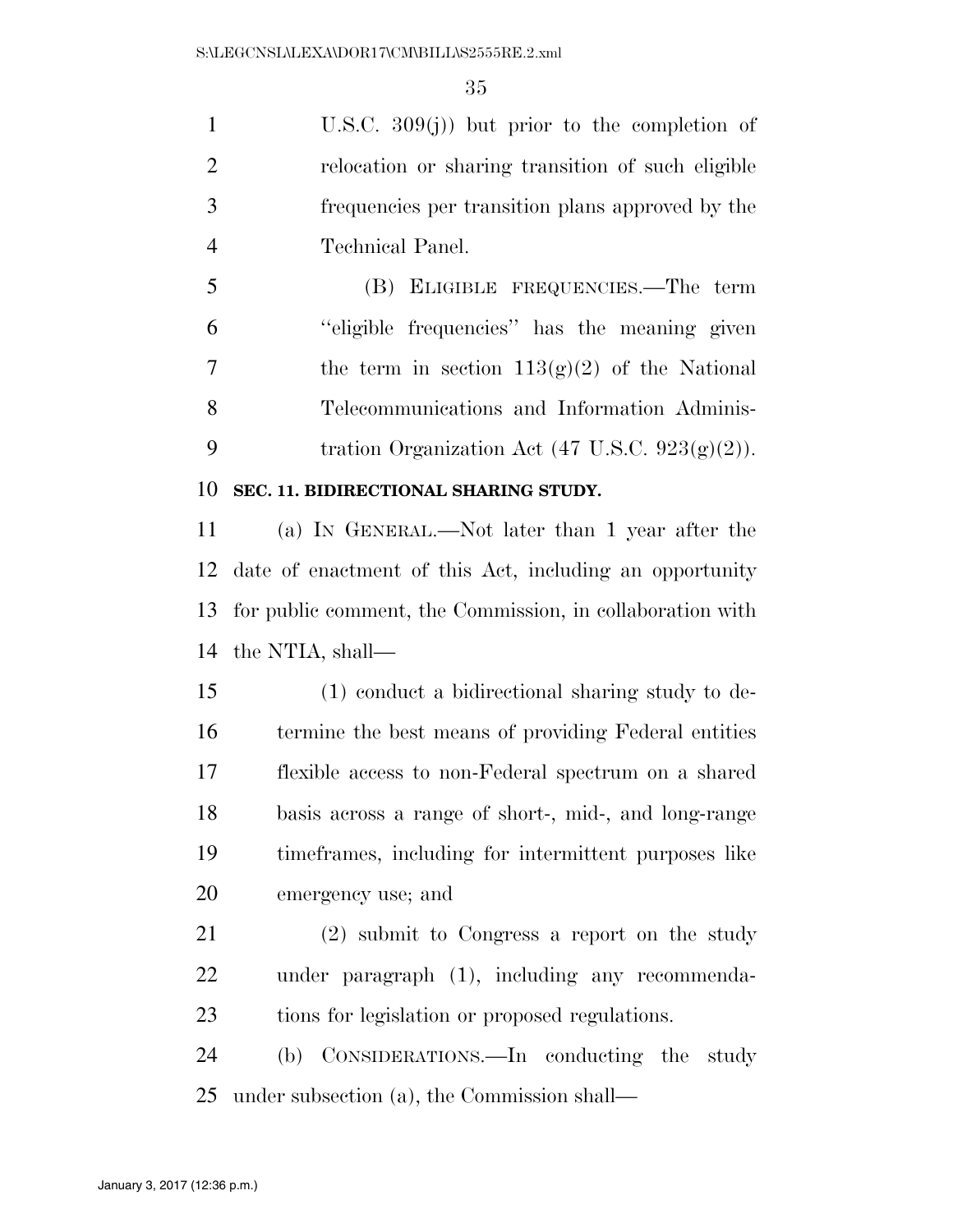(1) consider the regulatory certainty that com- mercial spectrum users and Federal entities need to make longer-term investment decisions for shared access to be viable; and

 (2) evaluate any barriers to voluntary commer- cial arrangements in which non-Federal users could provide access to Federal entities.

#### **SEC. 12. UNLICENSED SERVICES IN GUARD BANDS.**

 (a) IN GENERAL.—After public notice and comment, and in consultation with the Secretary and the head of each affected Federal agency (or a designee thereof), with respect to frequencies allocated for Federal use, the Com- mission shall adopt rules that permit unlicensed services where feasible to use any frequencies that are designated as guard bands to protect frequencies allocated after the date of enactment of this Act by competitive bidding under section 309(j) of the Communications Act of 1934 (47 U.S.C. 309(j)), including spectrum that acts as a duplex gap between transmit and receive frequencies.

 (b) LIMITATION.—The Commission may not permit any use of a guard band under this section that would cause harmful interference to a licensed service or a Fed- eral service operating in the guard band or in an adjacent band.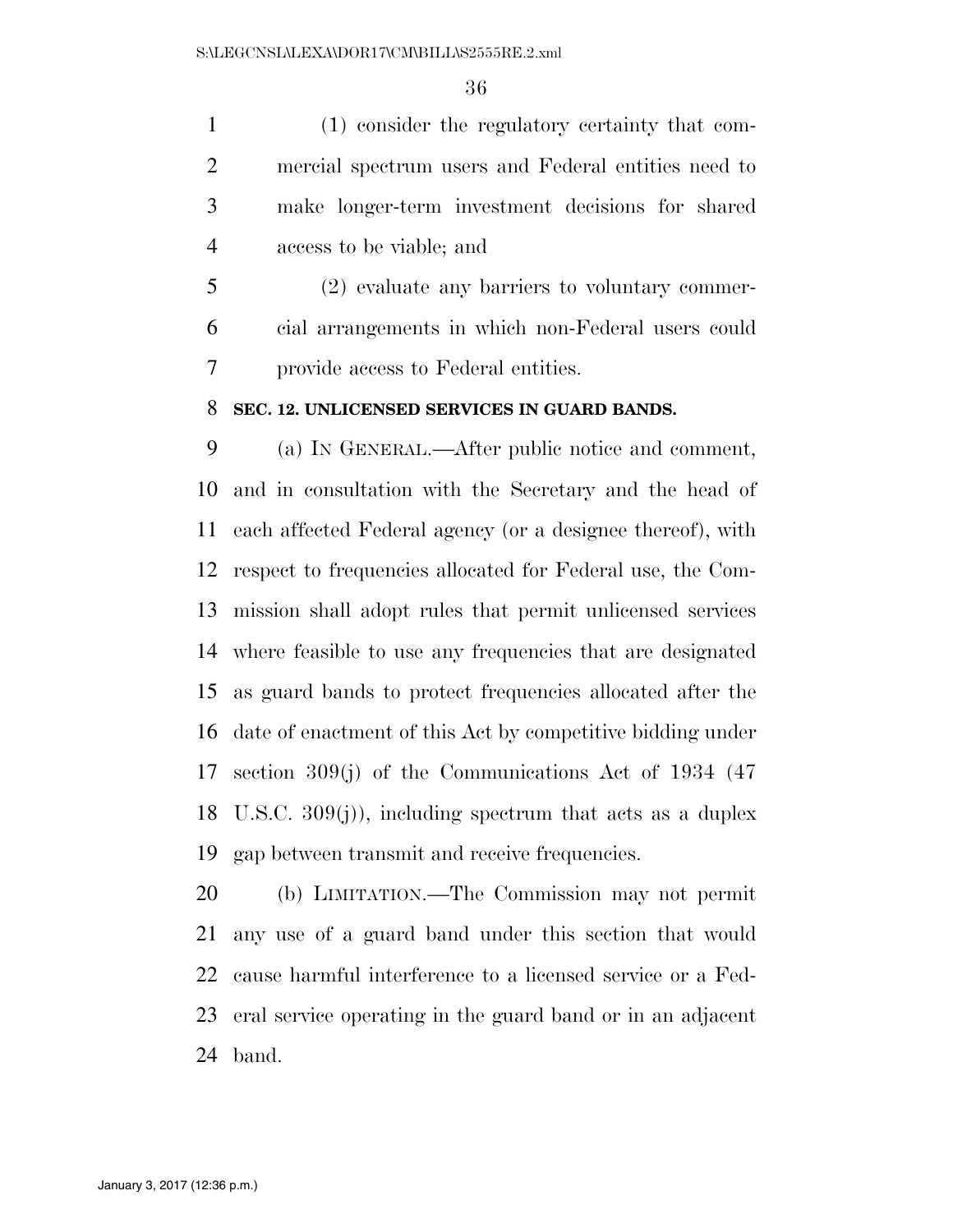(c) RULE OF CONSTRUCTION.—Nothing in this sec- tion shall be construed as limiting the Commission or the Secretary from otherwise making spectrum available for licensed or unlicensed use in any frequency band in addi- tion to guard bands, including under section 3, consistent with their statutory jurisdictions.

#### **SEC. 13. PRE-AUCTION FUNDING.**

8 Section  $118(d)(3)(B)(i)(II)$  of the National Tele- communications and Information Administration Organi-10 zation Act (47 U.S.C.  $928(d)(3)(B)(i)(II)$ ) is amended by striking ''5 years'' and inserting ''8 years''.

#### **SEC. 14. IMMEDIATE TRANSFER OF FUNDS.**

 Section 118(e)(1) of the National Telecommuni- cations and Information Administration Organization Act 15 (47 U.S.C.  $928(e)(1)$ ) is amended by adding at the end the following:

| 17 | $\lq\lq$ . At the request of an eligible Federal         |
|----|----------------------------------------------------------|
| 18 | entity, the Director of OMB may transfer the             |
| 19 | amount under subparagraph (A) immediately—               |
| 20 | "(i) after the frequencies are reallo-                   |
| 21 | cated by competitive bidding under section               |
| 22 | $309(j)$ of the Communications Act of 1934               |
| 23 | $(47 \text{ U.S.C. } 309(j))$ ; or                       |
| 24 | $\lq$ <sup>"</sup> (ii) in the case of an incumbent Fed- |
|    |                                                          |

eral entity that is incurring relocation or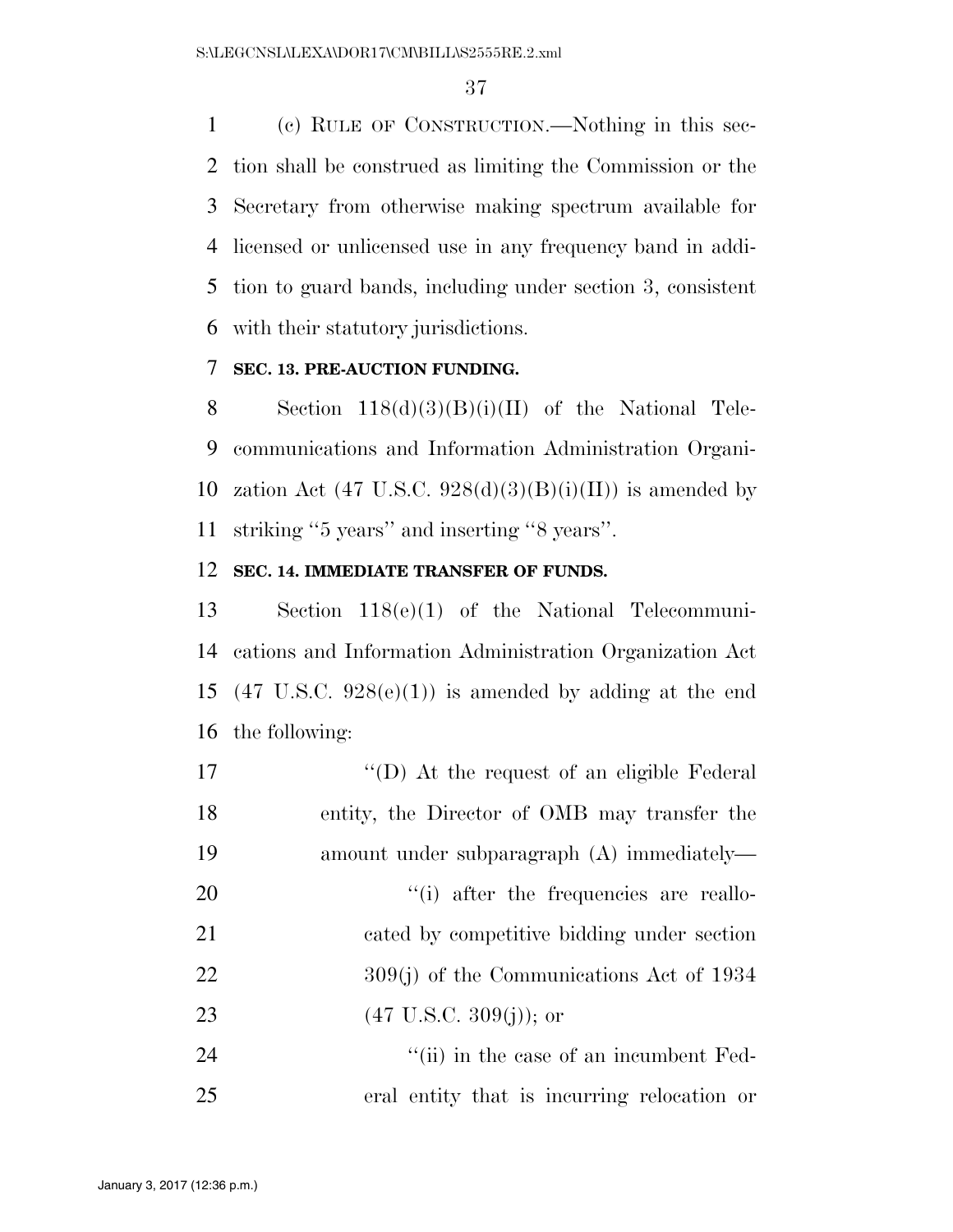| $\mathbf{1}$   | sharing costs to accommodate sharing                     |
|----------------|----------------------------------------------------------|
| $\overline{2}$ | spectrum frequencies with another Federal                |
| 3              | entity, after the frequencies from which the             |
| $\overline{4}$ | other eligible Federal entity is relocating              |
| 5              | reallocated by competitive bidding<br>are                |
| 6              | under section $309(j)$ of the Communica-                 |
| $\overline{7}$ | tions Act of 1934 (47 U.S.C. 309(j)), with-              |
| 8              | out regard to the availability of such sums              |
| 9              | in the Fund.                                             |
| 10             | "(E) Prior to the deposit of proceeds into               |
| 11             | the Fund from an auction, the Director of                |
| 12             | OMB may borrow from the Treasury the                     |
| 13             | amount under subparagraph $(A)$ for a transfer           |
| 14             | under subparagraph (D). The Treasury shall               |
| 15             | immediately be reimbursed, without interest,             |
| 16             | from funds deposited into the Fund.".                    |
| 17             | SEC. 15. AMENDMENTS TO THE SPECTRUM PIPELINE ACT         |
| 18             | OF 2015.                                                 |
| 19             | Section 1008 of the Spectrum Pipeline Act of 2015        |
| 20             | (Public Law $114-74$ ; 129 Stat. 584) is amended in the  |
| 21             | matter preceding paragraph (1) by inserting ", after no- |
| 22             | tice and an opportunity for public comment," after "the  |
| 23             | Commission".                                             |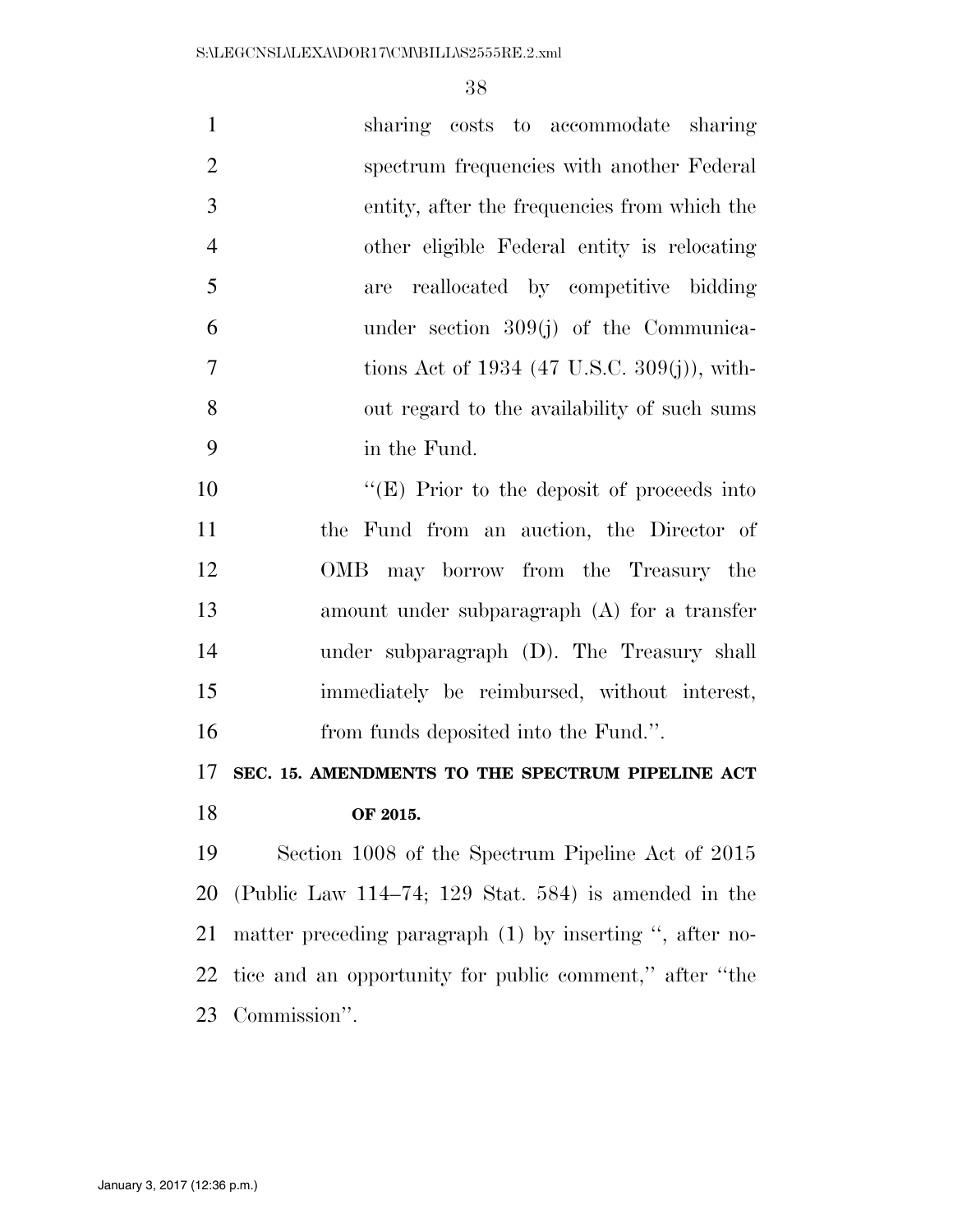|                | 39                                                   |
|----------------|------------------------------------------------------|
| $\mathbf{1}$   | SEC. 16. GAO ASSESSMENT OF UNLICENSED SPECTRUM       |
| $\overline{2}$ | AND WI-FI USE IN LOW-INCOME NEIGHBOR-                |
| 3              | HOODS.                                               |
| $\overline{4}$ | $(a)$ STUDY.—                                        |
| 5              | (1) IN GENERAL.—The Comptroller General of           |
| 6              | the United States shall conduct a study to evaluate  |
| 7              | the availability of broadband Internet access using  |
| 8              | unlicensed spectrum and wireless networks in low-in- |
| 9              | come neighborhoods.                                  |
| 10             | (2) REQUIREMENTS.—In conducting the study            |
| 11             | under paragraph (1), the Comptroller General shall   |
| 12             | consider and evaluate—                               |
| 13             | (A) the availability of wireless Internet hot        |
| 14             | spots and access to unlicensed spectrum in low-      |
| 15             | income neighborhoods, particularly for elemen-       |
| 16             | tary and secondary school-aged children in such      |
| 17             | neighborhoods;                                       |
| 18             | (B) any barriers preventing or limiting the          |
| 19             | deployment and use of wireless networks in low-      |
| 20             | income neighborhoods;                                |
| 21             | (C) how to overcome any barriers described           |
| 22             | in subparagraph (B), including through incen-        |
| 23             | tives, policies, or requirements that would in-      |
| 24             | crease the availability of unlicensed spectrum       |
| 25             | and related technologies in low-income neigh-        |
| 26             | borhoods; and                                        |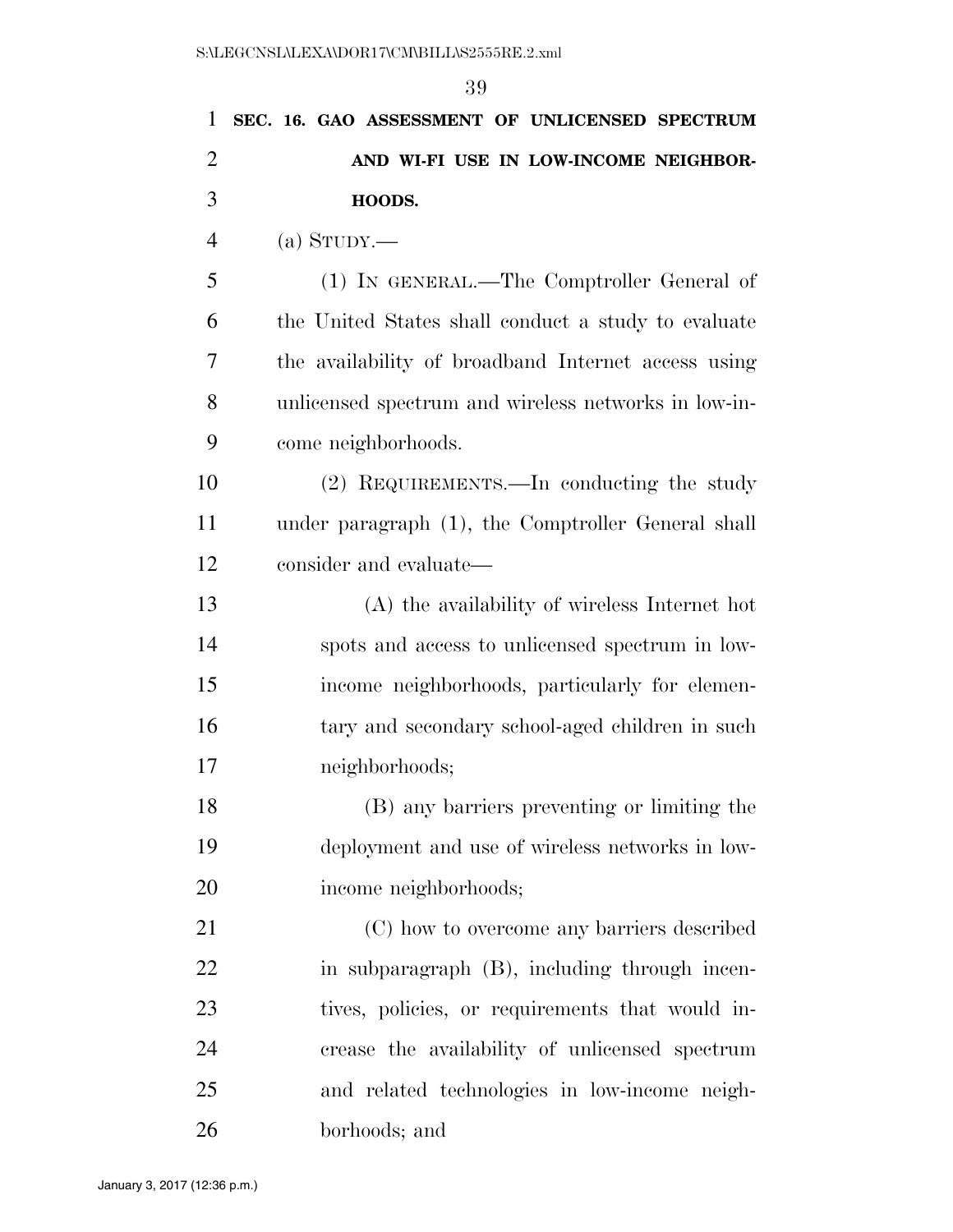(D) how to encourage home broadband adoption by households with elementary and secondary school-age children that are in low-income neighborhoods.

 (b) REPORT.—Not later than 1 year after the date of enactment of this Act, the Comptroller General shall submit to the Committee on Commerce, Science, and Transportation of the Senate and the Committee on En- ergy and Commerce of the House of Representatives a re-port that—

 (1) summarizes the findings of the study con-ducted under subsection (a); and

 (2) makes recommendations with respect to po- tential incentives, policies, and requirements that could help achieve the goals described in subpara-16 graphs  $(C)$  and  $(D)$  of subsection  $(a)(2)$ .

# **SEC. 17. RULEMAKING RELATED TO PARTITIONING OR**

### **DISAGGREGATING LICENSES.**

(a) DEFINITIONS.—In this section—

 (1) COVERED SMALL CARRIER.—The term ''covered small carrier'' means a carrier (as defined 22 in section 3 of the Communications Act of 1934 (47) U.S.C. 153)) that—

 (A) has not more than 1,500 employees (as determined under section 121.106 of title 13,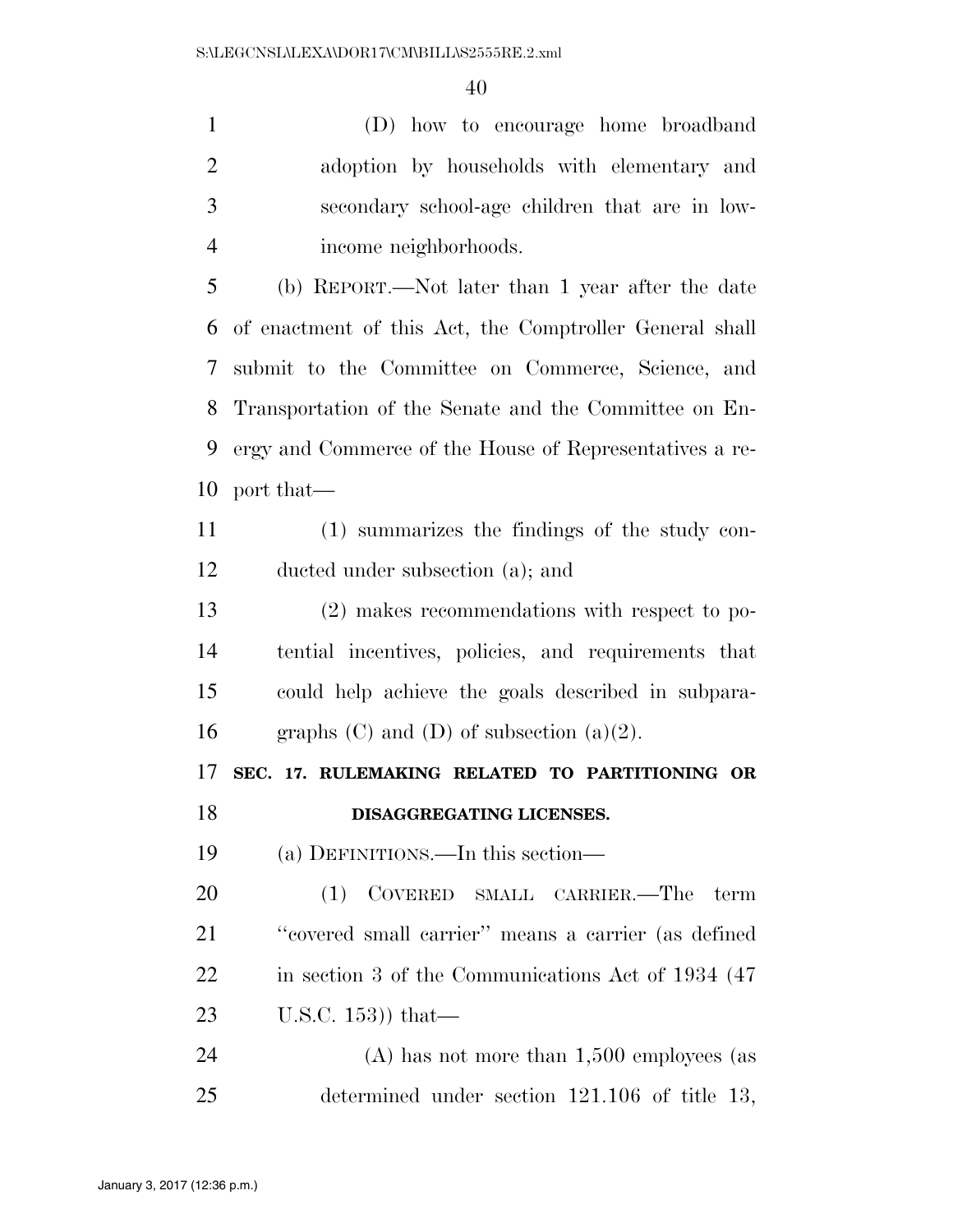| $\mathbf{1}$   | Code of Federal Regulations, or any successor         |
|----------------|-------------------------------------------------------|
| $\overline{2}$ | thereto); and                                         |
| 3              | (B) offers services using the facilities of           |
| $\overline{4}$ | the carrier.                                          |
| 5              | (2) RURAL AREA.—The term "rural area"                 |
| 6              | means any area other than—                            |
| 7              | $(A)$ a city, town, or incorporated area that         |
| 8              | has a population of more than 20,000 inhab-           |
| 9              | itants; or                                            |
| 10             | (B) an urbanized area contiguous and ad-              |
| 11             | jacent to a city or town that has a population        |
| 12             | of more than 50,000 inhabitants.                      |
| 13             | (b) RULEMAKING.—                                      |
| 14             | $(1)$ In GENERAL.—Not later than 1 year after         |
| 15             | the date of enactment of this Act, the Commission     |
| 16             | shall initiate a rulemaking proceeding to assess      |
| 17             | whether to establish a program, or modify existing    |
| 18             | programs, under which a licensee that receives a li-  |
| 19             | cense for the exclusive use of spectrum in a specific |
| 20             | geographic area under section 301 of the Commu-       |
| 21             | nications Act of 1934 (47 U.S.C. 301) may partition   |
| 22             | or disaggregate the license by sale or long-term      |
| 23             | lease—                                                |
| 24             | $(A)$ in order to-                                    |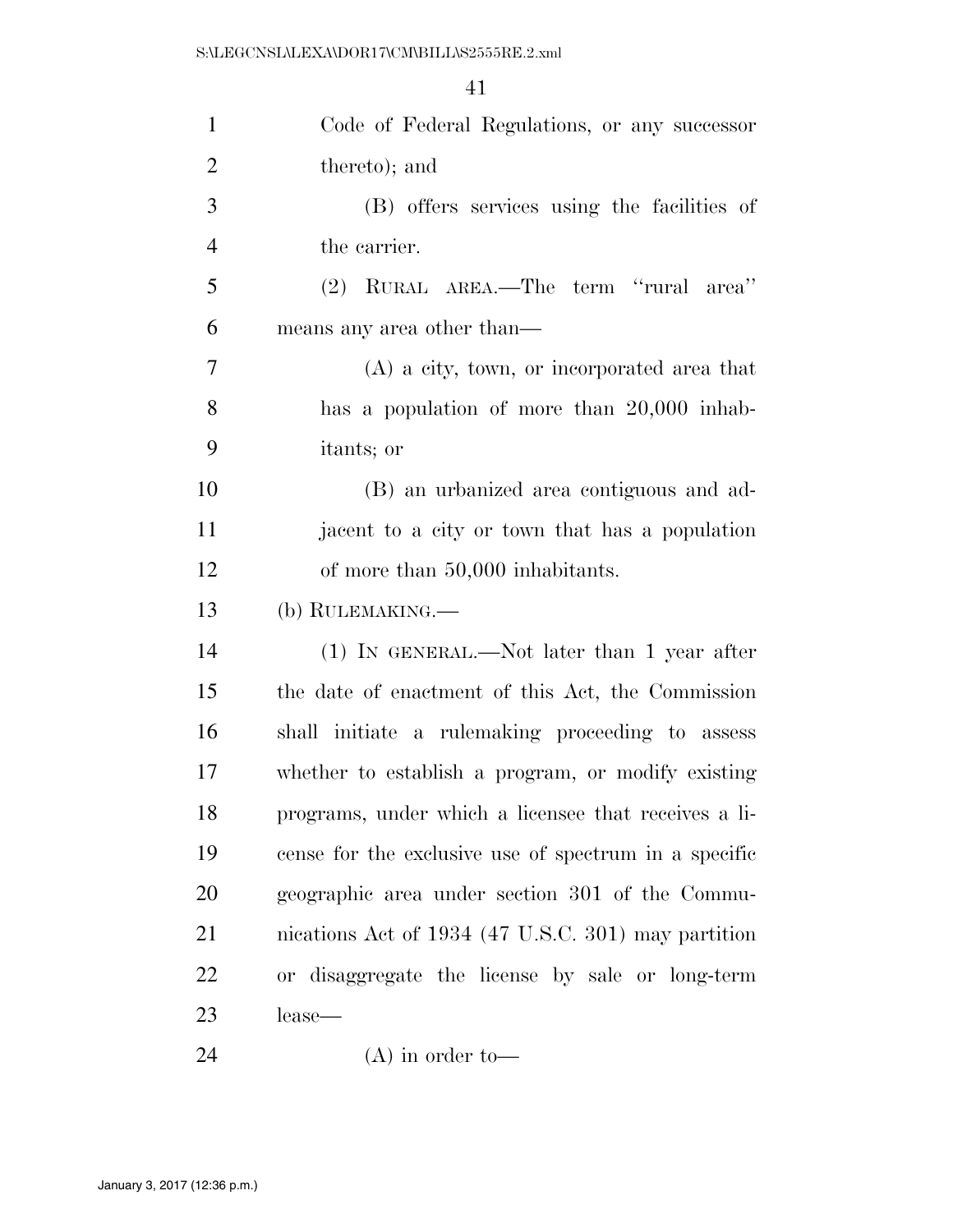| $\mathbf{1}$   | (i) provide services consistent with the            |
|----------------|-----------------------------------------------------|
| $\overline{2}$ | license; and                                        |
| 3              | (ii) make unused spectrum available                 |
| $\overline{4}$ | $to-$                                               |
| 5              | (I) an unaffiliated covered small                   |
| 6              | carrier; or                                         |
| $\overline{7}$ | (II) an unaffiliated carrier to                     |
| 8              | serve a rural area; and                             |
| 9              | (B) if the Commission finds that such a             |
| 10             | program would promote—                              |
| 11             | (i) the availability of advanced tele-              |
| 12             | communications services in rural areas; or          |
| 13             | (ii) spectrum availability for covered              |
| 14             | small carriers.                                     |
| 15             | (2) CONSIDERATIONS.—In conducting the rule-         |
| 16             | making proceeding under paragraph (1), the Com-     |
| 17             | mission shall consider, with respect to the program |
| 18             | proposed to be established under that paragraph—    |
| 19             | (A) whether reduced performance require-            |
| 20             | ments with respect to spectrum obtained             |
| 21             | through the program would facilitate deploy-        |
| 22             | ment of advanced telecommunications services        |
| 23             | in the areas covered by the program;                |
| 24             | (B) what conditions may be needed on                |
| 25             | transfers of spectrum under the program to          |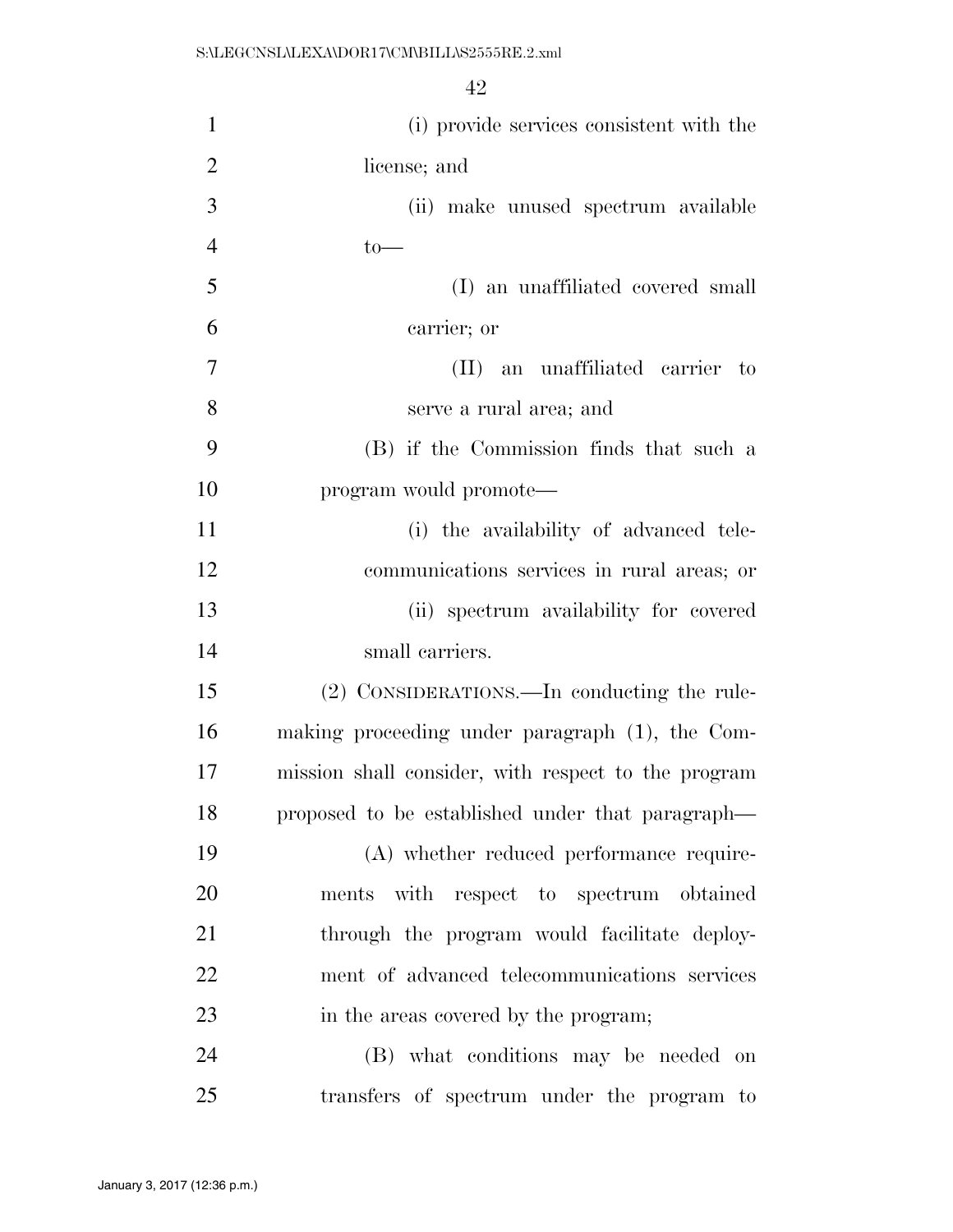| $\mathbf{1}$   | allow covered small carriers that obtain spec-        |
|----------------|-------------------------------------------------------|
| $\overline{2}$ | trum under the program to build out the spec-         |
| 3              | trum in a reasonable period of time;                  |
| $\overline{4}$ | (C) what incentives may be appropriate to             |
| 5              | encourage licensees to lease or sell spectrum, in-    |
| 6              | cluding—                                              |
| 7              | (i) extending the term of a license                   |
| 8              | granted under section 301 of the Commu-               |
| 9              | nications Act of $1934$ (47 U.S.C. 301); or           |
| 10             | (ii) modifying performance require-                   |
| 11             | ments of the license relating to the leased           |
| 12             | or sold spectrum; and                                 |
| 13             | (D) the administrative feasibility of—                |
| 14             | (i) the incentives described in sub-                  |
| 15             | paragraph $(C)$ ; and                                 |
| 16             | (ii) other incentives considered by the               |
| 17             | Commission that further the goals of this             |
| 18             | section.                                              |
| 19             | (3) FORFEITURE OF SPECTRUM.—If a party                |
| <b>20</b>      | fails to meet any build out requirements set by the   |
| 21             | Commission for any spectrum sold or leased under      |
| 22             | this section, the right to the spectrum shall be for- |
| 23             | feited to the Commission unless the Commission        |
| 24             | finds that there is good cause for the failure of the |
| 25             | party.                                                |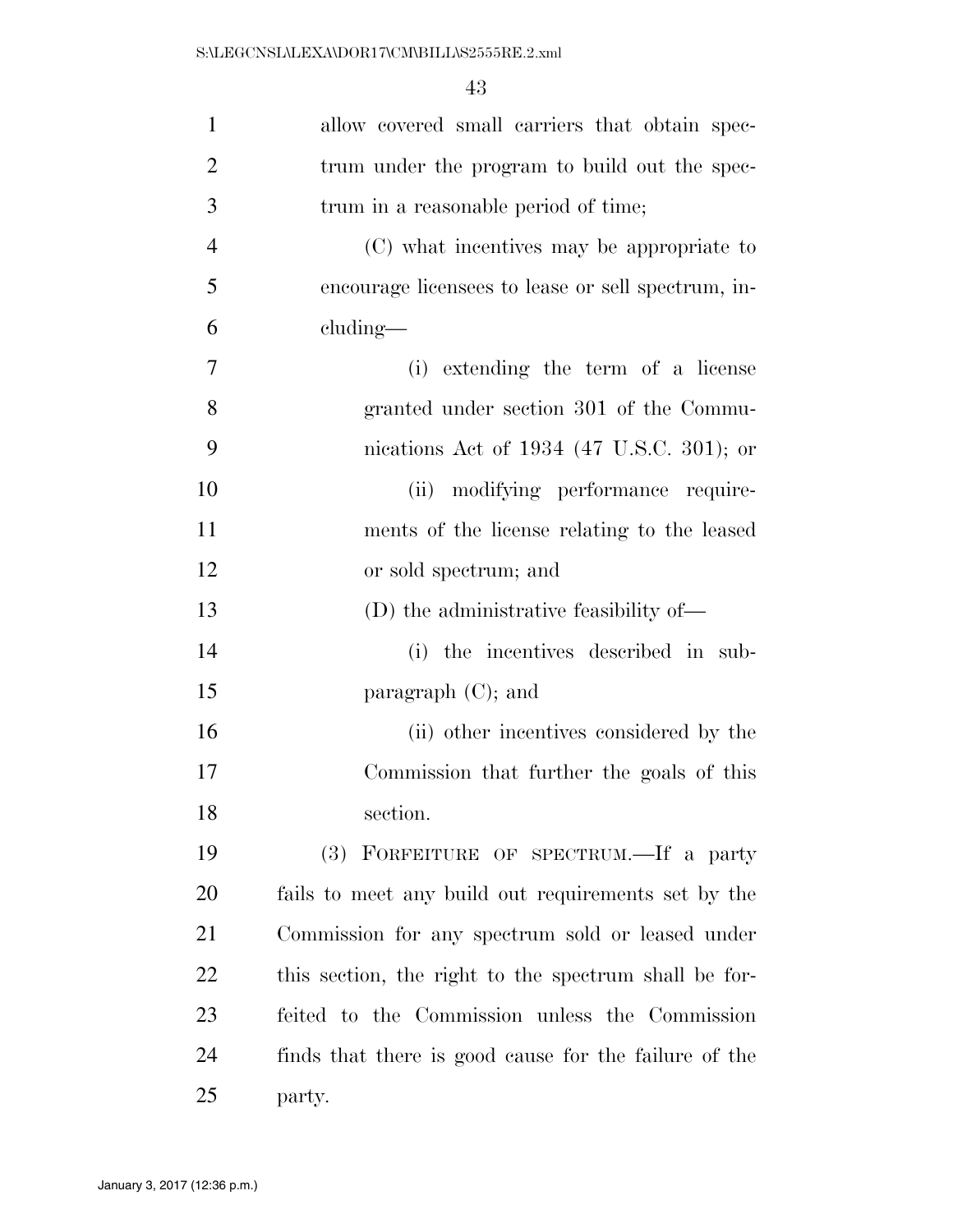(4) REQUIREMENT.—The Commission may offer a licensee incentives or reduced performance requirements under this section only if the Commis- sion finds that doing so would likely result in in- creased availability of advanced telecommunications services in a rural area.

#### **SEC. 18. UNLICENSED SPECTRUM POLICY.**

 (a) STATEMENT OF POLICY.—It is the policy of the United States—

 (1) to maximize the benefit to the people of the United States of the spectrum resources of the United States;

 (2) to advance innovation and investment in wireless broadband services; and

 (3) to promote spectrum policy that makes available on an unlicensed basis radio frequency bands sufficient to meet consumer demand for unli-censed wireless broadband operations.

 (b) COMMISSION RESPONSIBILITIES.—The Commis- sion shall ensure that the efforts of the Commission re- lated to spectrum allocation and assignment make avail- able on an unlicensed basis radio frequency bands suffi- cient to meet demand for unlicensed wireless broadband operations if doing so is, after taking into account the fu-ture needs of other spectrum users—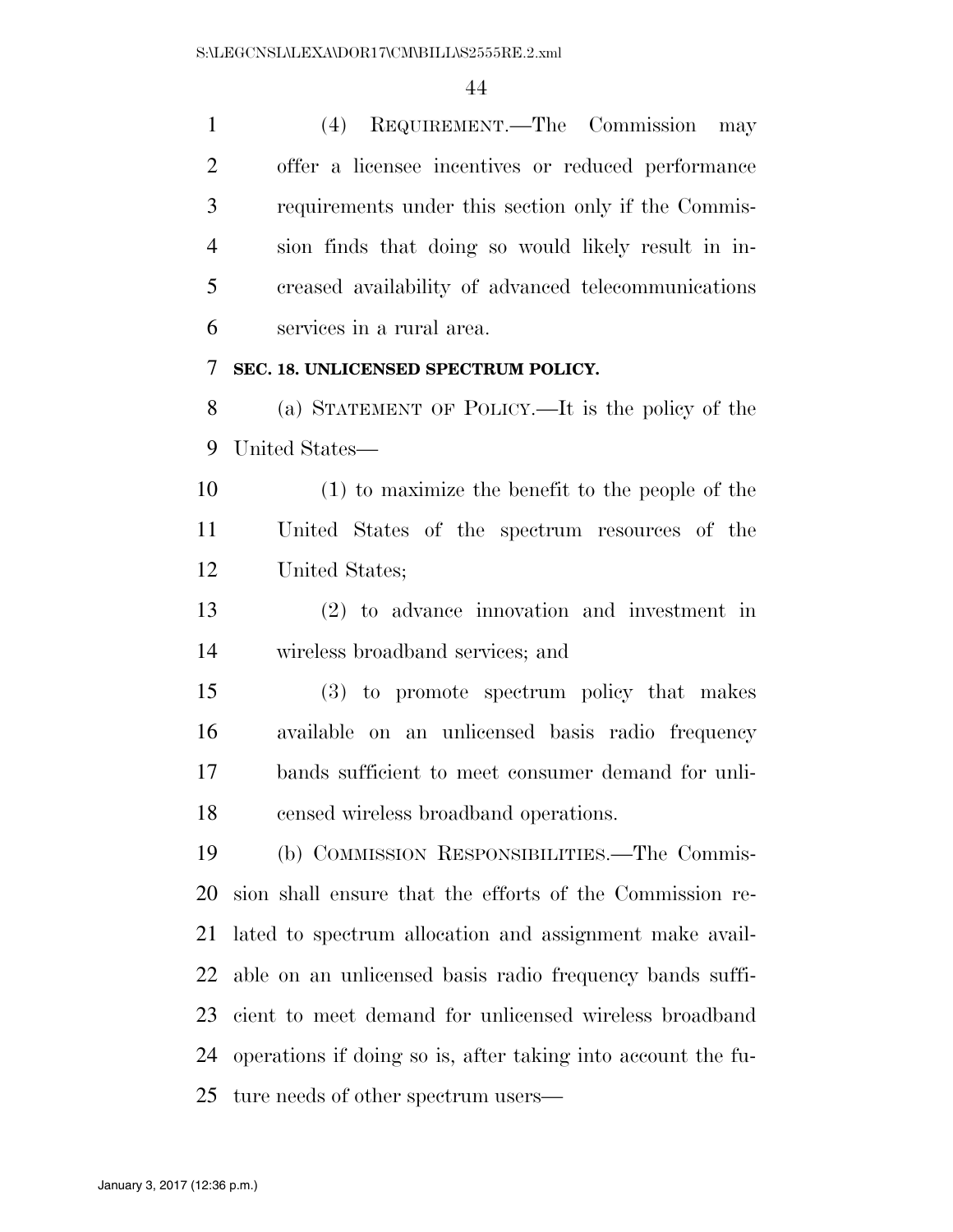(1) reasonable; and

(2) in the public interest.

 (c) COMMISSION ACTION.—Not later than 18 months after the date of enactment of this Act, the Commission shall take action to implement subsection (b).

#### **SEC. 19. NATIONAL PLAN FOR UNLICENSED SPECTRUM.**

(a) DEFINITIONS.—In this section:

 (1) SPECTRUM RELOCATION FUND.—The term ''Spectrum Relocation Fund'' means the Fund es- tablished under section 118 of the National Tele- communications and Information Administration Or-ganization Act (47 U.S.C. 928).

 (2) UNLICENSED OPERATIONS.—The term ''un- licensed operations'' means the use of spectrum on a non-exclusive basis under—

 (A) part 15 of title 47, Code of Federal Regulations; or

 (B) licensing by rule under part 96 of title 47, Code of Federal Regulations.

 (b) NATIONAL PLAN.—Not later than 1 year after the date of enactment of this Act, the Commission, in con- sultation with the NTIA, shall develop a national plan for making additional radio frequency bands available for un-licensed operations.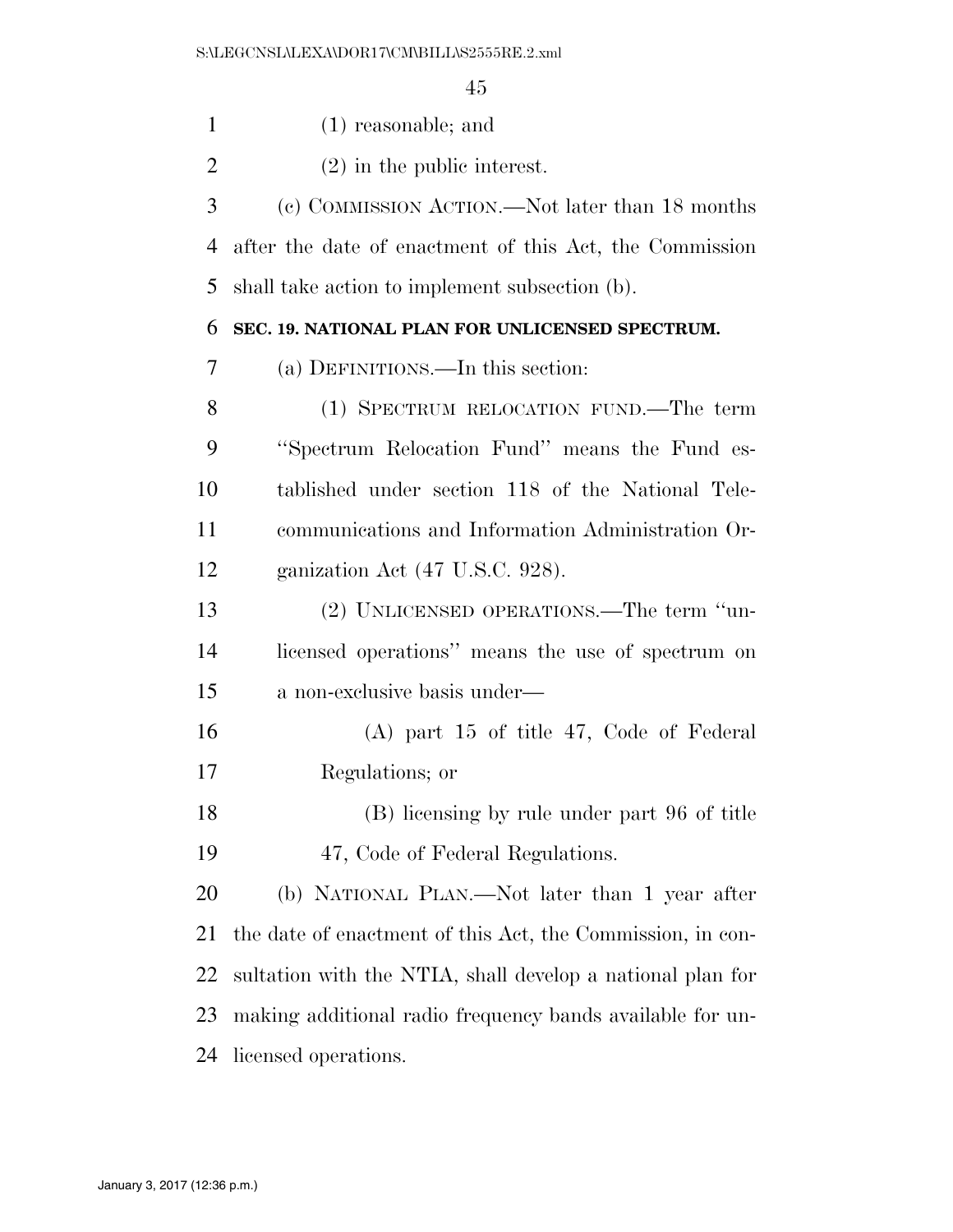(c) REQUIREMENTS.—The plan developed under this section shall—

| 3              | (1) identify an approach that ensures that con-     |
|----------------|-----------------------------------------------------|
| $\overline{4}$ | sumers have access to additional spectrum to con-   |
| 5              | duct unlicensed operations in a range of radio fre- |
| 6              | quencies to meet consumer demand;                   |
| 7              | (2) recommend specific actions by the Commis-       |
| 8              | sion and the NTIA to permit unlicensed operations   |
| 9              | in additional radio frequency ranges that the Com-  |
| 10             | mission finds—                                      |
| 11             | (A) are consistent with the statement of            |
| 12             | policy under section $18(a)$ ;                      |
| 13             | $(B)$ will—                                         |
| 14             | expand opportunities for unli-<br>(i)               |
| 15             | censed operations in a spectrum band; or            |
| 16             | (ii) otherwise improve spectrum utili-              |
| 17             | zation and intensity of use of bands where          |
| 18             | unlicensed operations are already per-              |
| 19             | mitted;                                             |
| 20             | (C) will not cause harmful interference to          |
| 21             | Federal or non-Federal users of such bands;         |
| 22             | and                                                 |
| 23             | (D) will not significantly impact homeland          |
| 24             | security or national security communications        |
| 25             | systems; and                                        |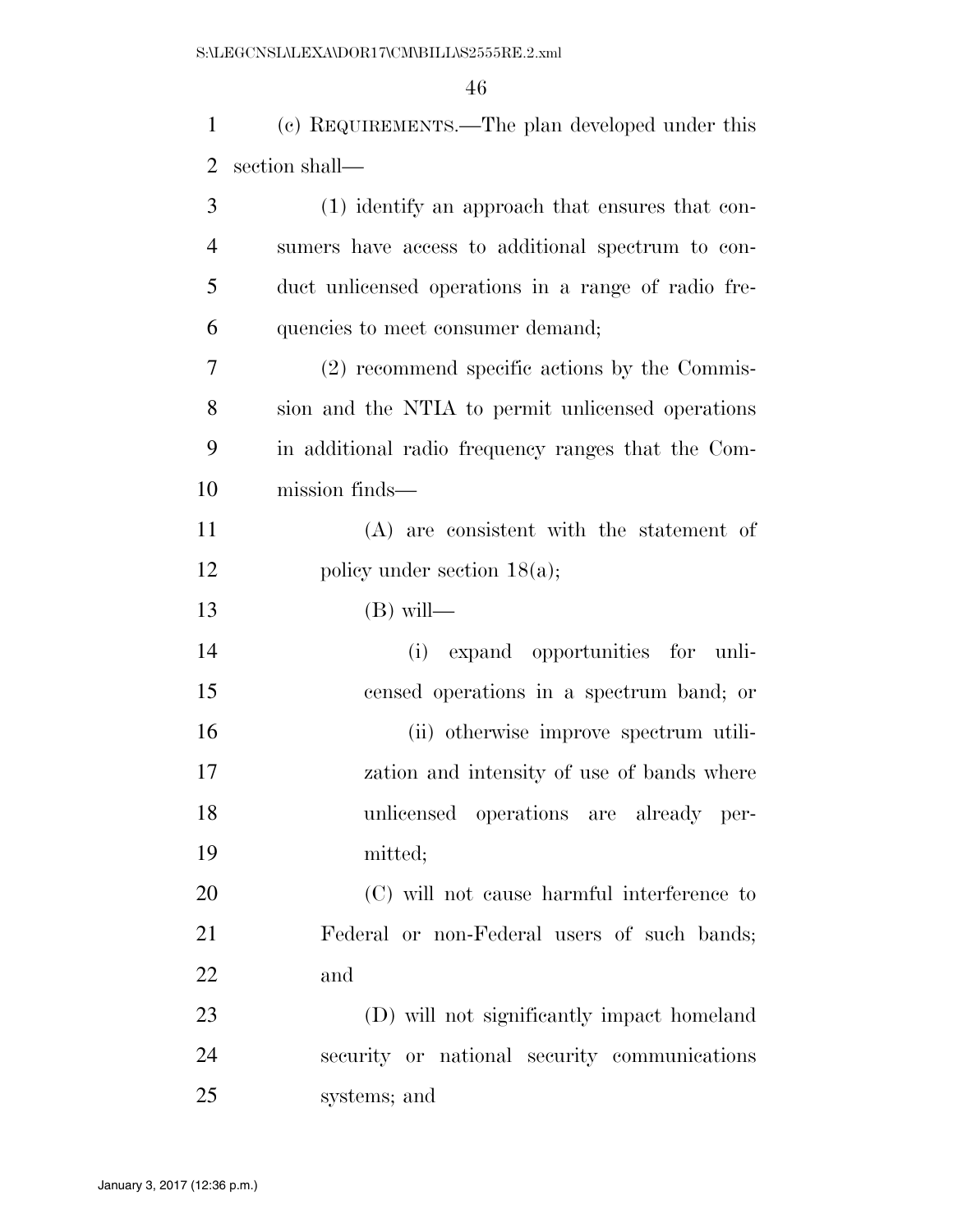| $\mathbf{1}$   | $(3)$ examine additional ways, with respect to ex-         |
|----------------|------------------------------------------------------------|
| $\overline{2}$ | isting and planned databases or spectrum access sys-       |
| 3              | tems designed to promote spectrum sharing and ac-          |
| $\overline{4}$ | cess to spectrum for unlicensed operations—                |
| 5              | (A) to improve accuracy and efficacy;                      |
| 6              | (B) to reduce burdens on consumers, man-                   |
| 7              | ufacturers, and service providers; and                     |
| 8              | (C) to protect sensitive Government infor-                 |
| 9              | mation.                                                    |
| 10             | (d) SPECTRUM RELOCATION FUND.—To be included               |
| 11             | as part of the plan developed under this section, the NTIA |
| 12             | shall share with the Commission recommendations about      |
| 13             | how to reform the Spectrum Relocation Fund—                |
| 14             | (1) to address costs incurred by Federal entities          |
| 15             | related to sharing radio frequency bands with radio        |
| 16             | technologies conducting unlicensed operations; and         |
| 17             | (2) to ensure the Spectrum Relocation Fund                 |
| 18             | has sufficient funds to cover—                             |
| 19             | $(A)$ the costs described in paragraph $(1)$ ;             |
| 20             | and                                                        |
| 21             | (B) other expenditures allowed of the                      |
| 22             | Spectrum Relocation Fund under section 118 of              |
| 23             | the National Telecommunications and Informa-               |
| 24             | tion Administration Organization Act<br>(47)               |
| 25             | U.S.C. 928).                                               |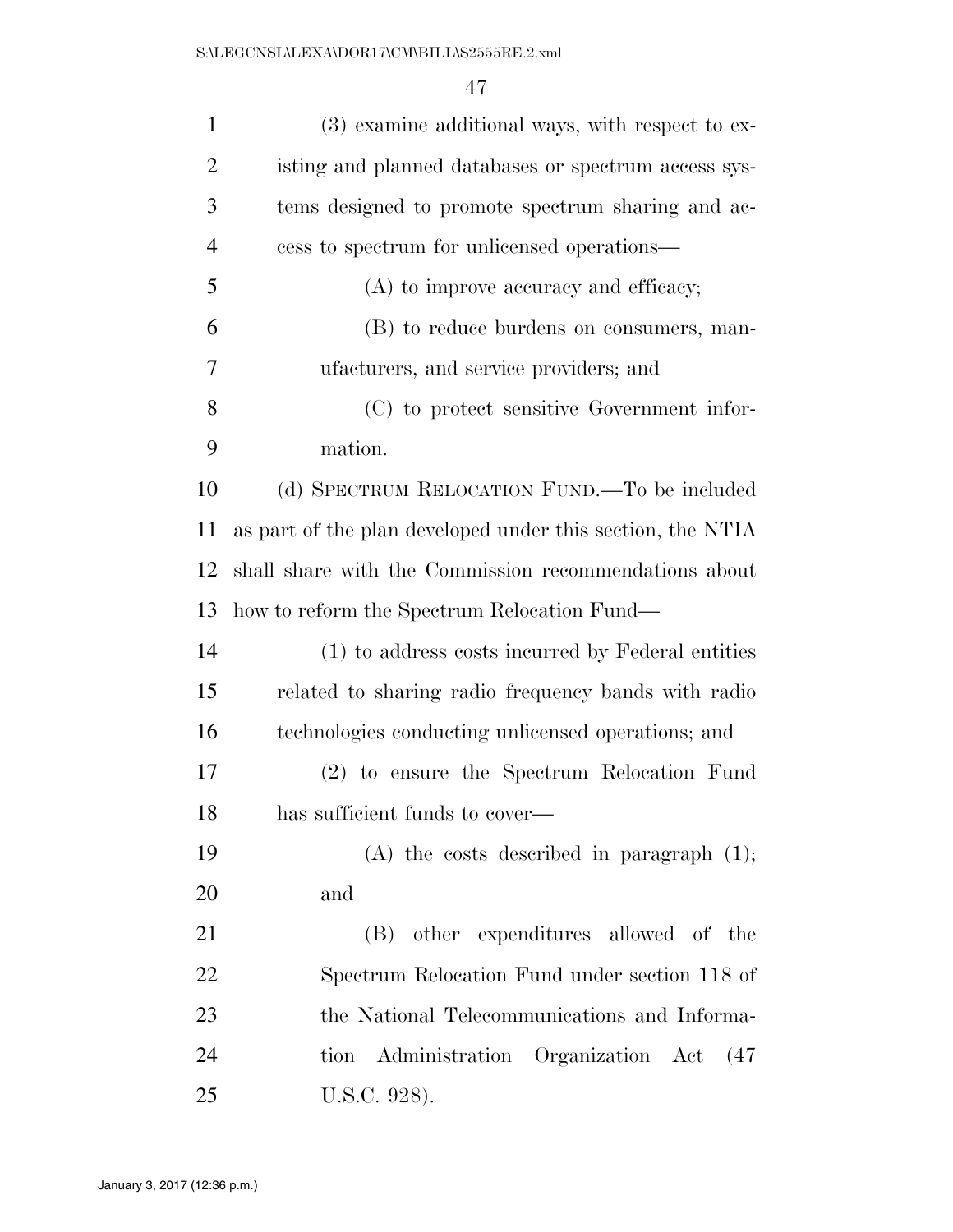(e) REPORT REQUIRED.—

 (1) IN GENERAL.—Not later than 1 year after the date of enactment of this Act, the Commission shall submit to the appropriate committees of Con- gress a report that describes the plan developed under this section, including any recommendations for legislative change.

8 (2) PUBLICATION ON COMMISSION WEBSITE. Not later than the date on which the Commission submits the report under paragraph (1), the Com- mission shall make the report publicly available on the website of the Commission.

#### **SEC. 20. SPECTRUM CHALLENGE PRIZE.**

(a) FINDINGS.—Congress finds the following:

 (1) The future competitiveness and global tech- nology leadership of the United States depend, in part, upon the availability and efficient use of spec-trum.

 (2) Dramatic improvement in spectrum effi- ciency would spur innovation, investment, and eco-nomic growth.

 (3) Radio frequency spectrum is vital for emer- gency communications, national security, law en- forcement, aviation, maritime safety, space commu-nications, and numerous other Federal functions.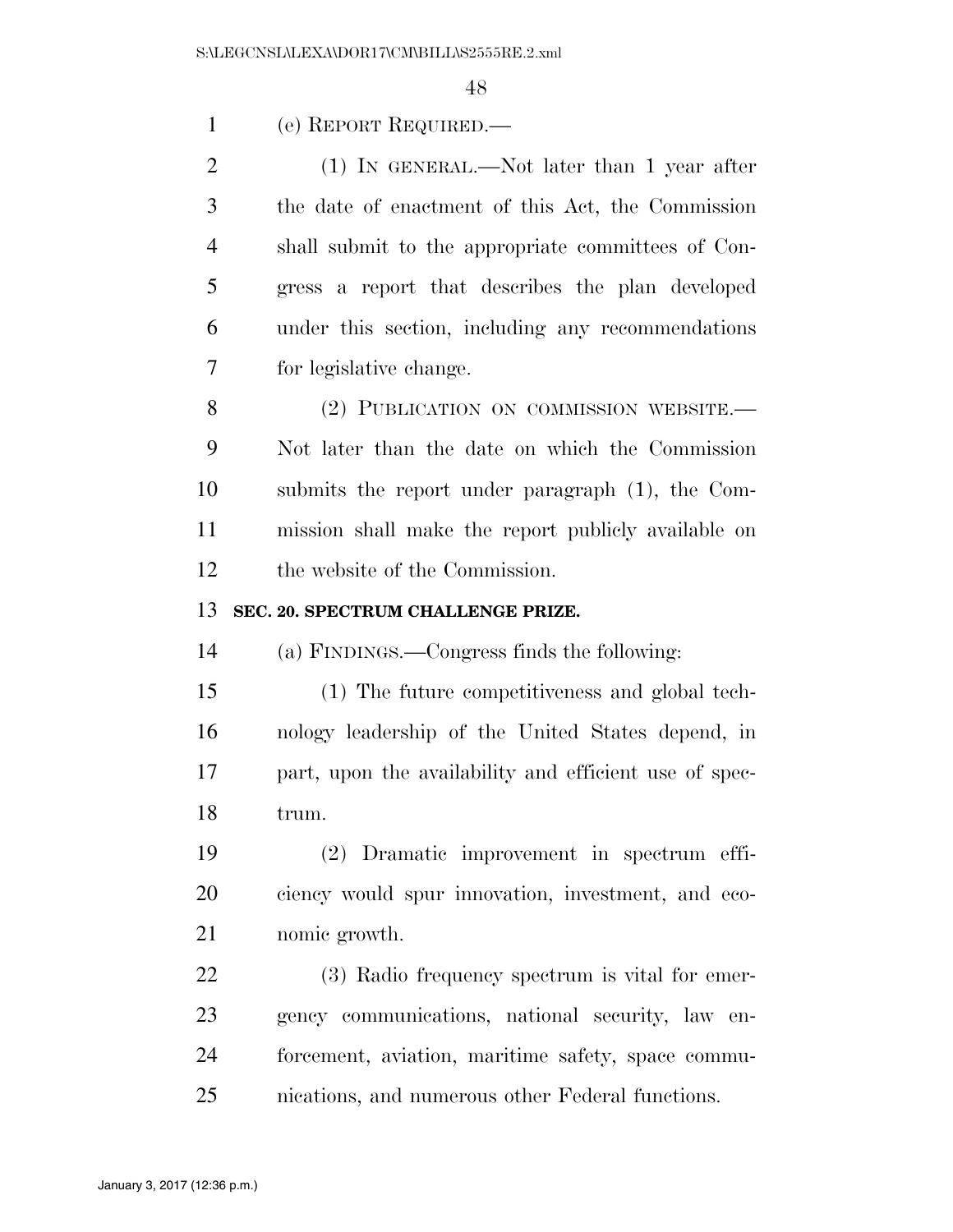(4) Prize competitions can spur innovation in the private and public sectors.

 (b) DEFINITION OF PRIZE COMPETITION.—In this section, the term ''prize competition'' means a prize com- petition conducted by the Secretary under subsection 6 (c) $(1)$ .

(c) SPECTRUM CHALLENGE PRIZE.—

 (1) IN GENERAL.—The Secretary, in consulta- tion with the Assistant Secretary of Commerce for Communications and Information and the Under Secretary of Commerce for Standards and Tech- nology, shall, subject to the availability of funds for prize competitions under this section—

 (A) conduct prize competitions to dramati- cally accelerate the development and commer- cialization of technology that improves spectrum efficiency and is capable of cost-effective deploy-ment; and

 (B) define a measurable set of perform- ance goals for participants in the prize competi- tions to demonstrate their solutions on a level playing field while making a significant ad-vancement over the current state of the art.

 (2) AUTHORITY OF SECRETARY.—In carrying out paragraph (1), the Secretary may—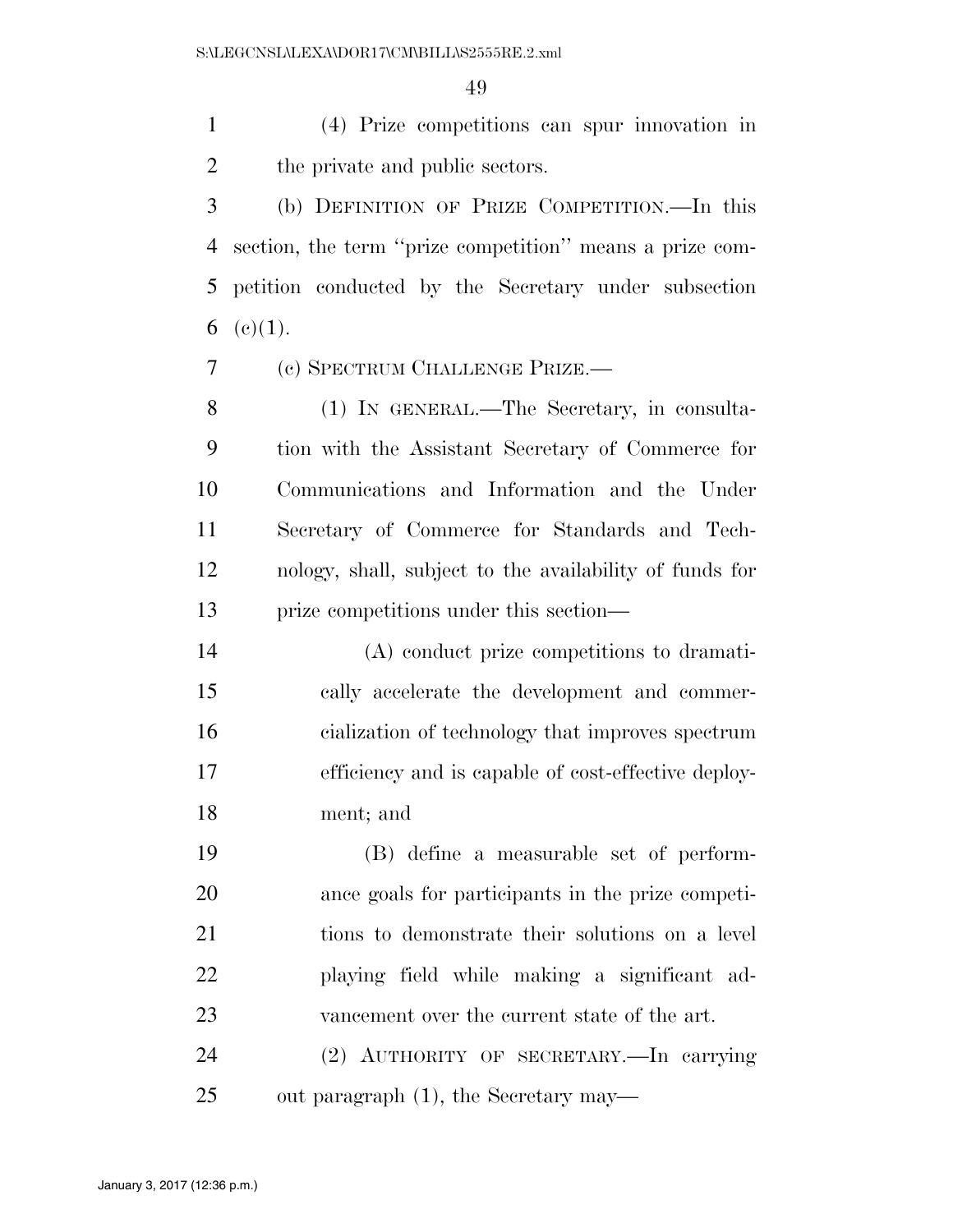(A) enter into a grant, contract, coopera- tive agreement, or other agreement with a pri- vate sector for-profit or nonprofit entity to ad-minister the prize competitions;

 (B) invite the Defense Advanced Research Projects Agency, the Commission, the National Aeronautics and Space Administration, the Na- tional Science Foundation, or any other Federal agency to provide advice and assistance in the design or administration of the prize competi-tions; and

 (C) award not more than \$5,000,000, in the aggregate, to the winner or winners of the prize competitions.

 (d) CRITERIA.—Not later than 180 days after the date on which funds for prize competitions are made avail- able pursuant to this section, the Commission shall publish a technical paper on spectrum efficiency providing criteria that may be used for the design of the prize competitions. (e) AUTHORIZATION OF APPROPRIATIONS.—There are authorized to be appropriated such sums as may be necessary to carry out this section.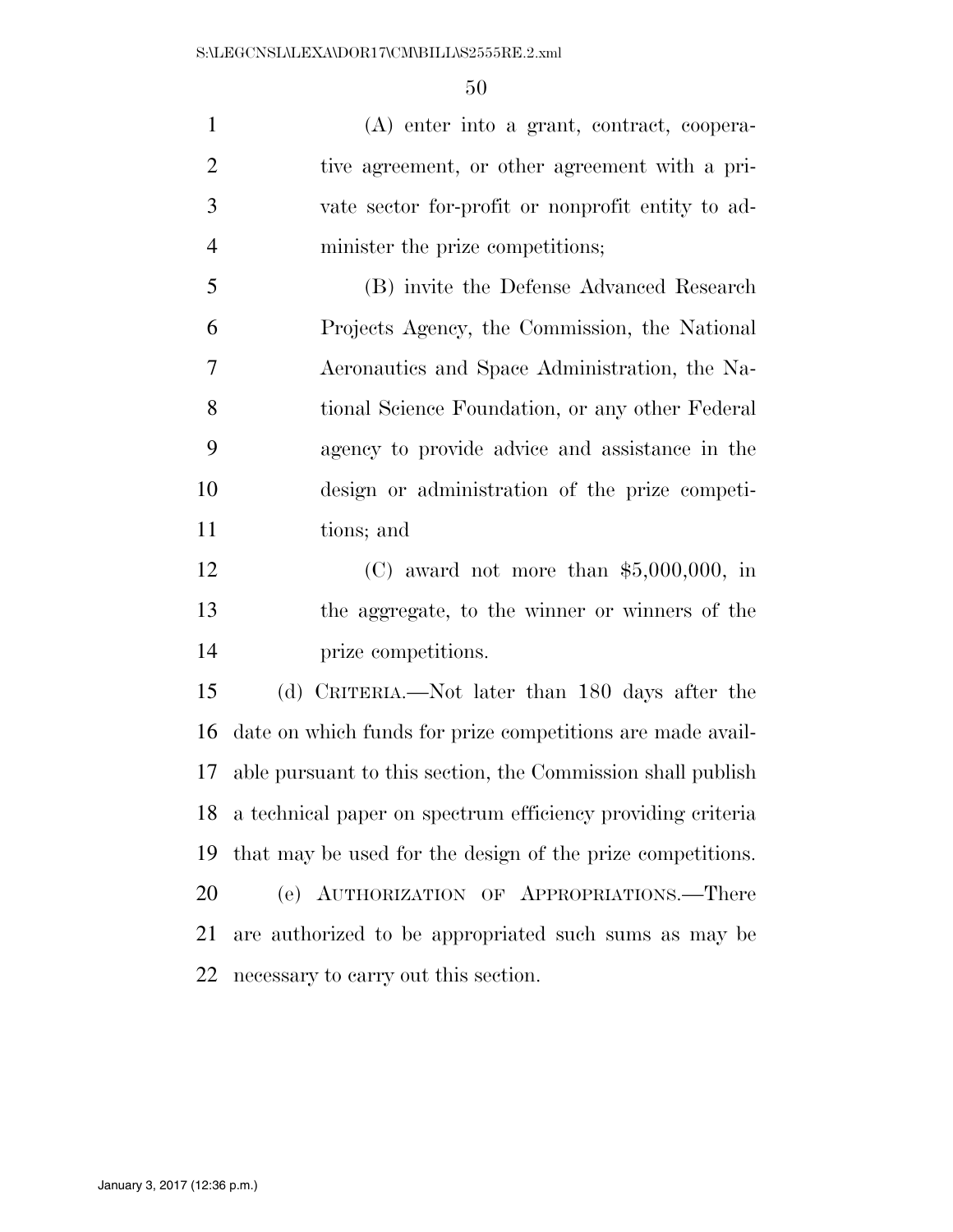## **SEC. 21. WIRELESS TELECOMMUNICATIONS TAX AND FEE COLLECTION FAIRNESS.**

 (a) SHORT TITLE.—This section may be cited as the ''Wireless Telecommunications Tax and Fee Collection Fairness Act''.

 (b) FINDINGS.—Congress makes the following find-ings:

 (1) A State may designate an in-State or out- of-State person as a collection agent for the State and impose upon the person a duty to collect certain taxes and fees for wireless telecommunications serv-ices from residents of the State.

 (2) States have the sovereign right to tax their citizens, subject to the Constitution of the United States and Federal law. States do not have the right to tax interstate commerce or to impose taxes or other obligations on citizens of other States without limitation.

 (3) A collection agent for a State may feasibly collect taxes and fees from a customer in connection with a financial transaction to which the agent and customer are parties.

 (4) Congress can help ensure against unreason- able burdens on interstate commerce by prohibiting each State from imposing a duty on any person to serve as a collection agent for the State unless the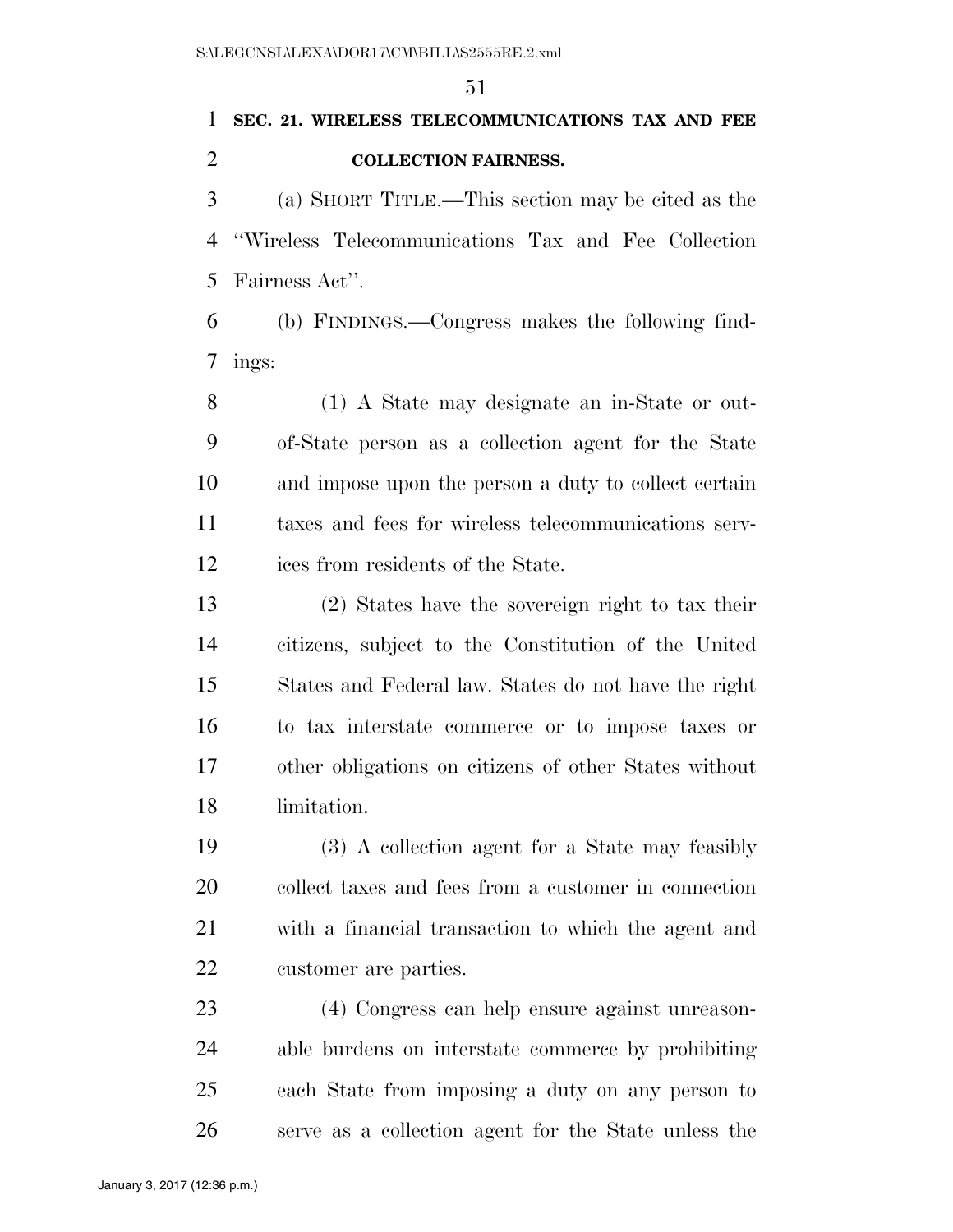collection is in connection with a financial trans-action.

(c) DEFINITIONS.—In this section:

 (1) FINANCIAL TRANSACTION.—The term ''fi- nancial transaction'' means a transaction in which the purchaser or user of a wireless telecommuni- cations service upon whom a tax, fee, or surcharge is imposed gives cash, credit, or any other exchange of monetary value or consideration to the person who is required to collect or remit the tax, fee, or surcharge.

 (2) LOCAL JURISDICTION.—The term ''local ju- risdiction'' means a political subdivision of a State. (3) STATE.—The term ''State'' means any of the several States, the District of Columbia, and any territory or possession of the United States.

 (4) STATE OR LOCAL JURISDICTION.—The term ''State or local jurisdiction'' includes any govern- mental entity or person acting on behalf of a State or local jurisdiction that has the authority to assess, 21 impose, levy, or collect taxes or fees.

 (5) WIRELESS TELECOMMUNICATIONS SERV- ICE.—The term ''wireless telecommunications serv-ice'' means a commercial mobile radio service, as de-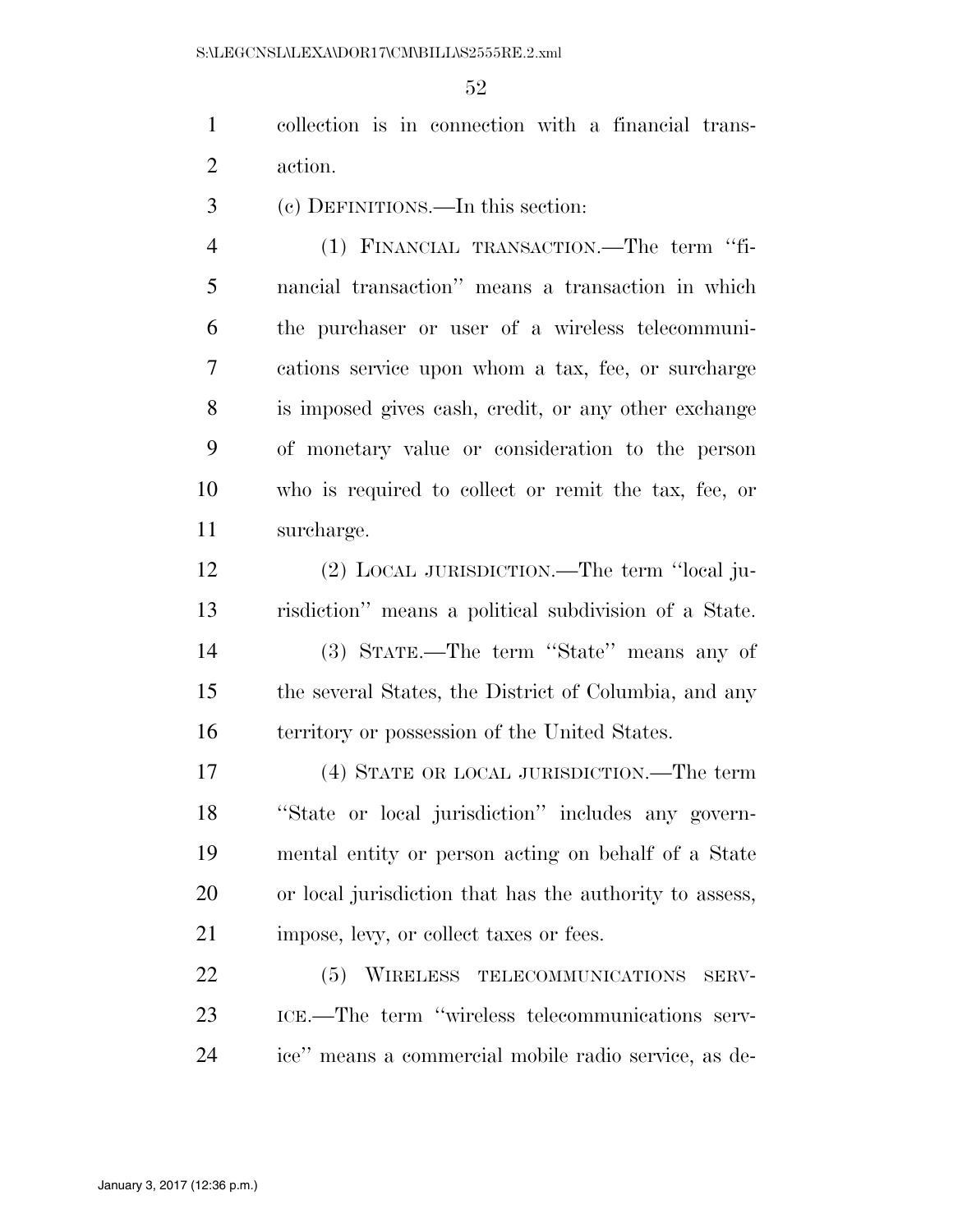| $\mathbf{1}$   | fined in section 20.3 of title 47, Code of Federal      |
|----------------|---------------------------------------------------------|
| $\overline{2}$ | Regulations, or any successor thereto.                  |
| 3              | (d) FINANCIAL TRANSACTION REQUIREMENT.                  |
| $\overline{4}$ | $(1)$ IN GENERAL.—A State, or a local jurisdic-         |
| 5              | tion of a State, may not require a person to collect    |
| 6              | from, or remit on behalf of, any other person a State   |
| 7              |                                                         |
|                | or local tax, fee, or surcharge imposed on a pur-       |
| 8              | chaser or user with respect to the purchase or use      |
| 9              | of any wireless telecommunications service within       |
| 10             | the State unless the collection or remittance is in     |
| 11             | connection with a financial transaction between—        |
| 12             | (A) the person that the State or local juris-           |
| 13             | diction requires to collect or remit the tax, fee,      |
| 14             | or surcharge; and                                       |
| 15             | (B) the purchaser or user of the wireless               |
| 16             | telecommunications service.                             |
| 17             | (2) RULE OF CONSTRUCTION.—Nothing in this               |
| 18             | subsection shall be construed to affect the right of    |
| 19             | a State or local jurisdiction to require the collection |
| 20             | of any tax, fee, or surcharge in connection with a fi-  |
| 21             | nancial transaction.                                    |
| 22             | (e) ENFORCEMENT.—                                       |
| 23             | (1) PRIVATE RIGHT OF ACTION.—Any person                 |
| 24             | aggrieved by a violation of subsection (d) may bring    |
| 25             | a civil action in an appropriate district court of the  |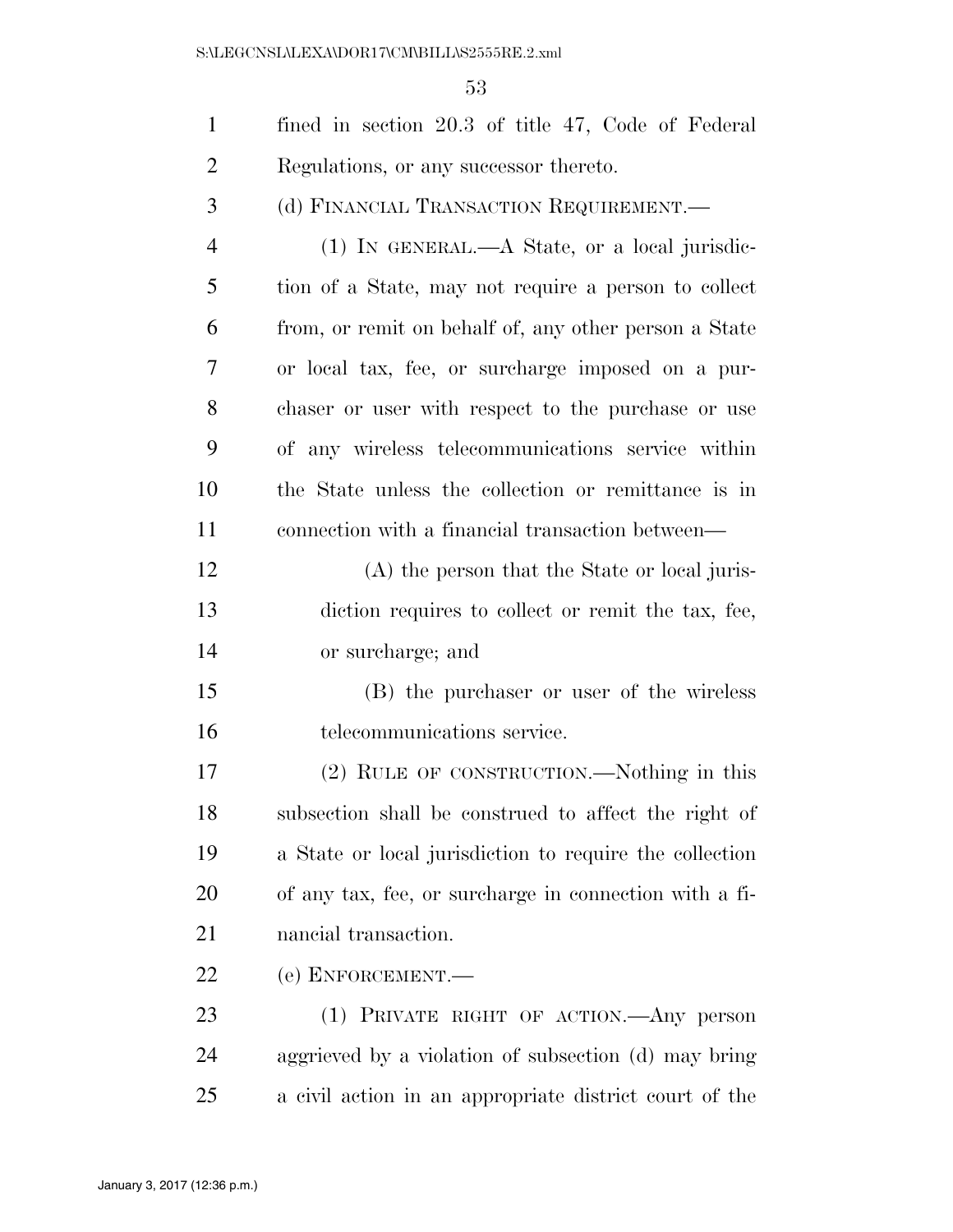United States for equitable relief in accordance with 2 paragraph (2) of this subsection.

 (2) JURISDICTION OF DISTRICT COURTS.—Not- withstanding section 1341 of title 28, United States Code, or the constitution or laws of any State, the district courts of the United States shall have juris- diction, without regard to the amount in controversy or citizenship of the parties, to grant such manda- tory or prohibitive injunctive relief, interim equitable relief, and declaratory judgments as may be nec- essary to prevent, restrain, or terminate any acts in violation of subsection (d).

#### **SEC. 22. RULES OF CONSTRUCTION.**

 (a) RANGES OF FREQUENCIES.—Each range of fre- quencies described in this Act shall be construed to be in- clusive of the upper and lower frequencies in the range. (b) ASSESSMENT OF ELECTROMAGNETIC SPECTRUM REALLOCATION.—Nothing in this Act shall be construed to affect any requirement under section 156 of the Na- tional Telecommunications and Information Administra- tion Organization Act (47 U.S.C. 921 note), as added by section 1062(a) of the National Defense Authorization Act for Fiscal Year 2000.